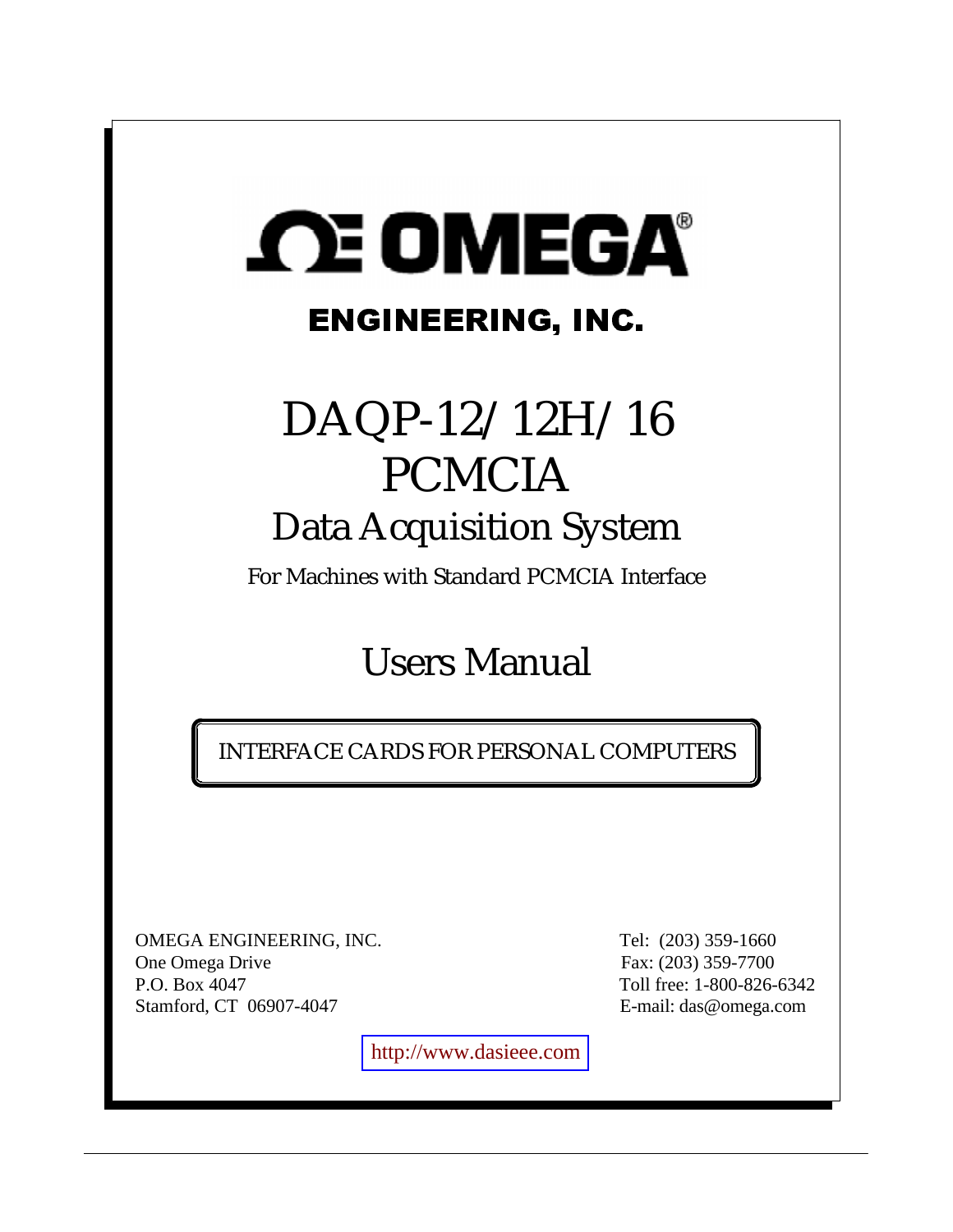# **WARRANTY/DISCLAIMER**

OMEGA ENGINEERING, INC., warrants this unit to be free of defects in materials and workmanship for a period of **13 months** from the date of purchase. OMEGA warranty adds an additional one (1) month grace period to the normal **one (1) year product warranty** to cover shipping and handling time. This ensures that OMEGA's customers receive maximum coverage on each product. If the unit should malfunction, it must be returned to the factory for evaluation. OMEGA's Customer Service Department will issue an Authorized Return (AR) number immediately upon phone or written request. Upon examination by OMEGA, if the unit is found to be defective it will be repaired or replaced at no charge. OMEGA's warranty does not apply to defects resulting from any action of the purchaser, including but not limited to mishandling, improper interfacing, operation outside design limits, improper repair or unauthorized modification. This WARRANTY is VOID if the unit shows evidence of having been tampered with or shows evidence of being damaged as a result of excessive corrosion; or current, heat, moisture or vibration; improper specification; misapplication; misuse or other operating conditions outside of OMEGA's control. Components which wear are not warranted, including but not limited to contact points, fuses and triacs.

**OMEGA is pleased to offer suggestions on the use of its various products. However, OMEGA neither assumes responsibility for any omissions or errors nor assumes liability for any damages that result from the use of its products in accordance with information provided from OMEGA, either verbal or written. OMEGA warrants only that the parts manufactured by it will be as specified and free of defects. OMEGA MAKES NO OTHER WARRANTIES OR REPRESENTATIONS OF ANY KIND WHATSOEVER, EXPRESSED OR IMPLIED, EXCEPT THAT OF TITLE, AND ALL IMPLIED WARRANTIES INCLUDING ANY WARRANTY OF MERCHANTABILITY AND FITNESS FOR A PARTICULAR PURPOSE ARE HEREBY DISCLAIMED. LIMITATION OF LIABILITY: The remedies of purchaser set forth herein are exclusive and the total liability of OMEGA with respect to this order, whether based on contract, warranty, negligence, indemnification, strict liability or otherwise, shall not exceed the purchase price of the component upon which liability is based. In no event shall OMEGA be liable for consequential, incidental or special damages.**

CONDITIONS: Equipment sold by OMEGA is not intended to be used**,** nor shall it be used: (1) as a "Basic Component" under 10 CFR 21 (NRC), used in or with any nuclear installation or activity, medical application or used on humans. Should any Product(s) be used in or with any nuclear installation or activity, medical application, used on humans or misused in any way, OMEGA assumes no responsibility as set forth in our basic WARRANTY/DISCLAIMER language, and additionally, purchaser will indemnify OMEGA and hold OMEGA harmless from any liability or damage whatsoever arising out of the use of the Product(s) in such a manner.

# **RETURN REQUESTS/INQUIRIES**

Direct all warranty and repair requests/inquiries to the OMEGA Customer Service Department. BEFORE RETURNING ANY PRODUCT(S) TO OMEGA, PURCHASER MUST OBTAIN AN AUTHORIZED RETURN (AR) NUMBER FROM OMEGA'S CUSTOMER SERVICE DEPARTMENT (IN ORDER TO AVOID PROCESSING DELAYS). THE ASSIGNED NUMBER SHOULD THEN BE MARKED ON THE OUTSIDE OF THE RETURN PACKAGE AND ON ANY CORRESPONDENCE. THE PURCHASER IS RESPONSIBLE FOR SHIPPING CHARGES, FREIGHT, INSURANCE AND PROPER PACKAGING TO PREVENT BREAKAGE IN TRANSIT.

FOR **WARRANTY** RETURNS, please have the following information available BEFORE contacting OMEGA:

- (1) P.O. Number under which the product was purchased,
- (2) Model and serial number of the product under warranty, and
- (3) Repair instructions and/or specific problems relative to the product.

FOR **NON-WARRANTY** REPAIRS, consult OMEGA for current repair charges. Have the following information available BEFORE contacting OMEGA:

- (1) P.O. Number to cover the cost of the repair,
- (2) Model and serial number of the product, and
- (3) Repair instructions relative to the product.

OMEGA's policy is to make running changes, not model changes, whenever an improvement is possible. This affords our customers the latest in technology and engineering.

OMEGA is a registered trademark of OMEGA ENGINEERING, INC. © Copyright 1999 OMEGA ENGINEERING, INC. All rights reserved. This document may not be copied, photocopied, reproduced, translated or reduced to any electronic medium or machine readable form, in whole or in part, without prior written consent of OMEGA ENGINEERING, INC.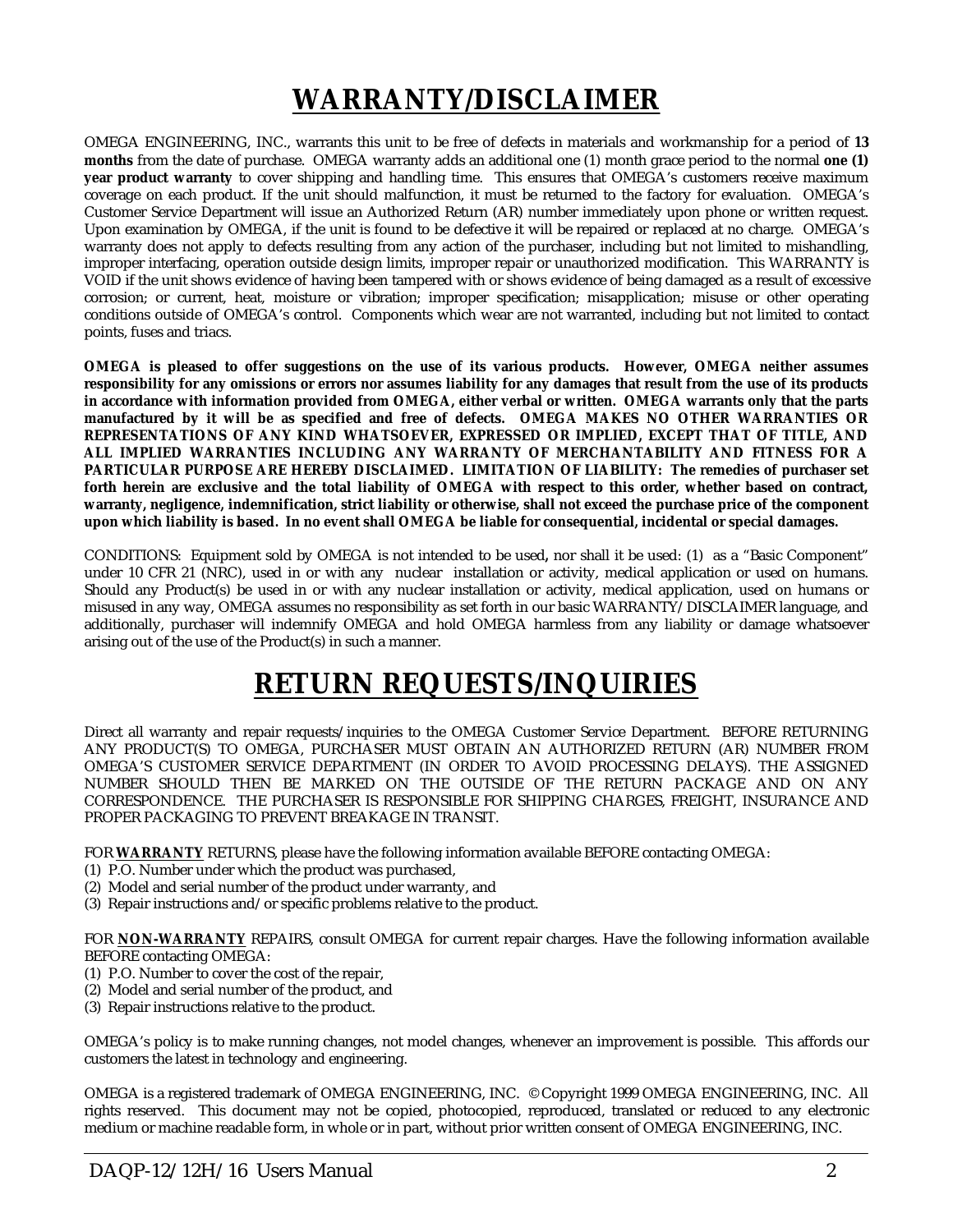# Declaration of Conformity

| <b>Manufacturer's Name:</b>                                 | Omega Engineering, Inc.                                                                                |
|-------------------------------------------------------------|--------------------------------------------------------------------------------------------------------|
| <b>Manufacturer's Address:</b>                              | One Omega Drive<br>P.O. Box 4047<br>Stamford, CT 06907-0047                                            |
| <b>Application of Council Directive:</b>                    | 89/336/EEC                                                                                             |
| <b>Standards to which</b><br><b>Conformity is Declared:</b> | $*$ EN50081-1<br>(EN55022, EN60555-2, EN60555-3)<br>* EN50082-1<br>(IEC 801-2, IEC 801-3, & IEC 801-4) |
| <b>Type of Equipment:</b>                                   | <b>Information Technology Equipment</b>                                                                |
| <b>Equipment Class:</b>                                     | Commercial, Residential and Light Industrial                                                           |
| <b>Product Name:</b>                                        | <b>PCMCIA Card</b>                                                                                     |
| <b>Model Number:</b>                                        | DAQP-12/12H/16                                                                                         |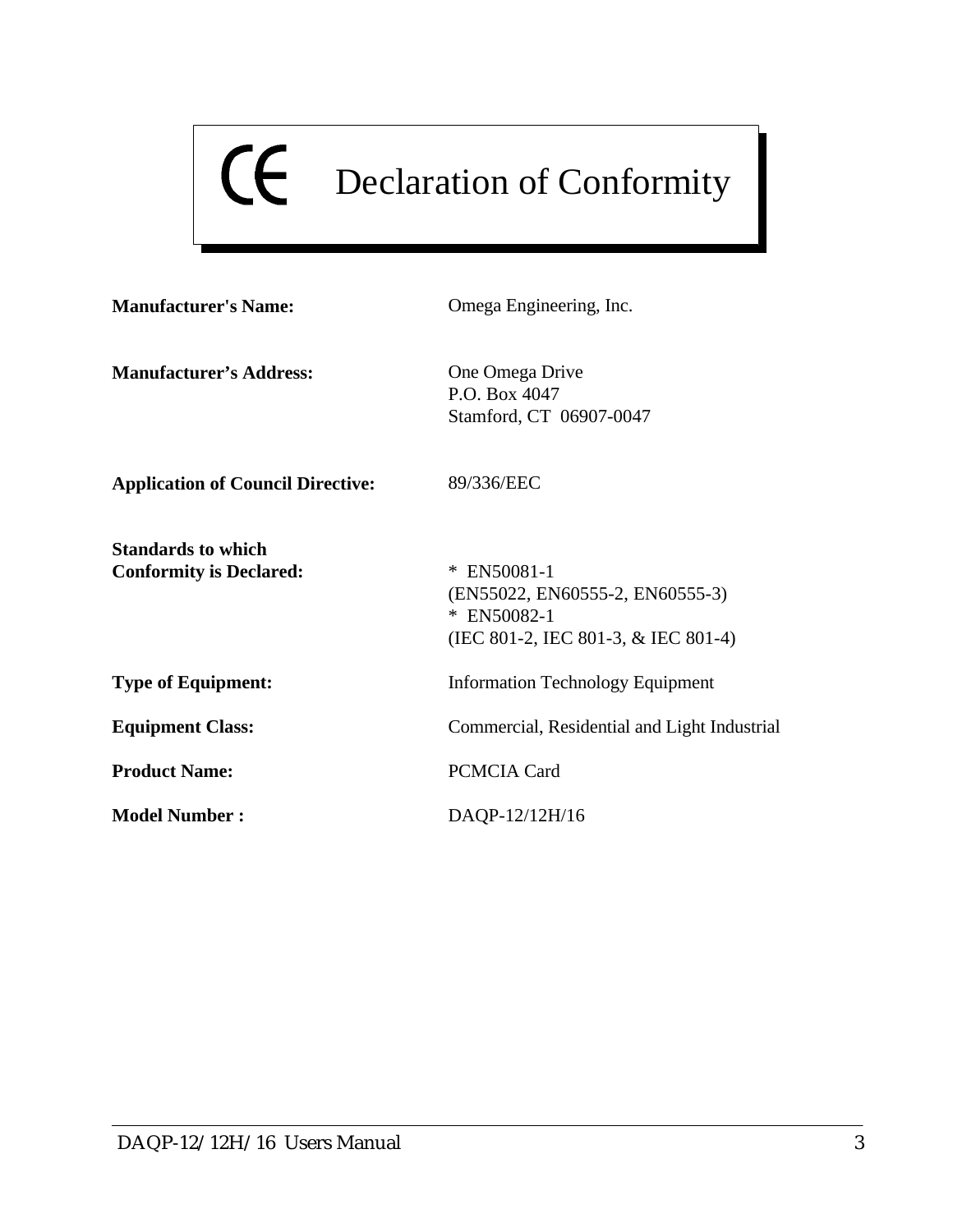# OMEGAnet<br>
© On-line Service: Internet e-mail:<br>
http://www.omega.com<br>
info@omega.com [http://www.omega.com](http://www.omega.com/)

# **Servicing North America:**

| USA:<br>ISO 9001 Certified | One Omega Drive, Box 4047<br>Stamford, CT 06907-0047         | E-mail: info@omega.com |
|----------------------------|--------------------------------------------------------------|------------------------|
|                            | Tel: (203) 359-1660                                          | FAX: (203) 359-7700    |
| Canada:                    | 976 Bergar<br>Laval (Quebec) H7L 5A1                         | E-mail: info@omega.com |
|                            | Tel: (514) 856-6928                                          | FAX: (514) 856-6886    |
|                            | For immediate technical or application assistance:           |                        |
| <b>USA and Canada:</b>     | Sales Service: 1-800-826-6342 / 1-800-TC-OMEGA <sup>SM</sup> |                        |

| <b>USA and Canada:</b> | Sales Service: 1-800-826-6342 / 1-800-TC-OMEGA $^{5M}$                |
|------------------------|-----------------------------------------------------------------------|
|                        | Customer Service: 1-800-622-2378/1-800-622-BEST <sup>SM</sup>         |
|                        | Engineering Service: $1-800-872-9436 / 1-800$ -USA-WHEN <sup>SM</sup> |
|                        | TELEX: 996404 EASYLINK: 62968934 CABLE: OMEGA                         |
|                        |                                                                       |

| Mexico and Latin America: Tel: (001) 800-826-6342 |                                | FAX: (001) 203-359-7807   |
|---------------------------------------------------|--------------------------------|---------------------------|
|                                                   | En Espanol: (001) 203-359-7803 | E-mail: espanol@omega.com |

# **Servicing Europe**:

| <b>Benelux:</b>        | Postbus 8034, 1180 LA Amstelveen, The Netherlands<br>Tel: (31) 20 6418405<br>Toll Free in Benelux: 0800 0993344 |                         |
|------------------------|-----------------------------------------------------------------------------------------------------------------|-------------------------|
|                        | E-mail: nl@omega.com                                                                                            |                         |
| <b>Czech Republic:</b> | ul. Rude armady 1868, 733 01 Karvina-Hraniee                                                                    |                         |
|                        | Tel: 42 (69) 6311899                                                                                            | FAX: 42 (69) 6311114    |
|                        | Toll Free: 0800-1-66342                                                                                         | E-mail: czech@omega.com |
| <b>France:</b>         | 9, rue Denis Papin, 78190 Trappes                                                                               |                         |
|                        | Tel: (33) 130-621-400                                                                                           |                         |
|                        | Toll Free in France: 0800-4-06342                                                                               |                         |
|                        | E-mail: france@omega.com                                                                                        |                         |
| Germany/Austria:       | Daimlerstrasse 26, D-75392 Deckenpfronn, Germany                                                                |                         |
|                        | Tel: 49 (07056) 3017                                                                                            |                         |
|                        | Toll Free in Germany: 0130 11 21 66                                                                             |                         |
|                        | E-mail: germany@omega.com                                                                                       |                         |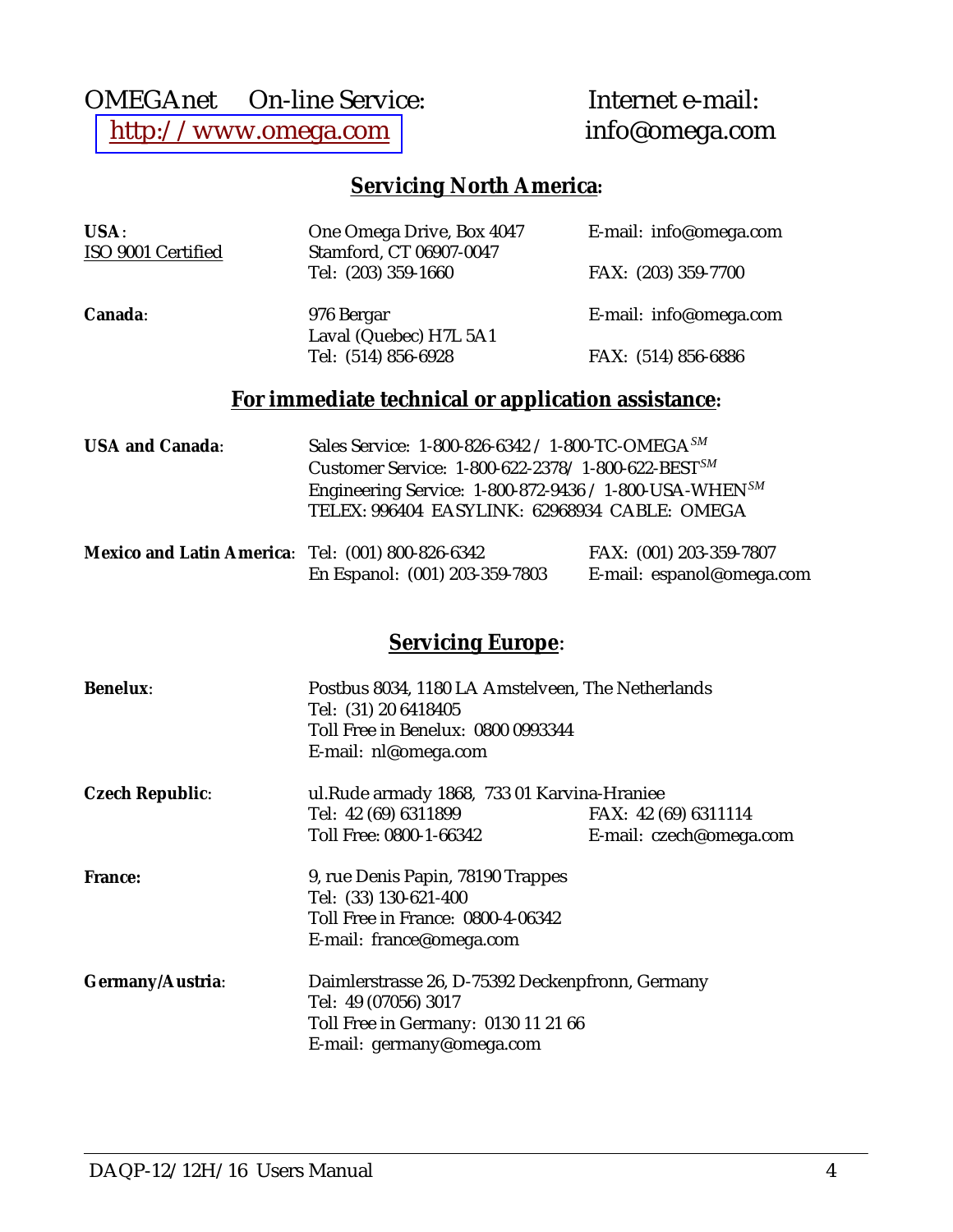**United Kingdom**: One Omega Drive, River Bend Technology Drive ISO 9002 Certified Northbank, Irlam, Manchester M44 5EX, England Tel: 44 (161) 777-6611 FAX: 44 (161) 777-6622 Toll Free in England: 0800-488-488 E-mail: info@omega.co.uk

It is the policy of OMEGA to comply with all worldwide safety and EMC/EMI regulations that apply. OMEGA is constantly pursuing certification of it's products to the European New Approach Directives. OMEGA will add the CE mark to every appropriate device upon certification.

The information contained in this document is believed to be correct but OMEGA Engineering, Inc. accepts no liability for any errors it contains, and reserves the right to alter specifications without notice. **WARNING**: These products are not designed for use in, and should not be used for, patient connected applications.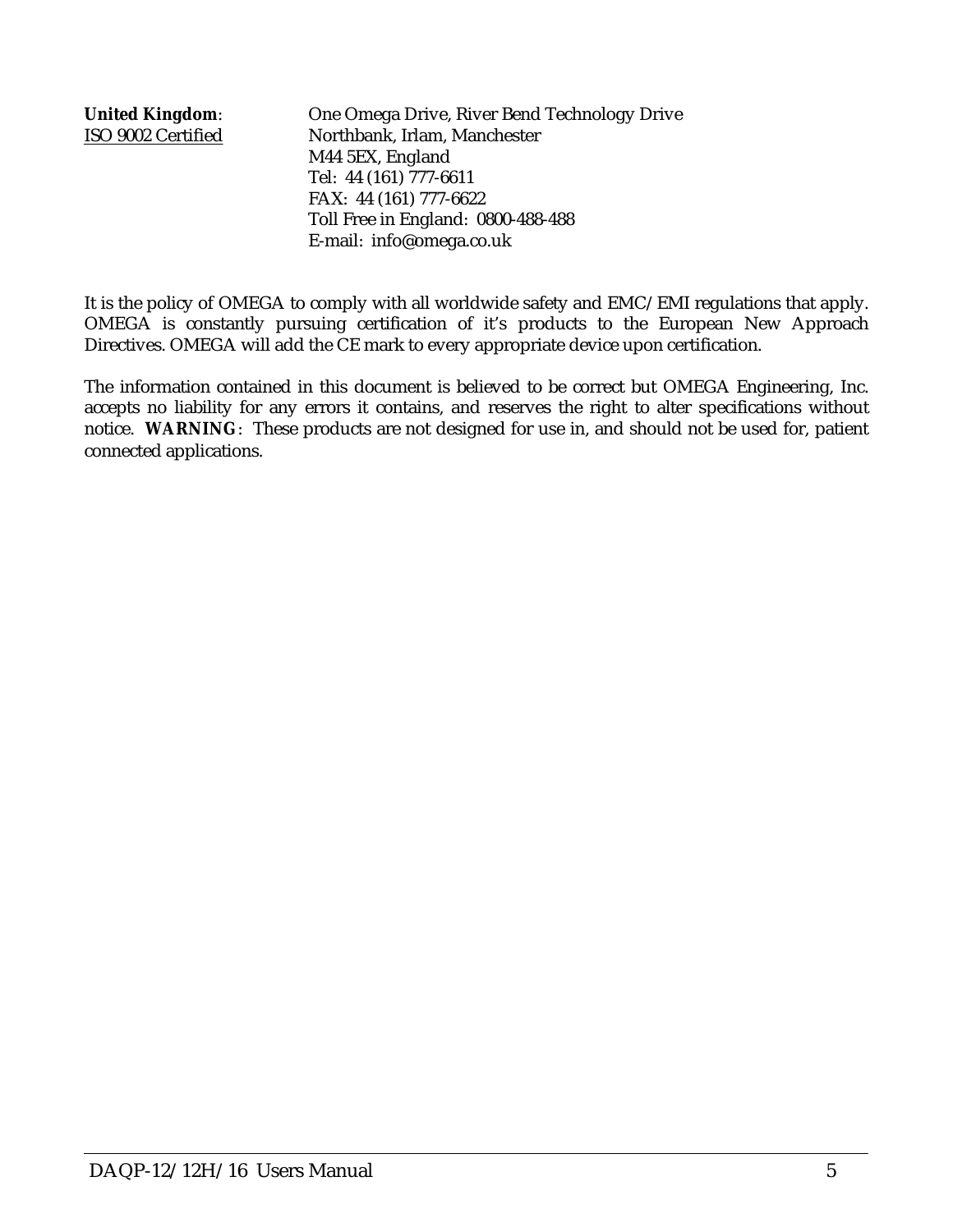# **Table of Contents**

|    | 1. Introduction                                       |    |
|----|-------------------------------------------------------|----|
|    | 2. Installation                                       |    |
|    |                                                       |    |
|    |                                                       |    |
|    |                                                       |    |
|    | 2.2.3 Changing the Configuration of the DAQP Card  11 |    |
|    |                                                       |    |
| 3. | <b>Using the Client Driver</b>                        |    |
|    |                                                       |    |
|    |                                                       |    |
|    | 3.2 Client Driver Command Line Options  14            |    |
|    |                                                       |    |
|    |                                                       |    |
|    |                                                       |    |
|    |                                                       |    |
|    |                                                       |    |
|    |                                                       |    |
| 4. | <b>Using the Enabler</b>                              |    |
|    |                                                       |    |
|    |                                                       |    |
|    |                                                       |    |
|    |                                                       |    |
|    | 4.3.2 Socket Numbers                                  |    |
|    |                                                       |    |
|    |                                                       | 20 |
| 5. | <b>Theory of Operation</b>                            |    |
|    |                                                       |    |
|    |                                                       |    |
|    | 5.3 Programmable Gain Control Amplifier  23           |    |
|    |                                                       |    |
|    |                                                       |    |
|    |                                                       |    |
|    |                                                       |    |
|    |                                                       |    |
|    |                                                       |    |
|    |                                                       |    |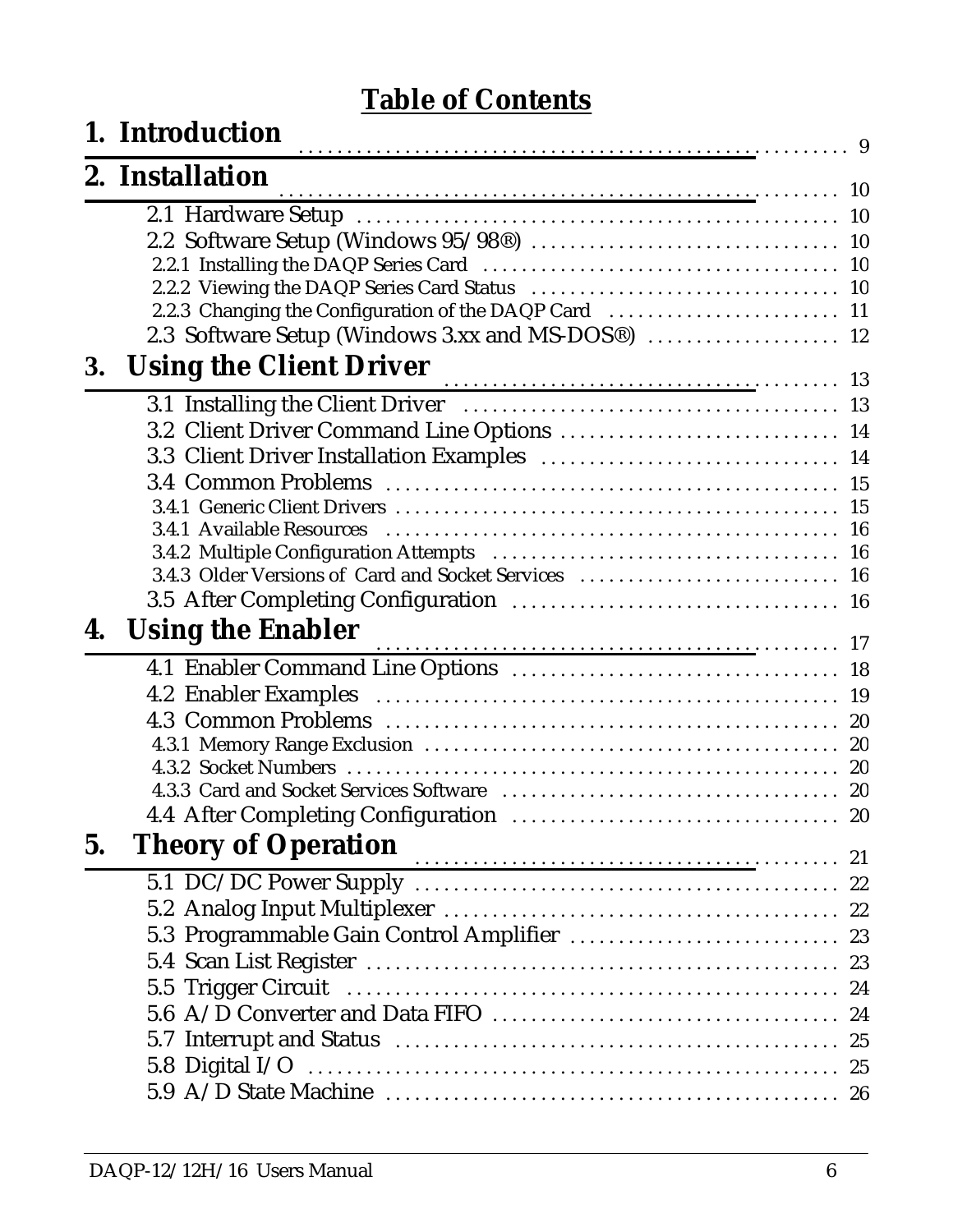| 6. PCMCIA Interface                                   |    |
|-------------------------------------------------------|----|
| 6.1 Configuration and Option Register (COR)  28       |    |
| 6.2 Card Configuration and Status Register (CCSR)  28 |    |
|                                                       |    |
| 7. I/O Registers 29                                   |    |
|                                                       |    |
|                                                       |    |
|                                                       |    |
|                                                       |    |
|                                                       |    |
|                                                       |    |
|                                                       |    |
|                                                       |    |
|                                                       |    |
|                                                       |    |
|                                                       |    |
|                                                       |    |
|                                                       |    |
|                                                       |    |
|                                                       |    |
|                                                       |    |
|                                                       |    |
|                                                       |    |
|                                                       |    |
|                                                       |    |
|                                                       |    |
|                                                       |    |
|                                                       |    |
|                                                       | 39 |
|                                                       | 40 |
| 8. I/O Connections                                    | 41 |
| <b>9. Optional Accessories</b>                        | 42 |
|                                                       | 42 |
|                                                       | 43 |
|                                                       |    |
| <b>10. Specifications</b>                             |    |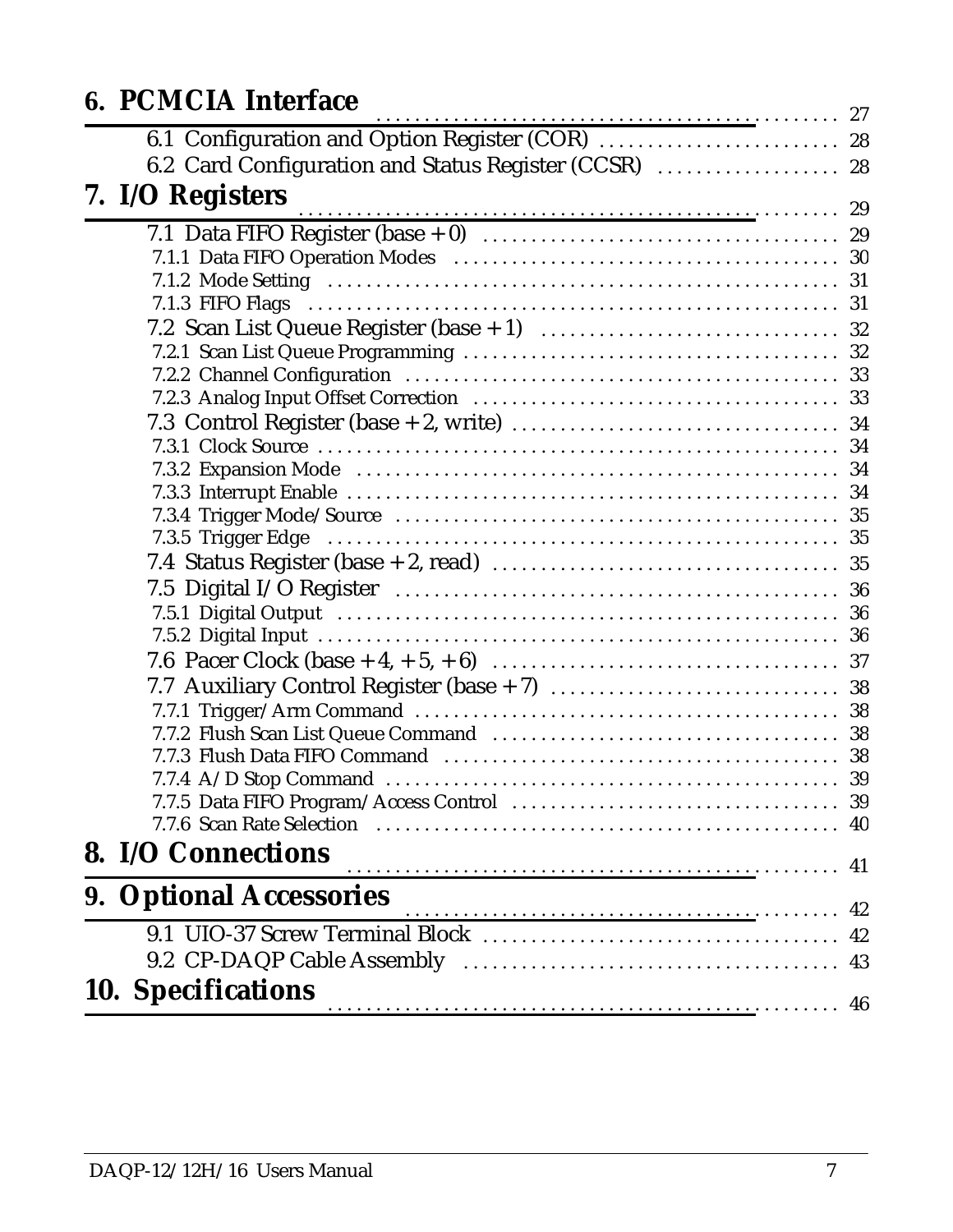# List of Figures and Tables

| Figure 8-1. DAQP Series Card Hirose-32 Output Connector  41 |  |
|-------------------------------------------------------------|--|
|                                                             |  |
|                                                             |  |
| Table 2-1. Comparison Between Client Driver and Enabler  12 |  |
|                                                             |  |
|                                                             |  |
|                                                             |  |
|                                                             |  |
|                                                             |  |
|                                                             |  |
|                                                             |  |
|                                                             |  |
|                                                             |  |
|                                                             |  |
|                                                             |  |
|                                                             |  |
|                                                             |  |
|                                                             |  |
|                                                             |  |
|                                                             |  |
|                                                             |  |
|                                                             |  |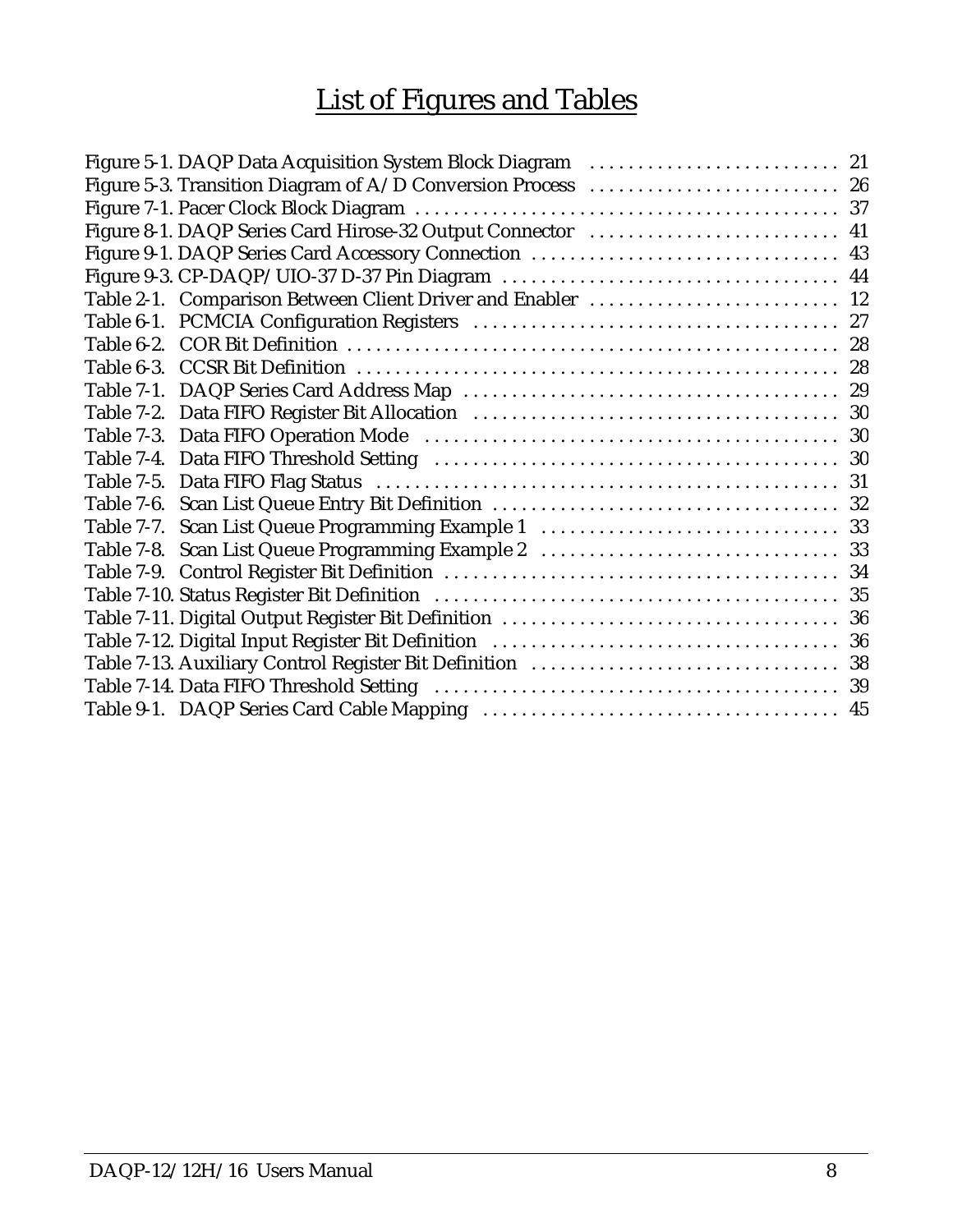# <span id="page-8-0"></span>**1. Introduction**

DAQP CARD FEATURES:

- $\mathbf{r}$ Sampling rate up to 100 kHz with 12 or 16 bit resolution
- $\mathbf{r}$ 8 differential or 16 single-ended analog input channels, expandable to 256 channels
- $\mathbf{r}$  $\bullet$  Bipolar input range up to  $\pm 10$  volts
- $\mathbf{r}$  Software programmable gain selection: 1, 2, 4 or 8 for the DAQP-12/16 and
	- 1, 10, 100 or 1000 for the DAQP-12H
- $\mathbf{r}$ 2048 sample Data and Scan FIFOs
- $\mathbf{r}$ 24-bit pacer clock with variable pre-scalers and internal or external clock source
- $\mathbf{r}$ Digital input/output channels
- $\mathbf{r}$ Flexible trigger mode (internal/external, one-shot/continuous, rising/falling edge)
- $\mathbf{r}$  Omega's "DaqSuite" data acquisition software included in addition to drivers for MS-DOS®, Windows 3.xx and Windows 95/98®

The DAQP series card is a PCMCIA type II data acquisition system with 8 differential or 16 single-ended analog input channels. The number of input channels can be expanded to 256 with an input expansion card. DAQP series products include the DAQP-12, the DAQP-16 and the high gain DAQP-12H. The programmable gain settings of the DAQP-12 and DAQP-16 span bipolar input ranges of  $\pm 1.25$  V (gain = 8),  $\pm 2.5$  V (gain = 4),  $\pm 5$  V (gain = 2) and  $\pm 10$ V (gain = 1), while the DAQP-12H offers a bipolar input range of  $\pm 0.01$  V (gain = 1000),  $\pm 0.1$  V  $(gain = 100)$ ,  $\pm 1$  V  $(gain = 10)$  and  $\pm 10$ V  $(gain = 1)$ .

The DAQP card supports sampling rates up to 100 kHz with either 12 or 16-bit resolution. Equipped with a data FIFO of 2048 samples, the DAQP card can achieve high speed data acquisition under various operating platforms including MS-DOS®, Windows 3.xx and Windows 95®. Also equipped with a scan FIFO of the same size, the DAQP supports full speed, random order channel scanning and gain selection for all input channels including expansion channels. The DAQP card uses a 24-bit pacer clock and a programmable divide-by-2, by-10 or by-100 pre-scaler. The pacer clock can also be used with either an internal or external clock source. With the 10 MHz internal clock source, the pacer clock can generate accurate sampling rates from 0.006 Hz to 100 kHz. The DAQP card has 4 digital input and output channels, all TTL compatible, which may be used for process control or monitoring in addition to analog data acquisition.

Software drivers are provided that support various programming languages like Microsoft C/C++, Borland C/C++, Delphi, QuickBasic, Visual Basic for DOS and Turbo Pascal. Also included is a Dynamic Link Library (DLL) that supports programming languages under Microsoft Windows as well as the Visual Basic Controls (VBX). Omega includes it's user friendly data acquisition software: DaqEZ®, as well as turnkey software support for LabTech NoteBook®, SnapMaster®, LabVIEW® and TestPoint®.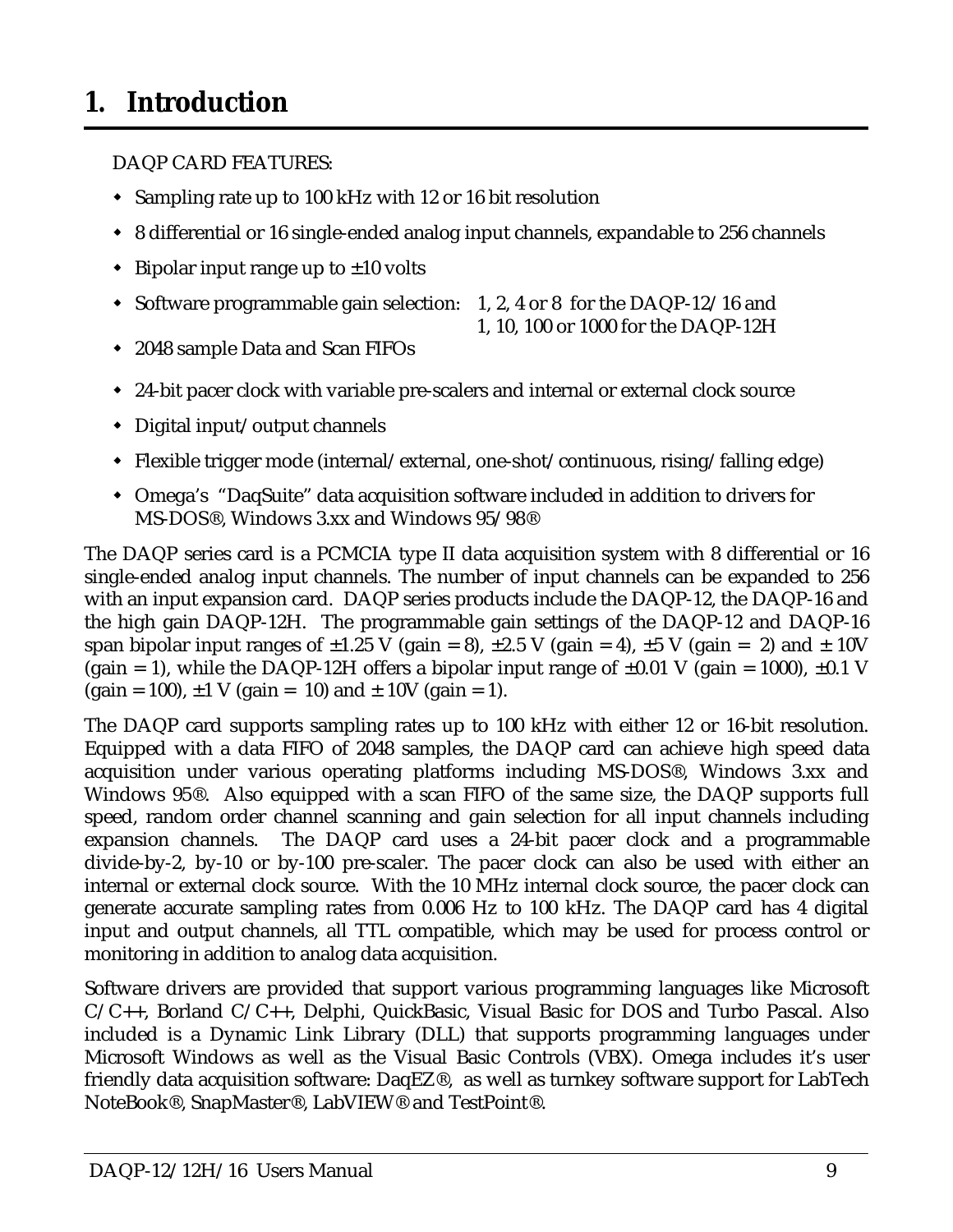## <span id="page-9-0"></span>**2.1 Hardware Setup**

Insert the DAQP card into any type II PCMCIA socket. All other configuration options are determined by the operating system.

## **2.2 Software Setup (Windows 95/98®)**

An ".INF" file (DAQPCARD.INF) is provided on the root directory of the DAQSUITE CD-ROM for easy installation of the DAQP series card under Windows 95/98. The operating system uses the ".INF" file to determine what system resources are required by the card, searches for available resources to fill the requirements, configures the DAQP card hardware and then updates the hardware registry with an entry that allocates these resources.

#### **2.2.1 Installing the DAQP Series Card**

- 1. Insert the DAQP card in any available PCMCIA socket.
- 2. The first time a new PCMCIA type card is installed the "New Hardware Found" window opens. Windows 95/98 will automatically detect and configure the card. If the "New Hardware Found" window does not open, skip to the next section: "Viewing the PCMCIA Card Status".
- 3. Windows will ask for the CD-ROM that came with the device. Insert the CD, click "Next" to continue and then click "Finish".
- 4. Windows automatically browses the root directory on the CD for the INF file that defines configurations for the new hardware type found. The file name is not required. After searching the root directory, Windows will choose the correct file.
- 5. Your new PCMCIA card should now be configured. In the future, Windows will automatically recognize and configure this specific PCMCIA card type.

#### **2.2.2 Viewing the DAQP Series Card Status**

- 1. Double click the "My Computer" icon located on the Windows 95/98 desktop. This opens a folder showing the various drives, printers, etc. (This can also be done by clicking "Start", "Settings" and then "Control Panel").
- 2. Double click the "Control Panel" icon. This opens another folder with different system configuration utilities.
- 3. Double click the "PC card (PCMCIA)" icon. This opens the "PC Card (PCMCIA) Properties" window.
- 4. The "PC Card (PCMCIA) Properties" window shows the status of your computers PCMCIA sockets. The DAQP card should be listed in one of these sockets. To change the DAQP card configuration see the next section.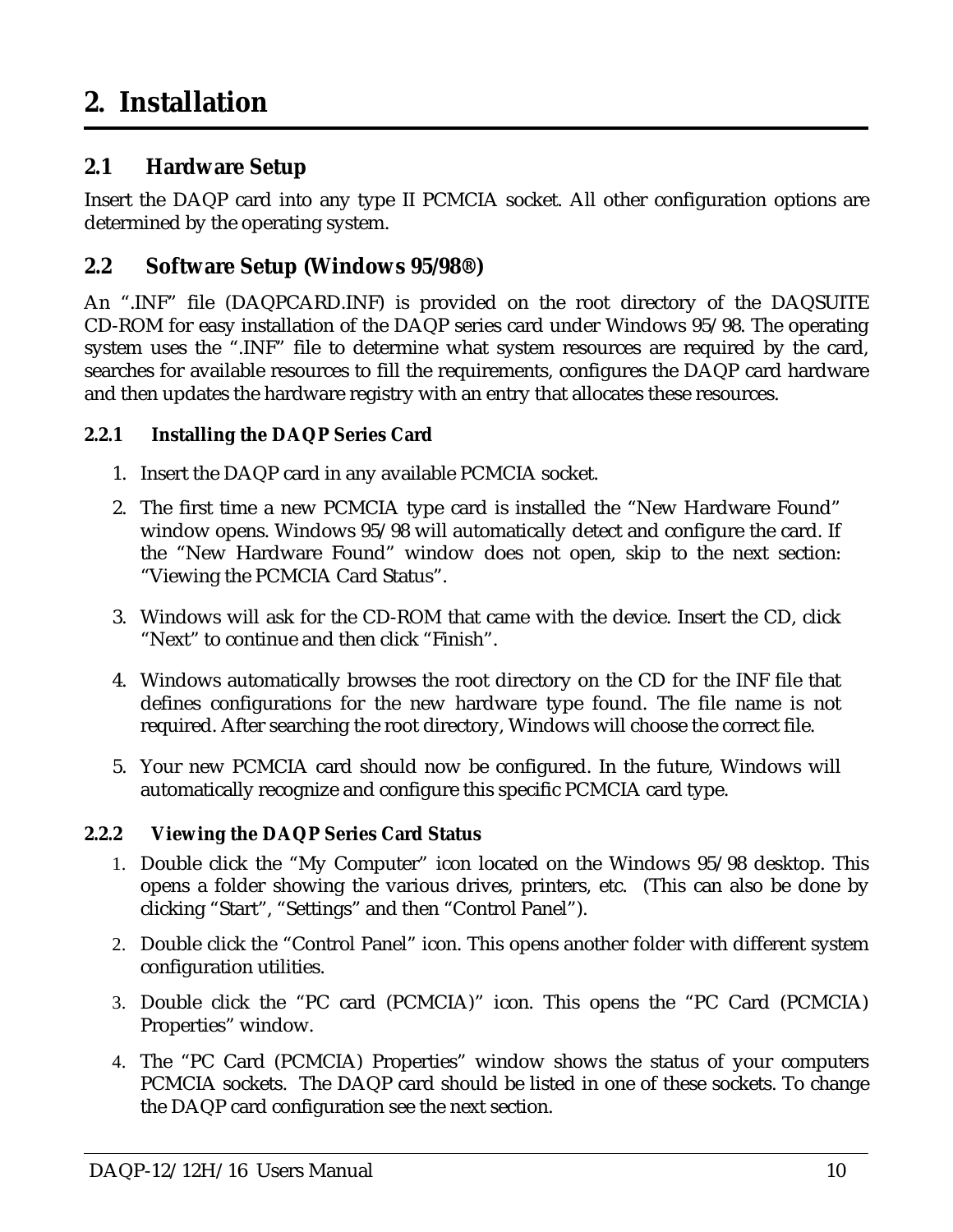# IMPORTANT:

If you are using Windows 95/98 to configure the DAQP card then ignore section 2.3 of this chapter. The Windows 95/98 operating system completely installs and configures the DAQP series card. Do NOT attempt to use the DAQP series Client Driver or Enabler to configure any DAQP series card under Windows 95/98.

#### **2.2.3 Changing the Configuration of the DAQP Card**

- 1. Double click the "My Computer" icon located on the Windows 95 desktop. Inside the "My Computer" folder, double click the "Control Panel" icon. This can also be done by clicking "Start", "Settings" and then "Control Panel".
- 2. Inside the "Control Panel" folder, double click the "System" icon so that the "System Properties" window opens. Select the "Device Manager" tab. Find the entry titled "Data\_Acquisition" on the device list. Expand the entry by clicking the leading "+" sign or by double clicking the name.
- 3. From the expanded sub-list, choose the DAQP card to reconfigure (there may be only one entry) by double clicking it.
- 4. Select the "Resources" tab from the pop-up window. Click the resource type (either "Input/Output range" or "Interrupt Request") from the "Resource Setting" table and then click the "Change Settings ..." button. This opens the "Edit Input/Output Range" or " Edit Interrupt Request" window.
- 5. Change the value by clicking on the slider controls by the "value" list and then click OK to confirm the change, or CANCEL to discard it. Watch for possible conflicts shown in the "Conflict Information" box.

The only configuration parameters that can be changed for the DAQP card under Windows 95/98 are "Input/Output Ranges" and "Interrupt Request".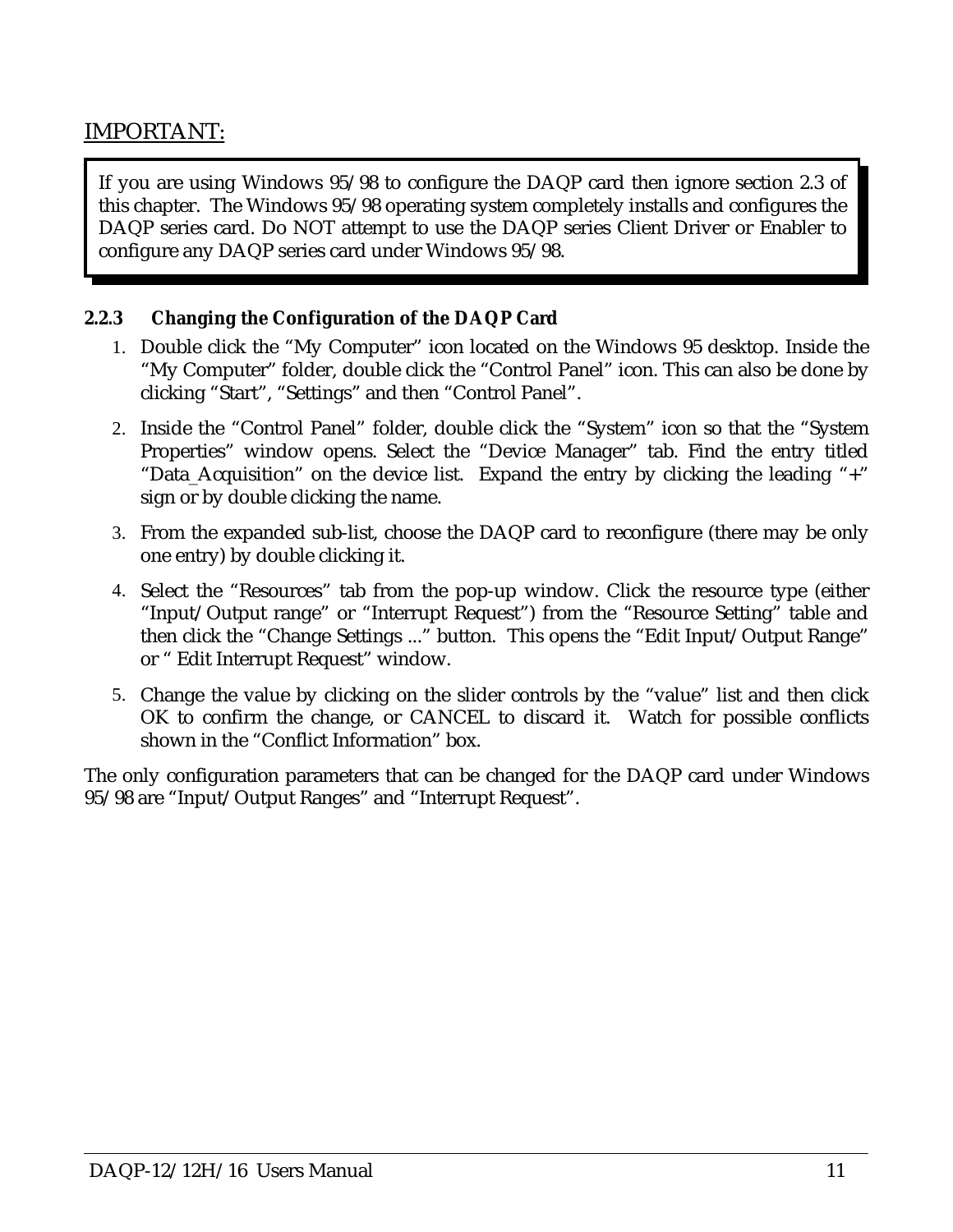# <span id="page-11-0"></span>**2.3 Software Setup (Windows 3.xx and MS-DOS®***)*

Two software configuration programs are provided with the DAQP card: a Client Driver named DAQP CL.SYS and a card Enabler named DAQP EN.EXE. Either one of these programs may be used to configure the card **but only one may be used at a time**. The table below highlights the differences between the Client Driver and the Enabler programs. (Detailed instructions for using the Client Driver and Enabler are discussed in Chapters 3 and 4 respectively).

| <b>Client Driver</b>                     | <b>Enabler</b>                           |
|------------------------------------------|------------------------------------------|
| DAQP_CL.SYS                              | DAQP_EN.EXE                              |
| Interfaces to PCMCIA Card and            | Interfaces directly to Intel 82365SL and |
| <b>Socket Services software (PCMCIA)</b> | other PCIC compatible PCMCIA host        |
| host adapter independent)                | adapters                                 |
| Allows automatic configuration of        | Does not support automatic               |
| DAQP card upon insertion (Hot            | configuration of DAQP card upon          |
| Swapping)                                | insertion (Hot Swapping)                 |
| <b>Requires PCMCIA Card and Socket</b>   | Does not require PCMCIA Card and         |
| Services software                        | <b>Socket Services software</b>          |

Table 2-1. Comparison Between Client Driver and Enabler

On systems with Card and Socket Services installed, the Client Driver is the preferred method of installation. To determine if Card and Socket Services software is installed, install the DAQP series Client Driver as discussed in Chapter 3. When loaded, the Client Driver will display an error message if Card and Socket Services software is not detected.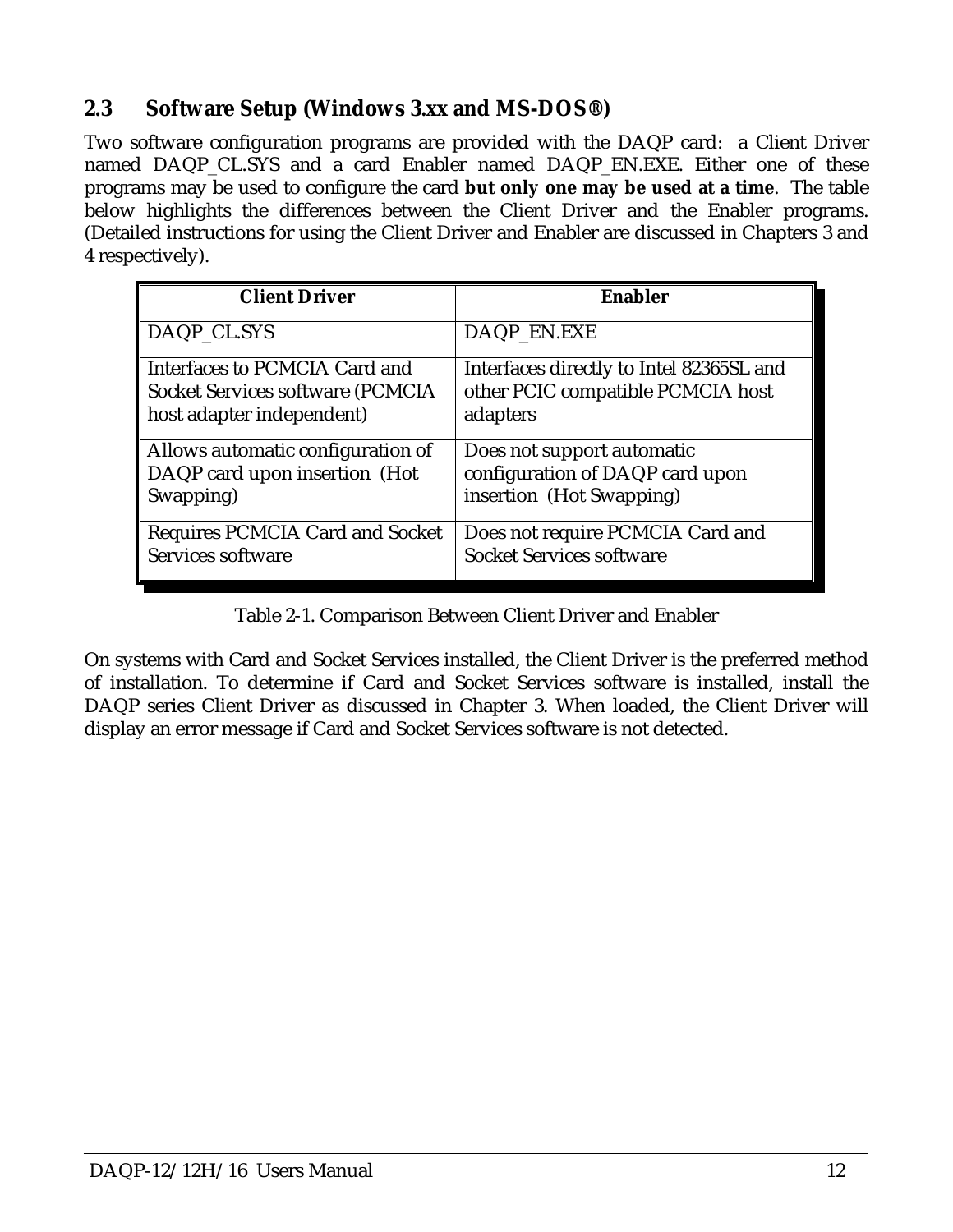# <span id="page-12-0"></span>**3. Using the Client Driver**

#### **3.1 Installing the Client Driver**

For systems using MS-DOS and PCMCIA Card and Socket Services software, a Client Driver named "DAQP\_CL.SYS" is provided to configure the DAQP series cards. PCMCIA Card and Socket Services software is not provided and must be purchased independently.

Some versions of Card and Socket Services dated before 1993 do not support general purpose I/O cards. After careful installation of the Client Driver, if the DAQP card still does not configure or operate properly, an updated version of Card and Socket Services software may be required. The following procedures are used to install the DAQP series Client Driver:

- 1. Copy the file DAQP\_CL.SYS located in the PCMCIA\DOS\CLIENTS directory of the "DAQSUITE" CD-ROM onto the root directory of the system hard drive.
- 2. Using an ASCII text editor, open the system CONFIG.SYS file located in the root directory of the boot drive.
- 3. Locate the line in the CONFIG.SYS file where the Card and Socket Services software is installed.
- 4. AFTER the line installing the Card and Socket Services software, add the following line to the CONFIG.SYS file:

DEVICE = drive:\path\DAQP\_CL.SYS options

where options are the DAQP series Client Driver command line options discussed on the following pages. (Path is only required if the user copies the Client Driver into a directory other than the root directory).

- 5. Save the CONFIG.SYS file and exit the text editor.
- 6. Insert the DAQP card into one of the system PCMCIA slots.

NOTE: Since the DAQP series Client Driver supports "Hot Swapping", it is not necessary to have the DAQP card installed when booting the system. However, by inserting the card before booting, the Client Driver will report the card configuration during the boot process and thereby verify changes made to the CONFIG.SYS file.

7. Reboot the system and note the message displayed when the Client Driver is loaded. If the Client Driver reports an "invalid command line option", correct the entry in the CONFIG.SYS file and reboot the system. If the Client Driver reports "Card and Socket Services not found", then either Card and Socket Services software must be installed on the system or the DAQP series Enabler program must be used to configure the card, (see Chapter 4 ). If the Client Driver reports the desired card configuration, the installation process is complete and the DAQP card may be removed and inserted from the system as desired. On each insertion into the PCMCIA socket, the DAQP card will automatically be reconfigured to the specified settings.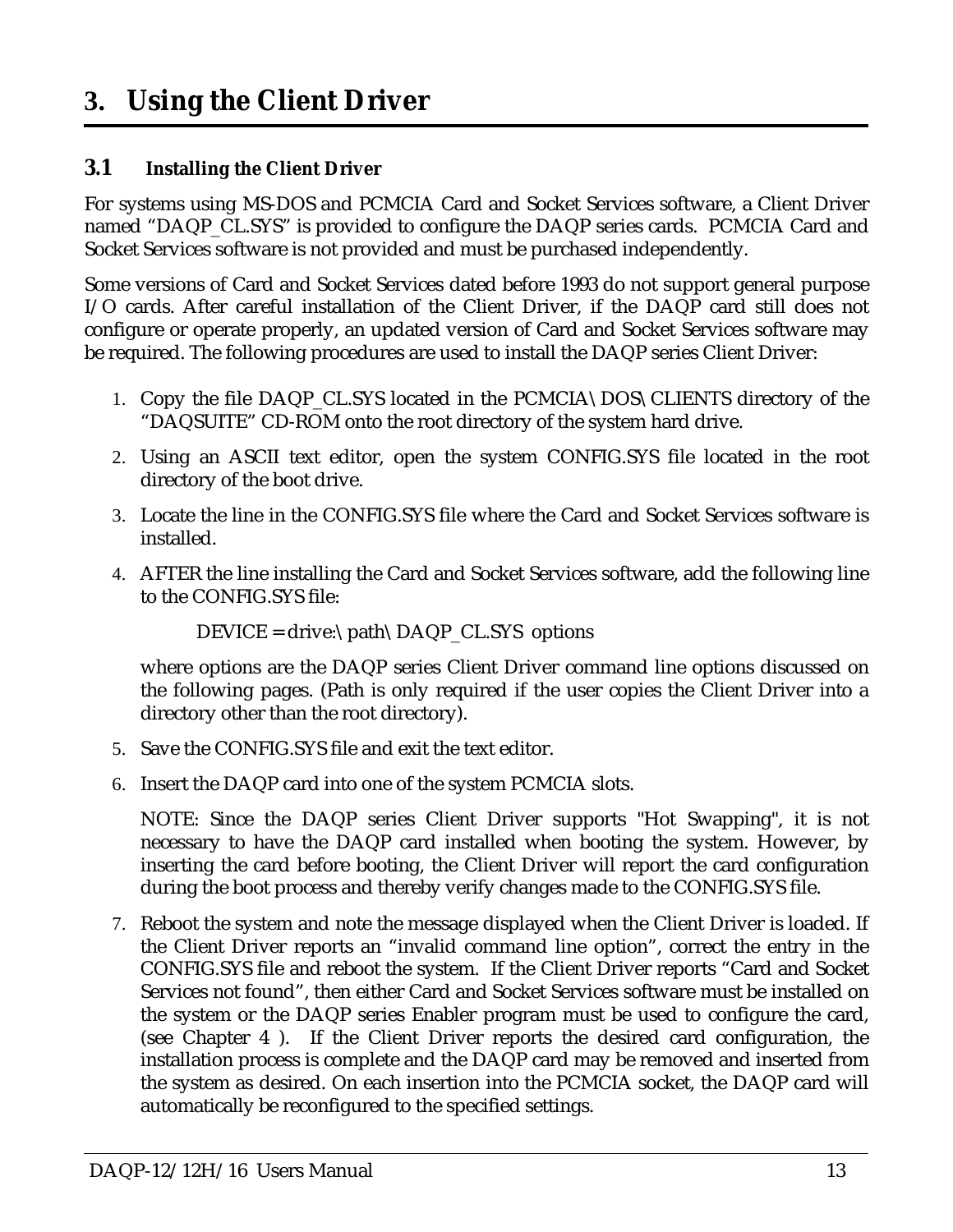## **3.2 Client Driver Command Line Options**

The DAQP series Client Driver accepts up to eight command line arguments from the user to determine the configuration of the DAQP card. If any arguments are provided, the Client Driver will attempt to configure any DAQP card with the options specified in the order they are entered on the command line. Each argument must be enclosed in parenthesis and must be separated from other arguments by a space in the command line. Inside an argument, a comma (no space) should be used to separate the parameters from each other if there are two or more parameters. Within each argument, any or all of the following parameters may be specified:

| (b <i>address</i> ) | Specifies the base I/O address of the DAQP card in hexadecimal.<br>"Address" must be in the range 100H - 3F8H and must reside on an even 8-byte<br>boundary ("address" must end in 0 or 8). If this option is omitted, a base address<br>will be assigned by Card and Socket Services software. |
|---------------------|-------------------------------------------------------------------------------------------------------------------------------------------------------------------------------------------------------------------------------------------------------------------------------------------------|
| $(i$ <i>irg</i> )   | Specifies the interrupt level (IRQ) of the DAQP card in hexadecimal.<br>"Irq" must be one of the following values: 3, 4, 5, 7, 9, 10, 11, 12, 14, 15 or 0 if no<br>IRQ is desired. If this option is omitted, an interrupt level will be assigned by<br>Card and Socket Services software.      |
| (s socket)          | Specifies the PCMCIA socket number to configure.<br>"Socket" must be in the range 0 - 15. If this option is omitted, the configuration<br>argument will be applied to any DAQP card inserted into any socket(s) in the                                                                          |

# **3.3 Client Driver Installation Examples**

system.

With the Client Driver, the user may specify a list of selections (in the form of command line arguments) for the configuration of the DAQP series cards. The Client Driver scans this list from left to right until it finds a selection that is currently available in the system. If none of the preferred selections are available, the Client Driver requests a configuration from Card and Socket Services software.

*Example 1:*  $DEVICE = C:\D{DAQP\_CL.SYS}$ 

In example 1, no command line arguments are specified. The Client Driver will configure the DAQP card into ANY socket with a base address and IRQ level assigned by Card and Socket Services.

*Example 2:* DEVICE =  $C:\D{DAQP}$  CL.SYS (b300)

In this example, a single command line argument is provided. The Client Driver will attempt to configure a DAQP card inserted into ANY socket with a base address of 300H and an IRQ level assigned by Card and Socket Services. If the base address 300H is not available, the DAQP card will NOT be configured.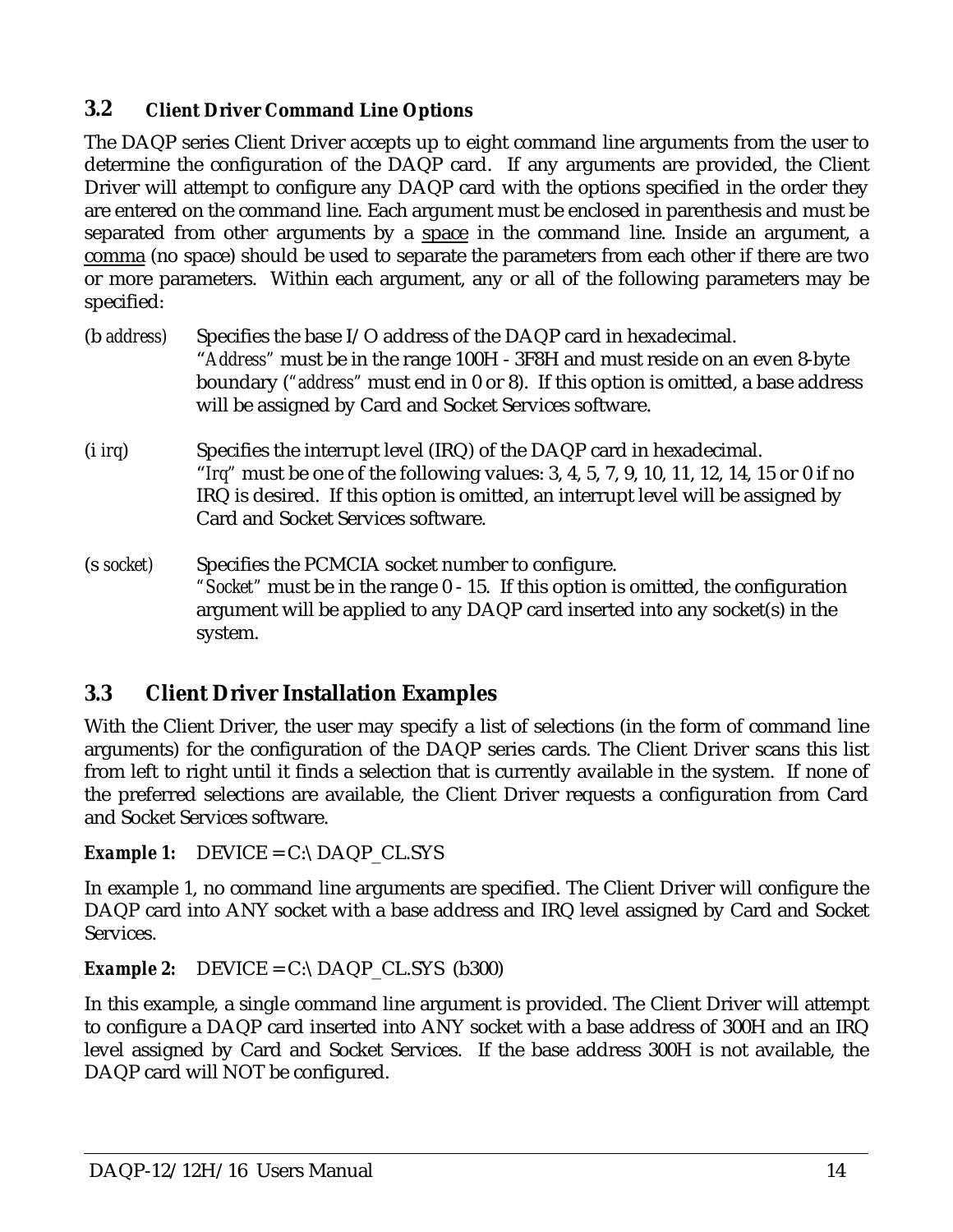*Example 3:* DEVICE =  $C:\D{DAQP\_CL.SYS (s0,b300,i5)}$ 

Example 3 is also a single command line argument. The Client Driver will attempt to configure the DAQP card inserted in socket 0 at base address 300H and IRQ level 5. If either address 300H or IRQ 5 are unavailable, the card will NOT be configured. In addition, the Client Driver will NOT configure any DAQP card unless inserted into socket 0.

*Example 4:* DEVICE =  $C:\D{DAQP\_CL.SYS (b300,i5) (i10) ( )}$ 

Three command line arguments are provided in this example. The Client Driver will first attempt to configure a DAQP card inserted into any socket with a base address 300H and IRQ level 5. If either address 300H or IRQ 5 are unavailable, the Client Driver will proceed to the second command line argument and attempt to configure the card with a base address assigned by the Card and Socket Services and IRQ level 10. If IRQ 10 is also unavailable, the Client Driver will then go to the third command line argument and attempt to configure it with a base address and an IRQ level assigned by Card and Socket Services.

*Example 5:* DEVICE = C:\DAQP CL.SYS (b300,i5) () (i10)

The difference between examples 5 and 4 is the order of the second and third command line arguments. The Client Driver will first attempt to configure a DAQP card inserted into any socket with a base address 300H and IRQ level 5. If either address 300H or IRQ 5 are unavailable, the Client Driver will proceed to the second command line argument and attempt to configure the card with a base address and IRQ level assigned by Card and Socket Services. Since the second command line argument includes all available address and IRQ resources, the third command line argument will never be reached. The user must ensure the command line arguments are placed in a logical order.

*Example 6:* DEVICE = C:\DAQP CL.SYS (s0,b300,i5) (s1,b310,i10)

There are two command line arguments in example 6, which is desirable in systems where two or more DAQP cards are to be installed. The Client Driver will attempt to configure the DAQP card in socket 0 with base address 300H and IRQ level 5. If there is a DAQP card in socket 1, it will be configured with base address 310H and IRQ 10. This allows the user to force the card addresses and IRQ settings to be socket specific as required by software or cable connections. If the requested resources are not available, the DAQP cards will not be configured.

# **3.4 Common Problems**

# **3.4.1 Generic Client Drivers**

Many Card and Socket Services packages include a generic client driver (or SuperClient) which configures standard I/O devices. If one of these generic client drivers is installed, it may configure the DAQP card and cause the DAQP series Client Driver to fail installation. If this is the case, the operation of the generic client driver can be modified so that it will not configure the DAQP card. Place the DAQP series Client Driver command line before the generic client driver command line in the CONFIG.SYS file. Consult the Card and Socket Services documentation for availability and details of this feature.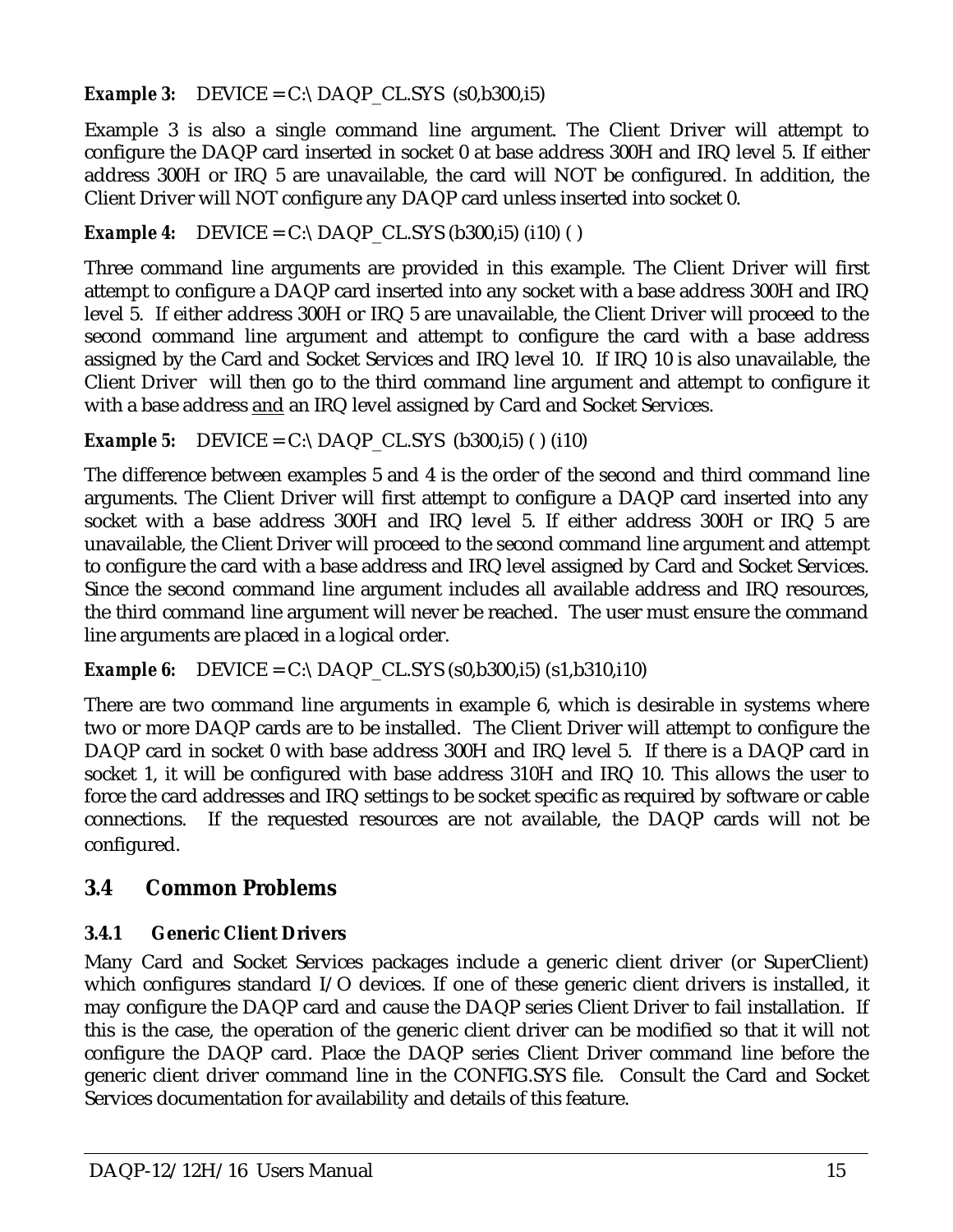#### **3.4.1 Available Resources**

One function of Card and Socket Services software is to track which system resources (memory addresses, I/O addresses, IRQ levels, etc.) are available for assignment to inserted PCMCIA cards. Sometimes, however, the Card and Socket Services assumes or incorrectly determines that a particular resource is unavailable when it actually is available. Most Card and Socket Services generate a resource table, typically in the form of an ".INI" file, which the user can modify to adjust the available system resources. Consult the Card and Socket Services documentation for the availability and details of this feature.

#### **3.4.2 Multiple Configuration Attempts**

Some Card and Socket Services have a setting which aborts the configuration process after a single configuration failure (such as a configuration request for an unavailable resource). The user should change this setting to allow for multiple configuration attempts. Consult the Card and Socket Services documentation for the availability and details of this feature.

#### **3.4.3 Older Versions of Card and Socket Services**

Some versions of Card and Socket Services dated before 1993 do not support general purpose I/O cards like the DAQP series cards. If after careful installation of the DAQP Client Driver, the DAQP card still can not be configured or operated properly, an updated version of Card and Socket Services may be required.

## **3.5 After Completing Configuration**

The DAQP card is now configured and ready for use. Depending on the type of application software to be used, the user may wish to review one or more of the following:

- 1. Chapter 5 of this document provides basic theory of operation for users that wish to learn technical details about the operation of the DAQP card.
- 2. For users that want to program direct I/O transfers to the DAQP card's register set, Chapter 7 provides an address map and a detailed description of each register.
- 3. Users that wish to write custom application software without programming the DAQP card directly should consult the DAQDRIVE® software reference manual. DAQDRIVE provides a library of data acquisition subroutines for various data acquisition cards and is included free of charge with the DAQP card.
- 4. For turnkey data acquisition software such as LabTech NoteBook®, SnapMaster®, LabVIEW® and TestPoint®, consult the documentation provided by the software manufacturer.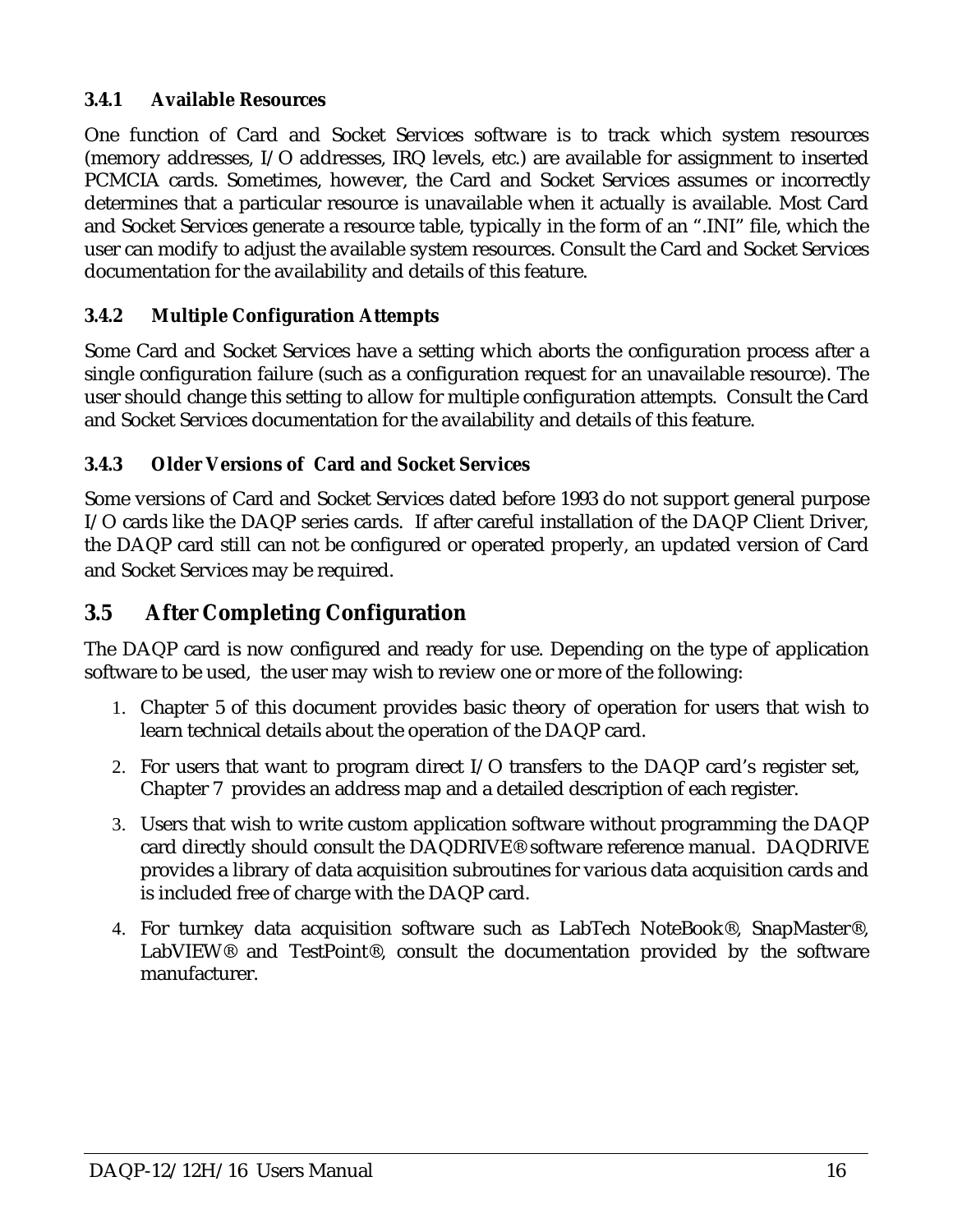# <span id="page-16-0"></span>**4. Using the Enabler**

For systems that are not operating PCMCIA Card and Socket Services software, the DAQP series card includes an Enabler program to enable and configure the DAQP series card. This Enabler, DAQP\_EN.EXE, will operate in any DOS system using an Intel 82365SL or PCIC compatible PCMCIA host adapter including the Cirrus Logic CL-PD6710/6720, the VLSI VL82C146 and the Vadem VG-365.

In order to use the DAQP series Enabler for DOS, the system must NOT be configured with Card and Socket Services software. If Card and Socket Services software is installed, the Enabler may interfere with its operation and the devices it controls. Therefore use either the DAQP series Client Driver or Enabler exclusively.

The DAQP series Enabler does not support automatic configuration of PCMCIA cards upon insertion, more commonly referred to as "Hot Swapping". This means the card must be installed in one of the system's PCMCIA sockets before executing DAQP\_EN.EXE. If more than one adapter is installed in a system, the Enabler must be executed separately for each card. Furthermore, DAQP\_EN.EXE should be executed to release the resources used by the card before it is removed from the PCMCIA socket. Since PCMCIA cards do not retain their configuration after removal, any card removed from the system must be reconfigured with the Enabler after being reinserted into it's PCMCIA socket.

The Enabler requires a region of high DOS memory when configuring the DAQP card. This region is 1000H (4096) bytes long and by default begins at address D0000H (this may be changed by the "W" option as will be described later). If a memory manager such EMM386, QEMM or 386MAX is installed on the system, this region of DOS memory must be excluded from the memory manager's control (normally by using the "x" switch). Consult the documentation provided with the memory manager software for instructions on how to exclude this memory region.

The following procedures are used to install the DAQP series Enabler:

- 1. Copy the file DAQP\_EN.EXE located in the PCMCIA\DOS\ENABLERS directory of the "DAQSUITE" CD-ROM onto the root directory of the system hard drive.
- 2. Using an ASCII text editor, open the system's CONFIG.SYS file located in the root directory of the boot drive.
- 3. Add the following line to the CONFIG.SYS file:

DEVICE = drive:\DAQP\_EN.EXE (options)

where (options) are the DAQPA series Enabler command line options discussed on the following pages.

4. Save the CONFIG.SYS file and exit the text editor.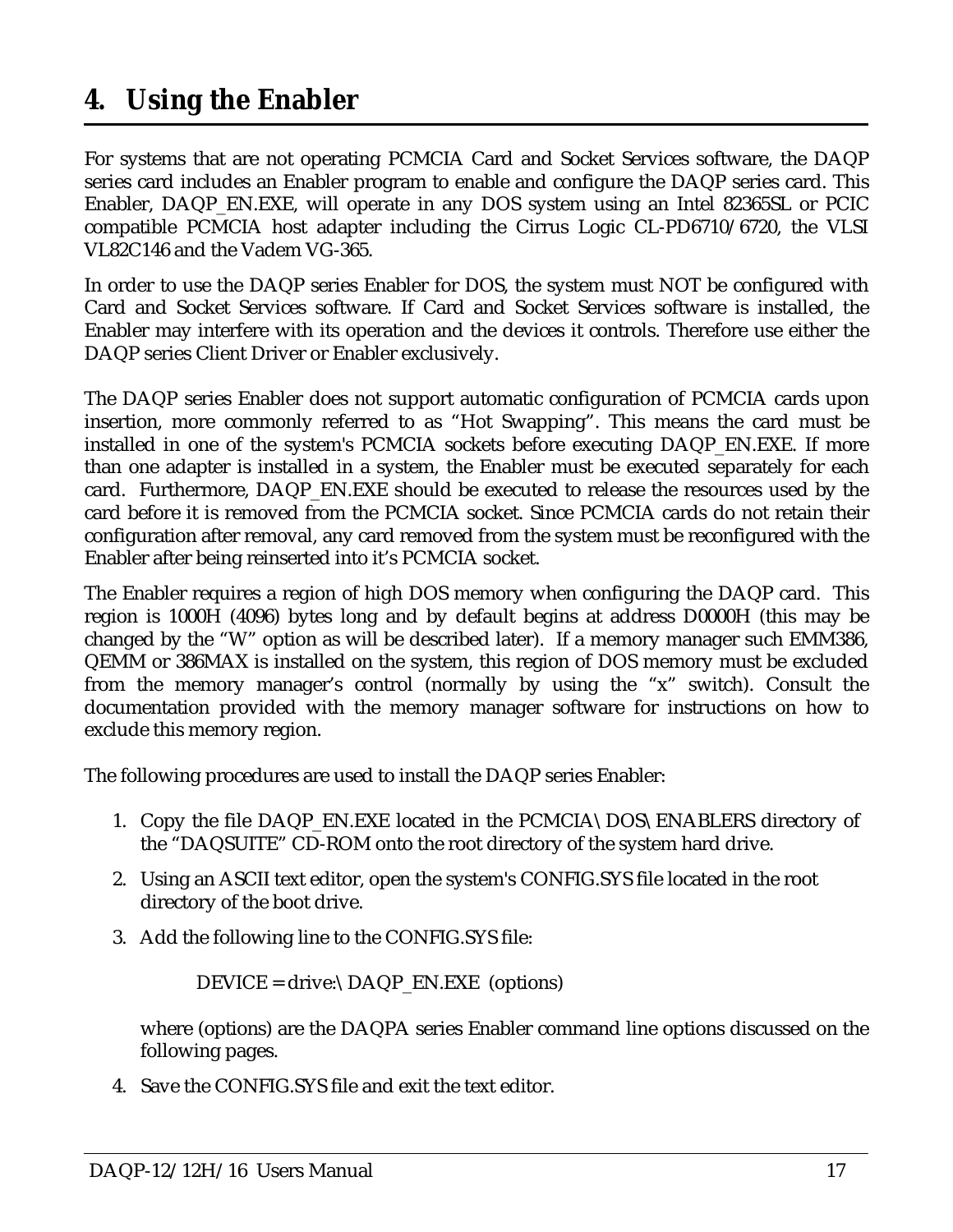- 5. Insert the DAQP card into one of the system PCMCIA slots. NOTE: Since the DAQP series Enabler does not support "Hot Swapping", it is necessary to have the DAQP card installed when booting the system.
- 6. Reboot the system and note the message displayed when the Enabler is loaded. If the Enabler reports the desired card configuration, the installation process is complete.

### **4.1 Enabler Command Line Options**

To configure a DAQP series card in the system, the Enabler requires one command line argument from the user to determine the configuration. This argument must be enclosed in parenthesis. Within the argument, a comma (no space) must be used to separate the parameters from each other if there are two or more parameters. The following parameters may be specified in the command line argument:

| (s socket)          | Specifies the PCMCIA socket number to configure.<br>"Socket" must be in the range 0 - 15. This option is always required.                                                                                                                                                                         |
|---------------------|---------------------------------------------------------------------------------------------------------------------------------------------------------------------------------------------------------------------------------------------------------------------------------------------------|
| (b <i>address</i> ) | Specifies the base I/O address of the DAQP card in hexadecimal.<br>"Address" must reside on an even 8-byte boundary ("address" must end in 0 or 8).<br>This option is required if the "r" option is not used.                                                                                     |
| $(i$ <i>irg</i> )   | Specifies the interrupt level (IRQ) of the DAQP card in hexadecimal.<br>"Irq" must be one of the following values: 3, 4, 5, 7, 9, 10, 11, 12, 14, 15, or 0 if no<br>IRQ is desired. This option is required if the "r" option is not used.                                                        |
| (w address)         | Specifies the base address of the memory window required to configure the<br>DAQP card. Set "address" = $D0$ for a memory window at $D0000$ , = $D8$ for a<br>memory window at D8000, etc. Valid settings for address are C8, CC, D0, D4,<br>D8, and DC. If omitted, "address" $=$ D0 is assumed. |
| (r)                 | Instructs the Enabler to release the resources previously allocated to the DAQP<br>card. When this option is used, (b address) and (i irg) options will be ignored.<br>Therefore, do NOT use this option when initially configuring the DAQP card.                                                |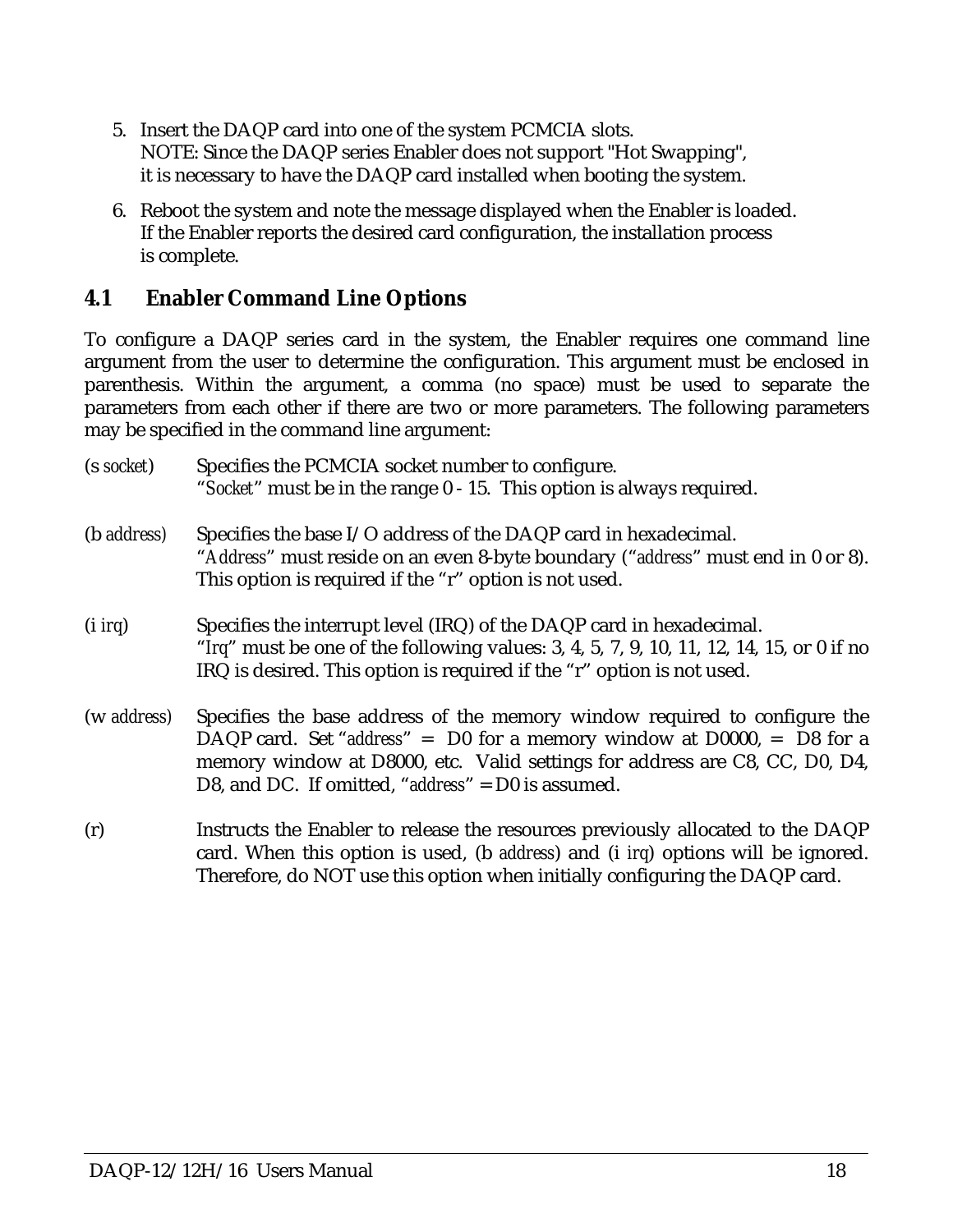#### **4.2 Enabler Examples**

#### **Example 1:** DEVICE=C:\DAQP\_EN.EXE

No command line argument is specified. The Enabler will report an error and display the proper usage of the Enabler.

#### *Example 2*: DEVICE=C:\DAQP\_EN.EXE (s0,b300,i5)

In this example, the Enabler will configure the DAQP card in socket 0 with a base address 300H and IRQ level 5 using a configuration memory window at D0000H.

**Example 3:** DEVICE=C:\DAQP\_EN.EXE (i10,b310,s1)

In example 3, the Enabler will configure the DAQP card in socket 1 with a base address at 310H and IRQ level 10 using a configuration memory window at D0000H. Note the parameter order is not significant.

*Example 4*: DEVICE=C:\DAQP\_EN.EXE (s0,b300,i5,wCC)

Here the Enabler will configure the DAQP card in socket 0 with a base address at 300H and IRQ level 5 using a configuration memory window at CC000H.

*Example 5*: DEVICE=C:\DAQP\_EN.EXE (s0,r) DEVICE=C:\DAQP\_EN.EXE (s0,r,b300,i5)

These two command line arguments are equivalent because of the "r" option. The Enabler will release the configuration used by the DAQP card in socket 0 using a configuration memory window at D0000H.

*Example 6*: DEVICE=C:\DAQP\_EN.EXE (s0,r,wC8)

Here the Enabler will release the configuration used by the DAQP card in socket 1, using a configuration memory window at C8000H.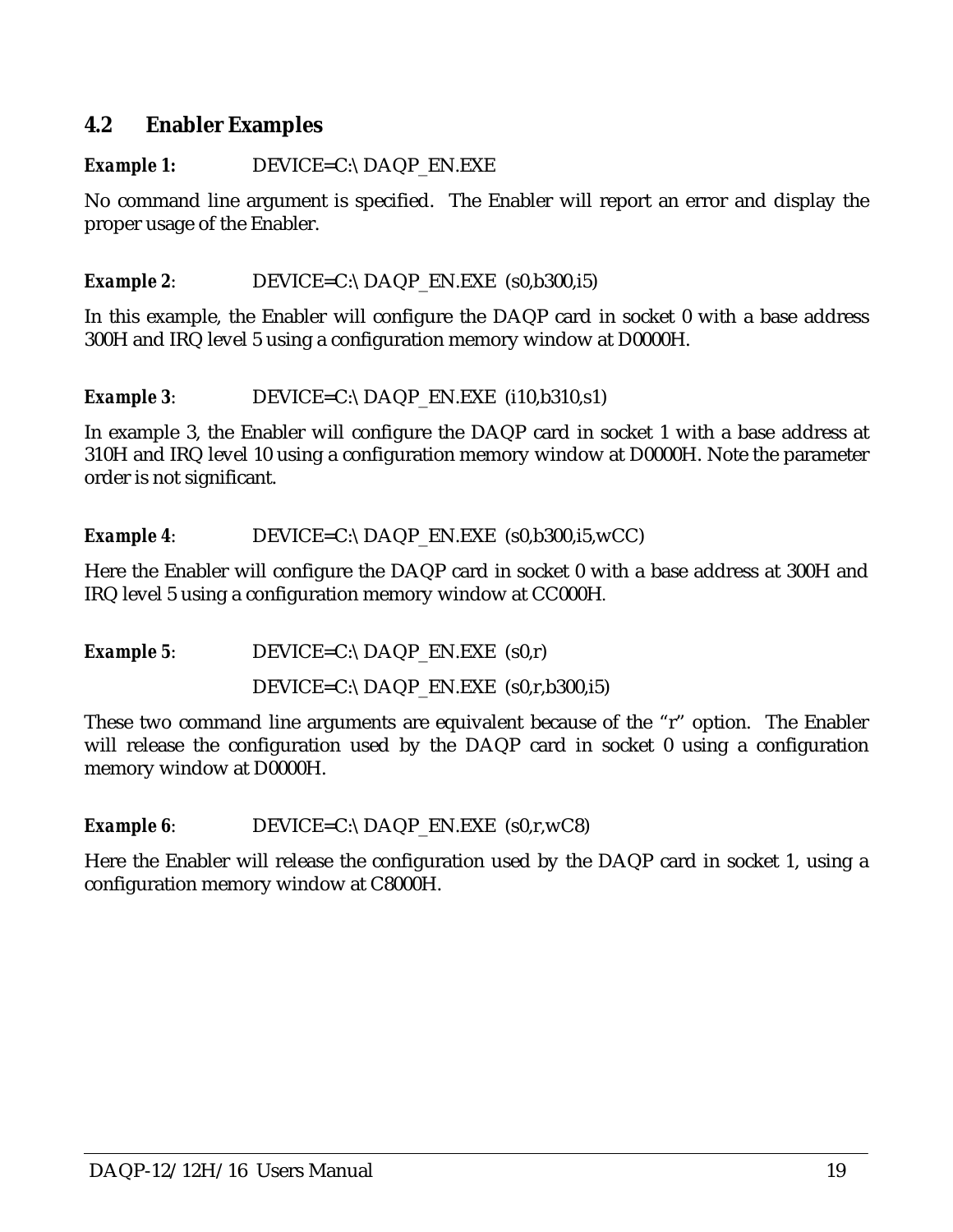# **4.3 Common Problems**

#### **4.3.1 Memory Range Exclusion**

The Enabler requires a region of high DOS memory when configuring a DAQP card. This region is 1000H (4096) bytes long and by default begins at address D0000H (this default address can be changed by using the "W" option). If a memory manager such as EMM386, QEMM or 386MAX is installed on the system, this region of DOS memory must be excluded from the memory manager's control (normally by using the "x" switch). Consult the documentation provided with the memory manager software for instructions on how to exclude this memory region. Furthermore, some systems use the high memory area for ROM shadowing to improve overall system performance. For the Enabler to properly operate, any ROM shadowing must be disabled in the address range specified for the configuration window. This can usually be completed by using the system's CMOS setup utility.

#### **4.3.2 Socket Numbers**

The Enabler requires that the socket number be specified for the DAQP card to be configured. The DAQP card must be inserted into the socket before executing the Enabler. For the DAQP series Enabler, the lowest socket number is always designated as socket 0 and the highest socket number as N-1, (assuming there are N sockets available). Some vendors number their sockets from 1 to N. In that case, the vendor socket number minus 1 should be used in the "s" option for the DAQP series Enabler.

#### **4.3.3 Card and Socket Services Software**

In order to use DAQP series Enabler for DOS, the system must NOT be configured with Card and Socket Services software. If Card and Socket Services software is installed, the Enabler may interfere with its operation and the devices it controls.

# **4.4 After Completing Configuration**

The DAQP card is now configured and ready for use. Depending on the type of application software to be used, the user may wish to review one or more of the following:

- 1. Chapter 5 of this document provides basic theory of operation for users that wish to learn technical details about the operation of the DAQP series card.
- 2. For users that want to program direct I/O transfers to the DAQP card's register set, Chapter 7 provides an address map and a detailed description of each register.
- 3. Users that wish to write custom application software without programming the DAQP card directly should consult the DAQDRIVE® software reference manual. DAQDRIVE provides a library of data acquisition subroutines for various data acquisition cards and is included free of charge with the DAQP card.
- 4. For turnkey data acquisition software such as LabTech NoteBook®, SnapMaster®, LabVIEW® and TestPoint®, consult the documentation provided by the software manufacturer.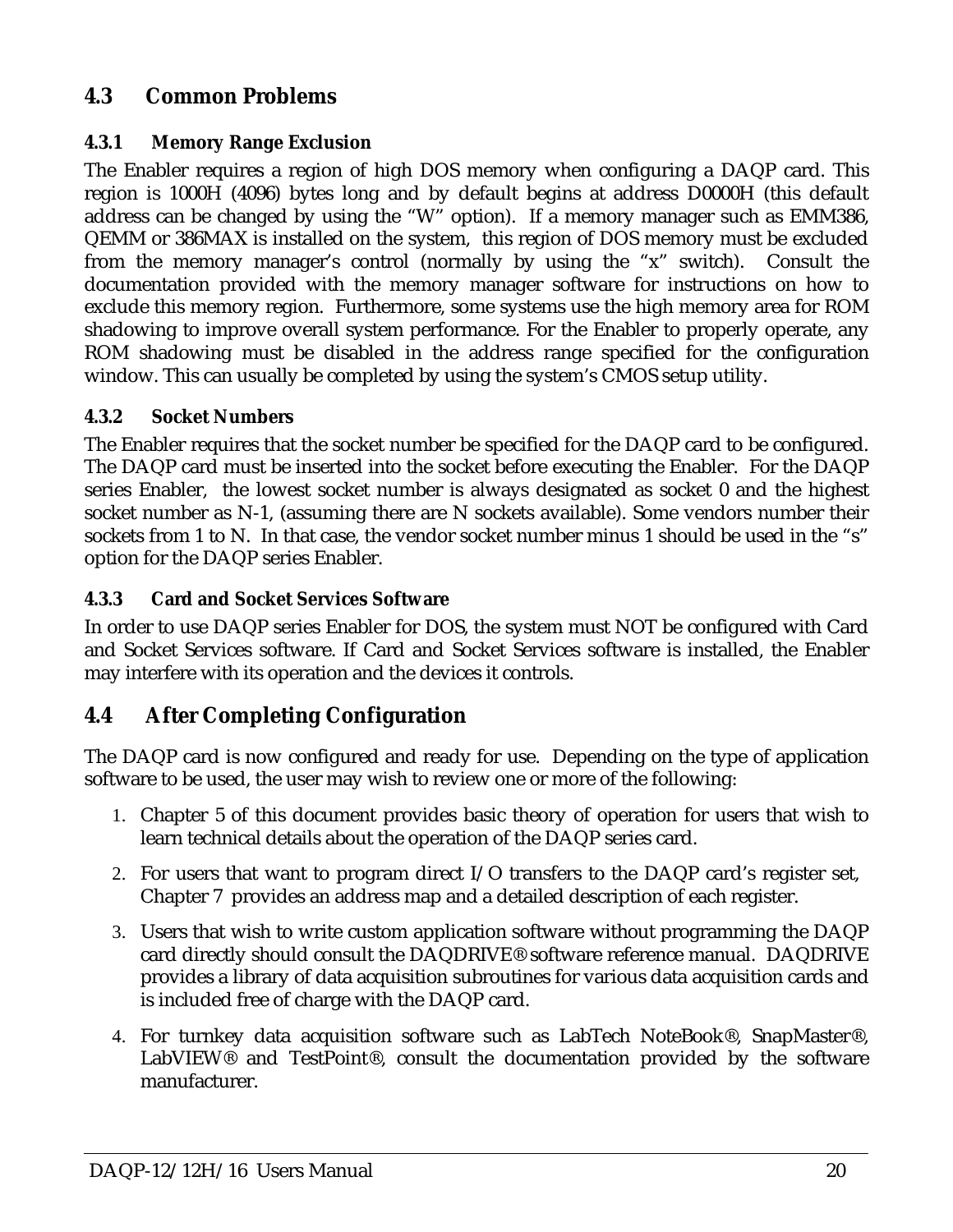# <span id="page-20-0"></span>**5. Theory of Operation**

The DAQP card consists of 8 differential or 16 single-ended analog input channels. The A/D converter, either 12 -bit or 16-bit, can be operated at a top speed of 100,000 samples per second, (10 ms per sample). The A/D converter uses left-justified 2's complement coding. For the 16-bit version, the output ranges from -32768 to 32767. The 12-bit version is structured so that it's contents occupy the most significant 12 bits, padding the least significant 4 bits with all zeros to make a 16-bit output word for each converted input sample.



Figure 5-1. DAQP Data Acquisition System Block Diagram

The DAQP card can be operated as an I/O device, occupying eight consecutive bytes in the I/O address space. It can also be configured to operate via memory mapped I/O. The DAQP fully complies with PCMCIA standard 2.10 as a type II card. The card has no jumpers or DIP switches. All the configurable features are software programmable.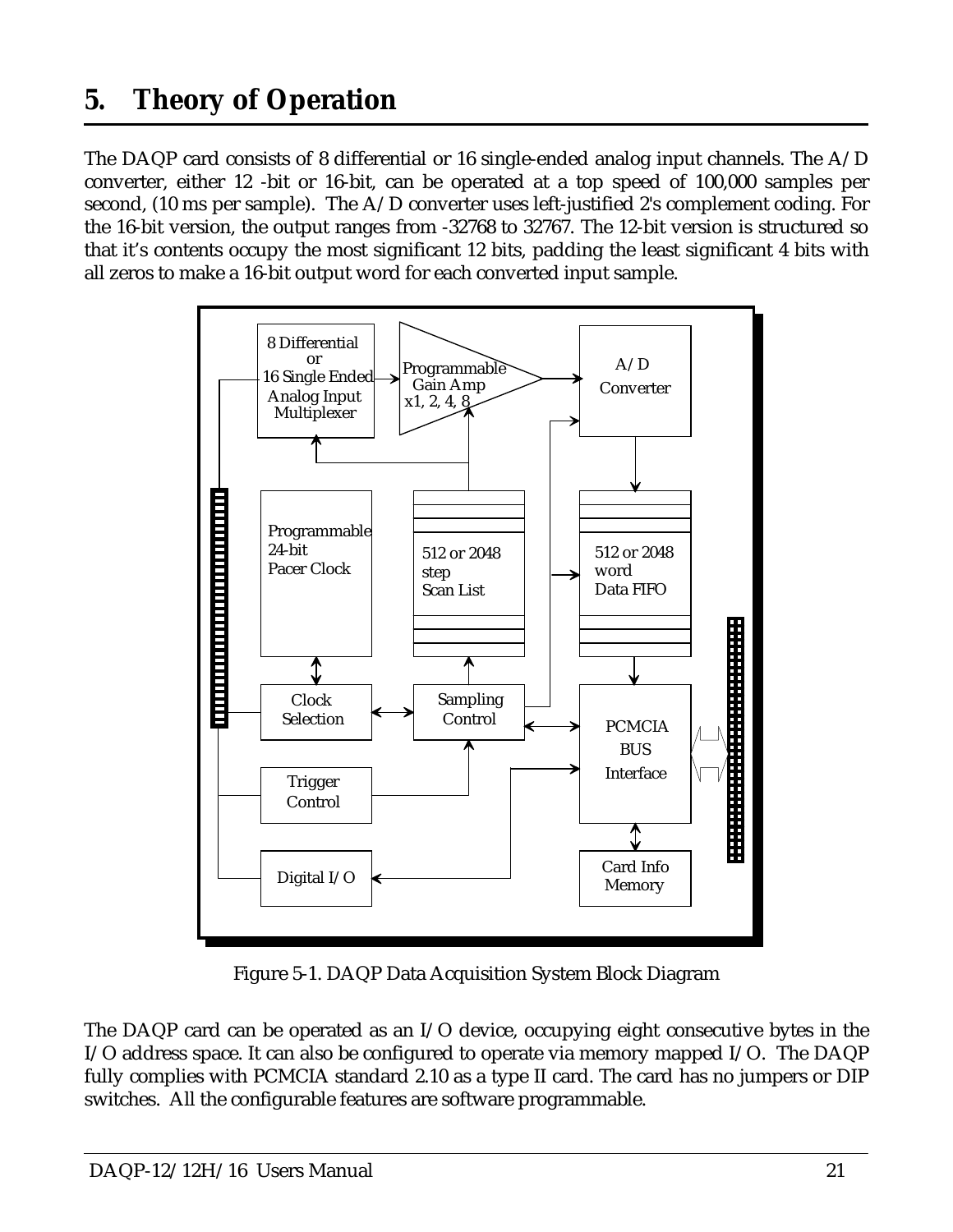Functionally, the DAQP card consists of the following components: the DC/DC power supply, analog input multiplexer, programmable gain control amplifier, A/D converter, data FIFO, scan list FIFO, trigger control circuit, pacer clock, interrupt & status registers, digital I/O register and associated control circuits.

# **5.1 DC/DC Power Supply**

The DAQP card uses a standard +5 volt digital input power supply from the PCMCIA connector to generate the  $\pm 15$  volt power supplies for the analog front end and the  $+5$  volt power supply for the A/D converter. The DC/DC converter uses 140 mA, 78% of the 180 mA total load current, from the digital input power supply to generate the necessary voltages.

According to the PCMCIA standard, any card that draws more than 100 mA must not be automatically turned on upon insertion until it is intentionally accessed by writing to the card configuration and option register (or its allocated I/O space). The DAQP card supports this specification by providing a unique power down mode control. When the card is first powered up or after a reset, the DC/DC converter is turned off, so that only the digital portion of the DAQP card is up and running. This requires only 40 mA from the digital input +5 volt power supply. The user has the option of reading the card information memory, where the maximum power consumption is listed for reference, and then decide whether or not to "wake up" the card. If required, the card can be set to full power mode immediately when it's PCMCIA configuration and option register (COR) is written by the software.

After the card is set for full power mode for the first time by writing the PCMCIA configuration and option register, it can then be set to power down mode by writing a '1' into bit 2 (the power down bit) of the PCMCIA auxiliary control register. Refer to Chapter 6 for more information about the COR.

# **5.2 Analog Input Multiplexer**

Differential or single-ended configuration is determined by bit 6 of the high byte in the scan list register. '1' selects differential input, while a '0' selects single-ended input. Expansion cards will only support single-ended channels. It is strongly recommended that single-ended or differential selection be uniform for all internal channels (e.g., all 8 channels as differential or all 16 channels as single-ended). Although it is possible to have some channels configured as single-ended and others as differential, doing so may cause confusion and unexpected signal errors.

With differential configuration, there are 8 channels. However, if the user specifies channels 8 to 15 in a differential configuration, it will short the inputs to ground for system offset measurement. The readings taken under such a circumstance can be used for offset correction.

The input multiplexers have built-in protection against over-voltage when the board is at full power AND when it is powered down. The protection mechanism will isolate the input from the rest of the board, as long as the input voltage is within the protection range of  $\pm$  30 volts.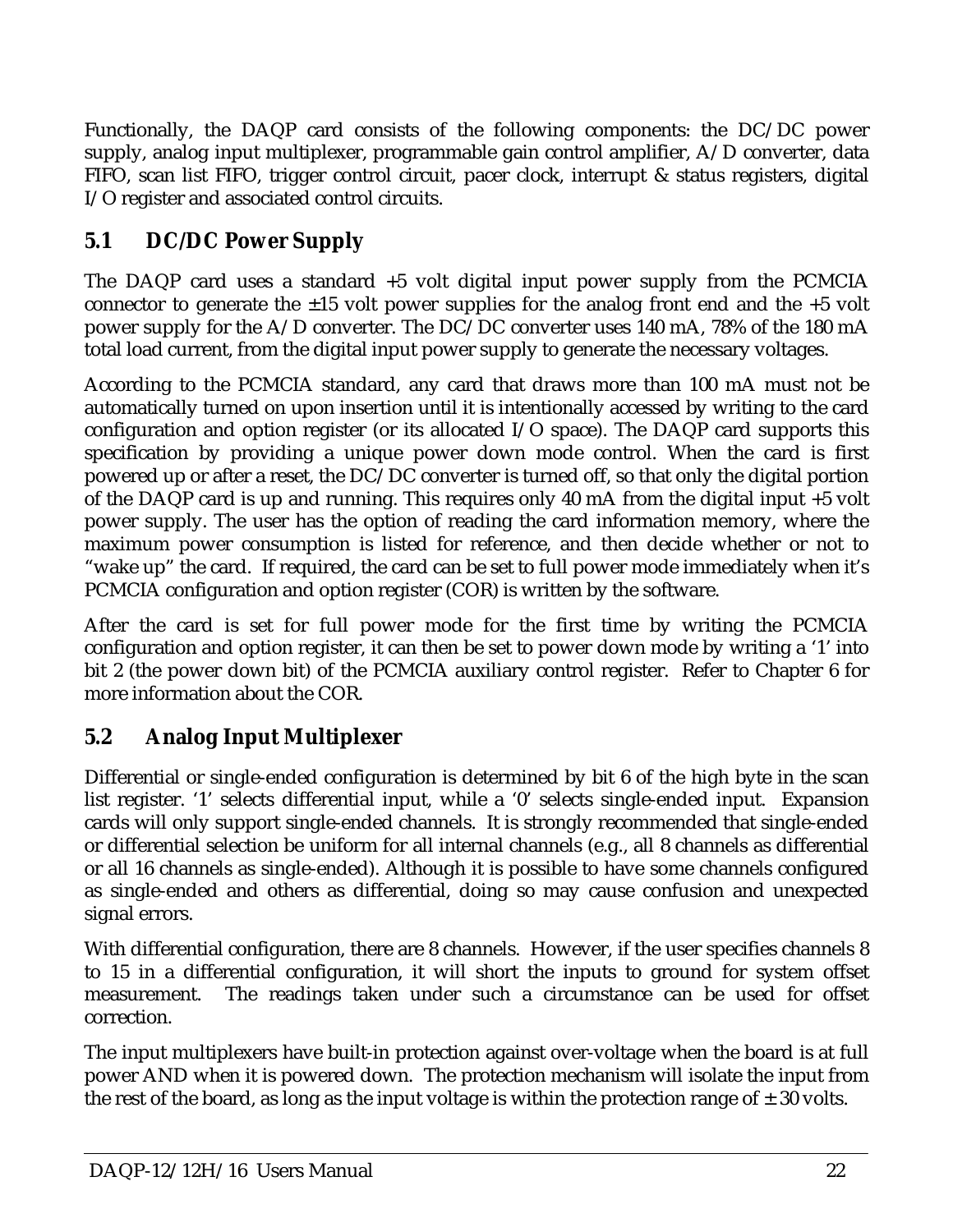# **5.3 Programmable Gain Control Amplifier**

The DAQP-12 and DAQP-16 cards have an internal gain of 1, 2, 4 or 8; and the DAQP-12H has an internal gain of 1, 10, 100 or 1000. The gain can be changed "on the fly" when scanning from channel to channel by changing the configuration of the programmable gain instrumentation amplifiers. The internal gain selection is specified by the scan list entry, bits 4 and 5 of the high byte. The contents of these two bits will determine the gain of the analog front end.

The settling time of the analog front end meets speed requirements, however, if the amplifier is saturated it may need more time to recover. This can cause distortion at the input signal to the A/D converter. It is recommended that amplifier saturation be avoided by using a low gain and attenuating the input signal whenever possible.

# **5.4 Scan List Register**

One entry to the scan list register contains a 16-bit word or two 8-bit bytes. It specifies the internal channel and gain selection in the high byte or MSB, and the external channel and gain selection in the low byte or LSB, in addition to other control and configuration settings. The external selections are used for expansion card channels (up to 256), while the internal selections are for channels on board the DAQP card. Expansion cards are not included as part of the DAQP series data acquisition system, however, they can be purchased separately from your vendor.

The number of entries in the scan list ranges from 1 to 2048. There are no dependencies implied among the entries of the scan list. The user may choose any valid gain combination for any channel, internal or external. Channels can be scanned in any order required, repeated or not, with the same or different gain for each entry.

The scan list has to be flushed before programming to guarantee the integrity of each entry. There must be an even number of bytes programmed into the scan list, with the low byte sitting at an even offset followed by the high byte, otherwise the channel scan result will be unpredictable.

It is strongly recommended that the differential/single-ended control bit (bit 14, MSB) be programmed the same for all the entries in the scan list. Single-ended configuration should be selected if there are expansion cards connected to the DAQP card. The synchronous sample hold bit (bit 6, LSB) is reserved for expansion cards.

The first channel flag (bit 7, LSB) has to be set for the first (and ONLY the first) entry of the scan list. The DAQP card hardware relies on this bit to tell the end (or the start) of the scan. During normal operations, the DAQP card starts one scan when triggered, (software or TTL trigger in one-shot mode or sampling pulse triggers from the pacer clock in continuous mode). During the scan, each entry in the scan list will be processed until it finds the entry that has the first channel flag set to '1'. The hardware then stops scanning and waits for the next trigger. The scan will continue indefinitely if none of the list entries has the flag set to '1'. On the other hand, if more than one entry has the flag set to '1', the scan list will then be chopped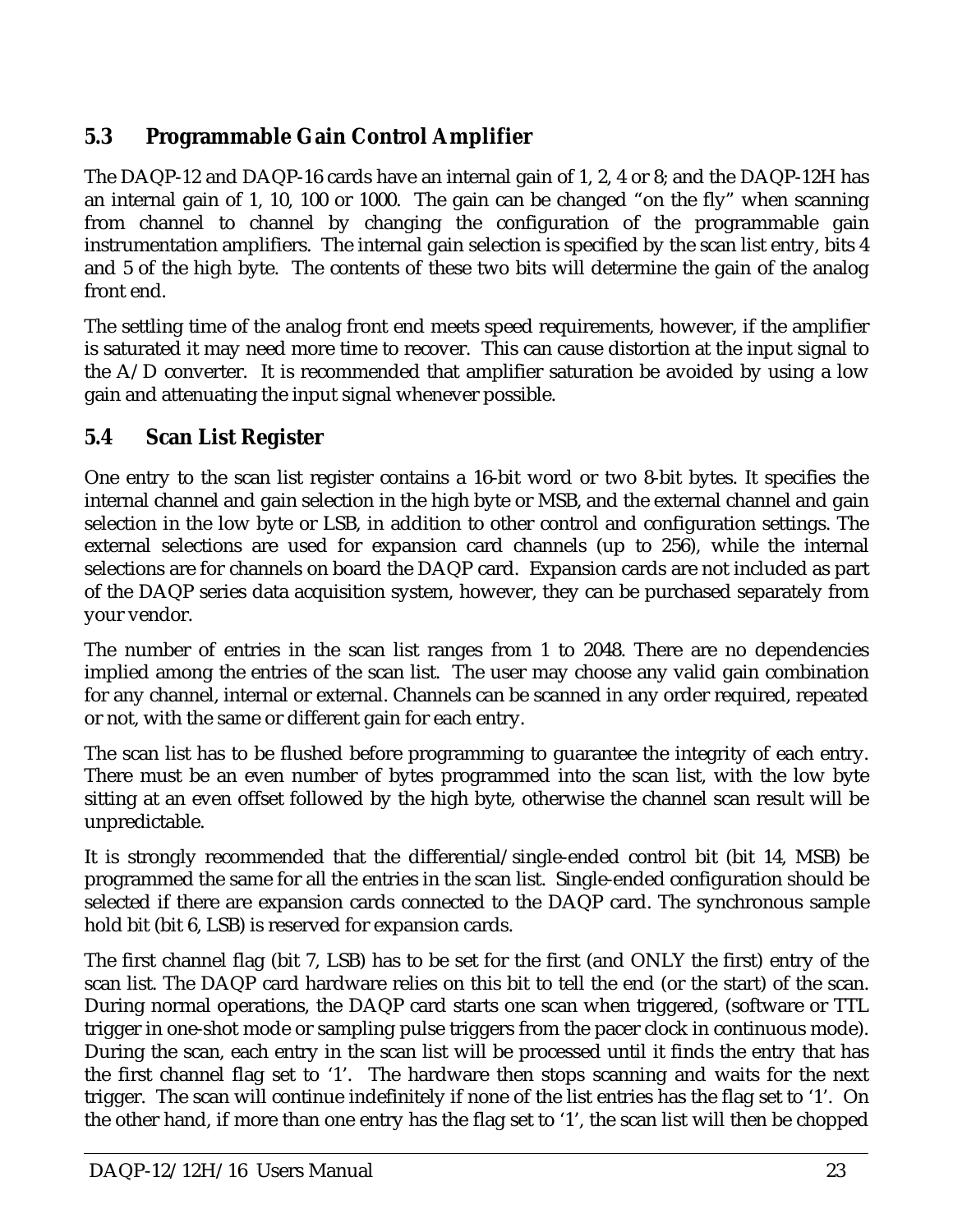into pieces. Each piece will require a trigger to be scanned. Should the flag be set to '1' on an entry other than the first, a "starting offset" will be introduced to the scan list. Channel scanning will start from the entry with the flag set to '1', run through the list, turn around and end at the one before it. Although this may be useful for diagnosis or special applications, it is the abnormal way of setting the first channel flag and should be avoided unless absolutely necessary.

# **5.5 Trigger Circuit**

The DAQP card can be triggered by software, an external TTL signal or the pacer clock. For the external TTL trigger, an active trigger edge can be selected for either the low-to-high or high-to-low transition.

In one-shot trigger mode, one trigger, either internal or external, will start one and only one scan of all channels specified in the scan list. (The pacer clock has no effect in this mode although it is good practice to program the pacer clock with a divisor greater than 2). Multiple scans can be initiated by issuing multiple triggers.

In continuous trigger mode, the software or TTL trigger initiates a series of scans. The first scan begins immediately on receiving a trigger, while the rest are carried out each time the pacer clock fires. The process will continue until an A/D stop command is received.

If the internal trigger (or software trigger) is selected, the trig/arm command will serve as a trigger when received by the DAQP card. For the external trigger source, the same command will be taken as an arm command, which arms the DAQP card so that the first proper trigger edge following the arm command will serve as the trigger. Unexpected edge transitions during the trigger source configuration are totally ignored if the DAQP card is not armed.

# **5.6 A/D Converter and Data FIFO**

The DAQP card always assumes a bipolar input range of  $\pm 10V$  if the gain is one. The output data format will always be in 2's complement (and left justified for 12-bit versions). The data acquisition time of the  $A/D$  converter is 2 $\mu$ s while it's conversion time is no more than 8 $\mu$ s. The output of the  $A/D$  converter is fed into a data FIFO providing data buffering of up to 2048 samples. The A/D converter, once triggered, will complete conversion for every analog input channel in the scan list at the specified scan speed and then feed the results into the data FIFO. In between scans, the DAQP card waits until another trigger is received (one-shot mode) or the pacer clock fires (continuous mode).

The data FIFO has two programmable thresholds, one for almost full and the other for almost empty. The DAQP card uses the almost full threshold and ignores the other one. The data FIFO should always be flushed prior to using the arm/trig command to start data acquisition. When the FIFO is flushed or emptied by the host reading its content, the FIFO empty flag will be set. As long as there are samples left in the data FIFO, the empty flag will be cleared. When the number of data samples in the FIFO becomes greater than the programmed almost full threshold, the almost full flag is set. When the number becomes less than or equal to the specified almost full threshold, the flag will be cleared. On power up or reset, the threshold is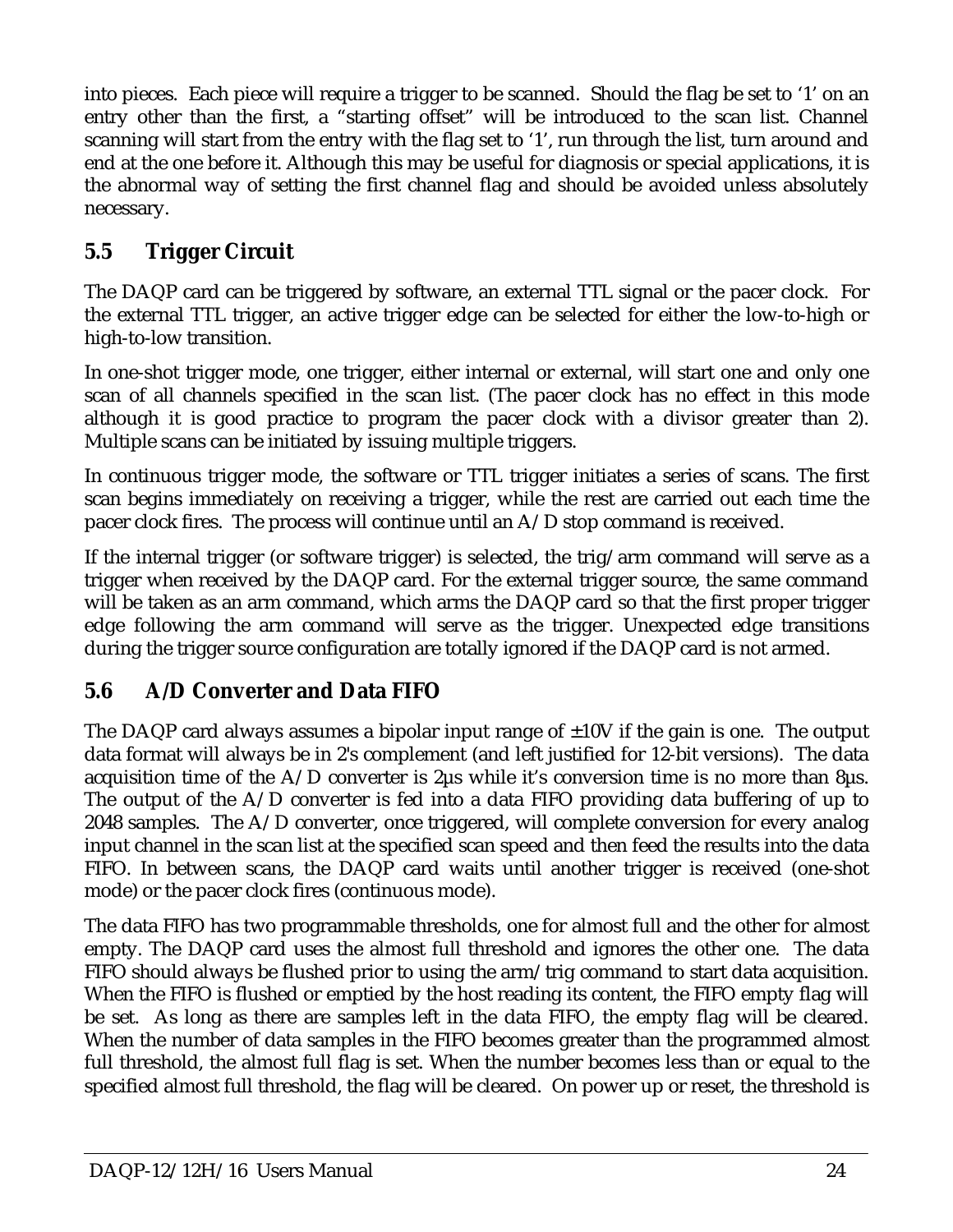defaulted at 7 bytes to full (3.5 samples). Correct setting of the threshold will help achieve optimal performance of the card.

When the FIFO is full, the full flag will be set, and no more samples can be written into the FIFO. At the end of each scan, the DAQP card will set the data lost flag if the data FIFO is already full. This flag is not set before or during the scan, but at the end of it. Once the data lost flag is set, it will not clear until the status register is read.

# **5.7 Interrupt and Status**

The DAQP card has two interrupt sources, the end-of-scan (EOS) interrupt and the FIFO threshold interrupt. The control register (base  $+2$ , write only) has two bits to enable or disable either one of the interrupts independently. However, it is strongly recommended that the two interrupts be used exclusively.

When the EOS interrupt is enabled, an interrupt is sent to the host at the end of each scan of the channel list. If there is only one channel in the scan list, the EOS interrupt is reduced to an EOC (end-of-conversion) interrupt. The FIFO threshold interrupt, when enabled, is sent to the host when the almost full flag is set. The host then uses the "string input" instruction to move a block of samples from the FIFO. The EOS and FIFO threshold event bits in the status register (base  $+2$ , read only) and will be set whenever the corresponding event happens. These bits can be used for indicating the source of the interrupt. Once set, the event bits will not be cleared until the host reads the status register.

# **5.8 Digital I/O**

The DAQP card has one digital input port (base  $+3$ , read only) of four bits (bits 0-3) and one digital output port (base  $+3$ , write only) of four bits (bits 0-3). The output port is latched, while the input port is not. Four input lines are connected to the digital input port, each representing one bit in the port. When reading the digital input port, the CURRENT status of the digital input lines are returned to the host.

All four input lines are shared with other functions. Bit 0 is shared as the external trigger input, while bit 2 is shared as the external clock input. Bits 1 and 3 are taken over as the external gain selection lines if there is an expansion card(s) connected and the expansion bit in the control register is set to '1'. In this case, the digital output lines are driven by the external channel selection bits of the current scan list entry. Otherwise, they will be connected to the latched bits 0-3 of the digital output port. The current status of the digital input lines will always be returned when the host reads the digital input port regardless of whether the lines are shared or not.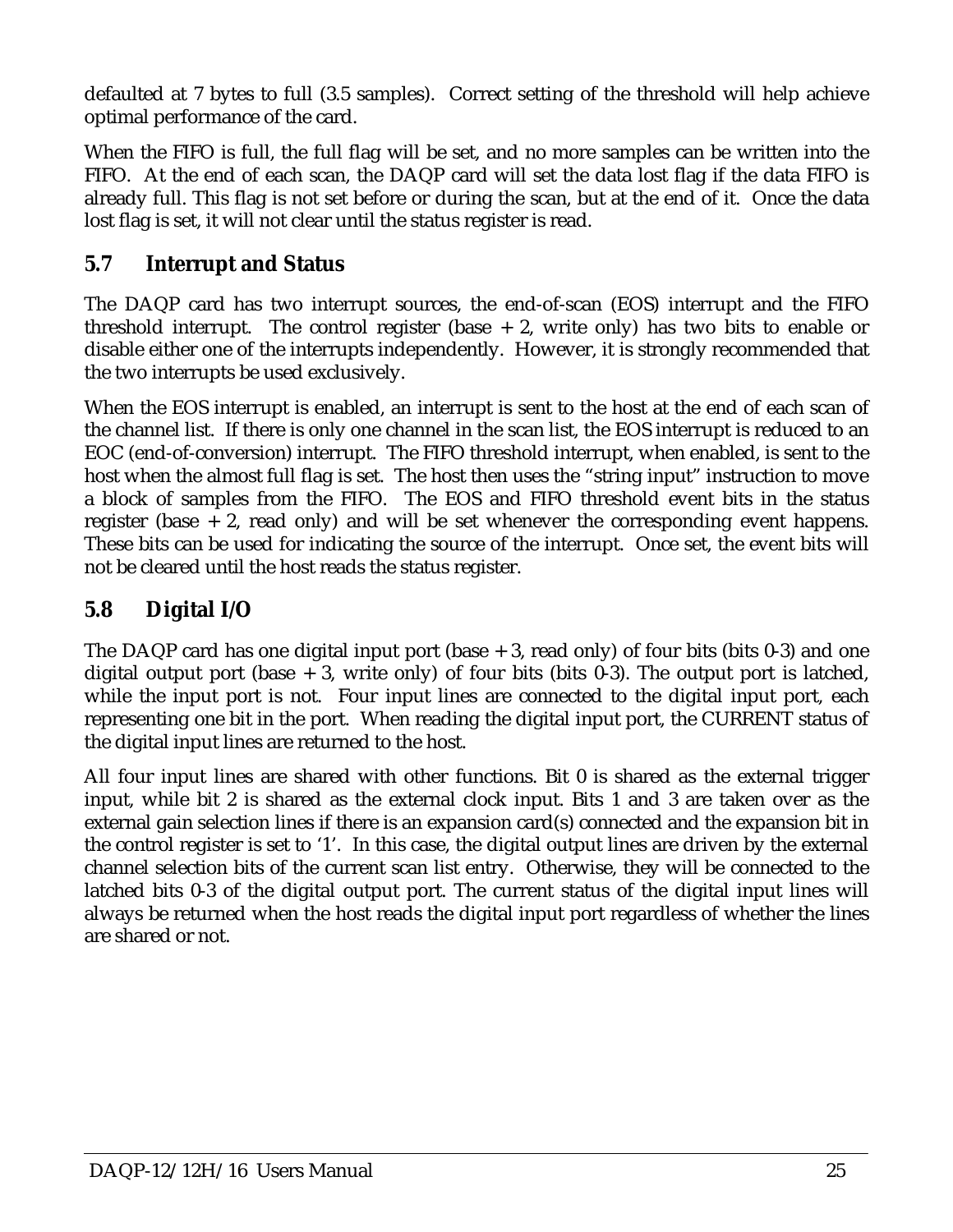# **5.9 A/D State Machine**

The DAQP card has an internal state machine that controls A/D operation. The state machine defaults to S0 after power up or reset. The normal state flow would be first S0 to S3, initiated by a scan list (queue) flush command (RSTQ). Then the queue must be programmed by writing into the queue (base  $+ 1$ ). With the queue being programmed, the next step is moving the state machine from S3 back to S0. This is done by issuing a flush data FIFO command (RSTF), which sets up the gain and channel selections for the first channel in the scan list and then waits for a trigger to start the scan. When the trigger (ADCLK) comes, the state machine moves from S0 to S1 and then A/D conversion is started. The state machine will wait at S2 until the conversion is completed. It then moves to  $S4$ , where the  $A/D$  conversion result is written into the data FIFO. The scan rate is determined by the time the state machine moves from S1 to S4, which can be programmed as either 10, 20 or 40 µs. If there are more channels left in the scan list, the state machine will skip to S1 for another conversion loop. Otherwise it will return to S0, waiting for another trigger (or a sampling pulse from the pacer clock if in continuous trigger mode). Any time during data acquisition, an A/D stop command will stop the data acquisition by moving the state machine back to S0.



Figure 5-3. Transition Diagram of A/D Conversion Process

It is important that the sequence of S0-S3-S0 be followed as described above. The user must issue two commands to the DAQP card: the flush scan list command (RSTQ) and the flush data FIFO command (RSTF). This guarantees that the scan list and the data FIFO are flushed properly for the expected data acquisition. Once the flush data FIFO command is issued, the DAQP card will prepare the first channel in the scan list and then return to state S0 waiting for the first trigger. Anytime the data FIFO is flushed, the default threshold setting will be restored (7 bytes to full) by the hardware. The data FIFO threshold should always be programmed after flushing if the required threshold is different from the default threshold.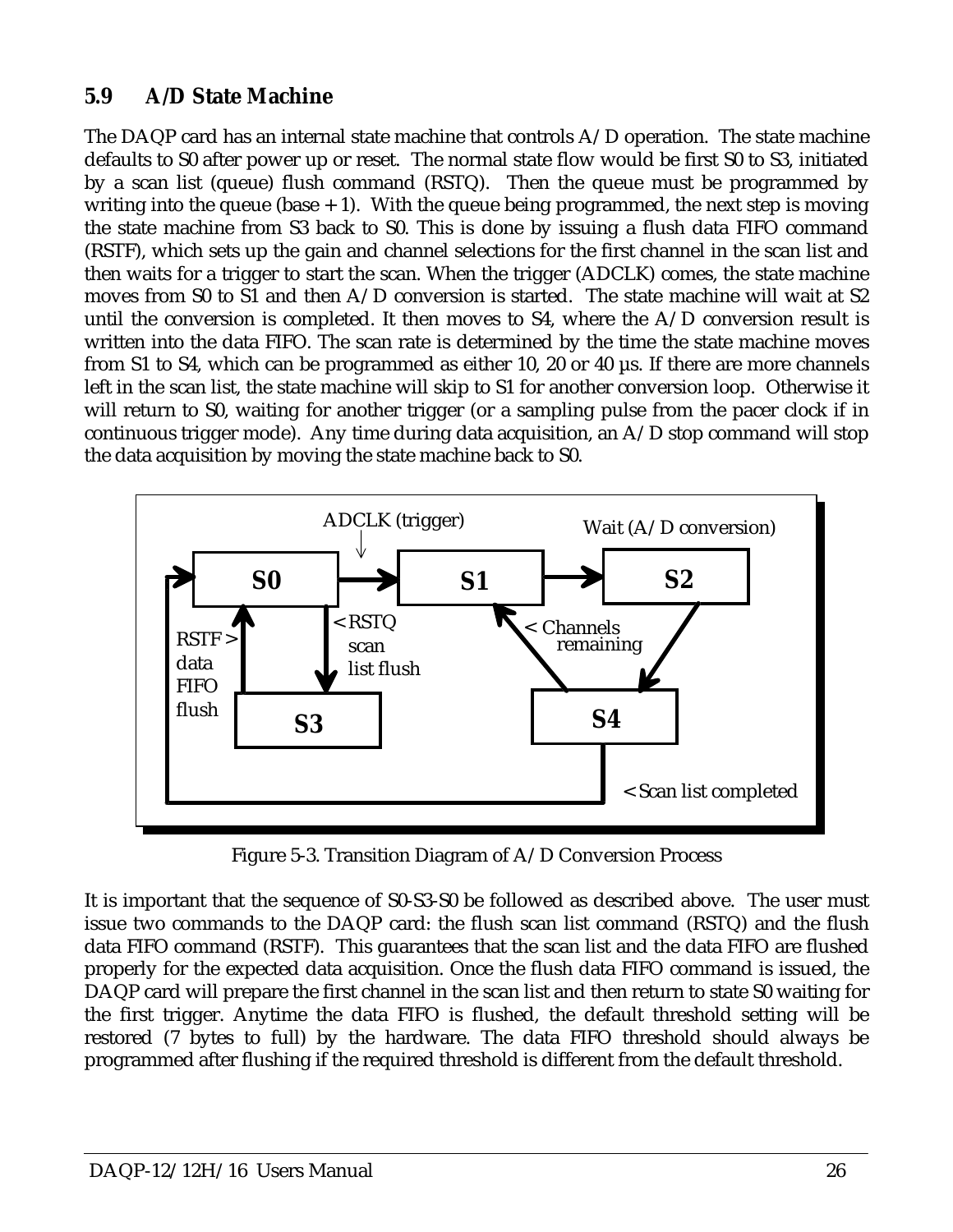# <span id="page-26-0"></span>**6. PCMCIA Interface**

The information in this section is provided for those who need low level PCMCIA interface details for the DAQP card. The client driver or enabler that comes with the DAQP card will be sufficient for most applications.

The DAQP card performs data acquisition for all host computers equipped with a version 2.10 compliant PCMCIA interface. The DAQP card has a form factor of type II (5 mm thick). The card is highly flexible with respect to addressing and interrupt level use. It can be configured either as a memory only interface or as an I/O interface and can be powered up or down with the help of PCMCIA card and socket services. The DAQP card provides a single interrupt that can be routed to any system interrupt via the PCMCIA socket controller.

There are two sets of registers on the DAQP card: the program registers and the configuration registers.

Program registers fall under program control and belong to the DAQP card. The I/O location of these registers is controlled by the PCMCIA socket configuration and by the contents of the PCMCIA configuration registers.

The configuration registers are as those defined in the PCMCIA 2.10 specification and are located in the DAQP card's configuration space at offset 8000H. The configuration space also contains the Card Information Structure (CIS) which is located at offset 0000H. The CIS memory contains information about the DAQP card as defined by the PCMCIA 2.10 specification. It is recommended that configuration and power up/down control of the DAQP card be carried out through the standard card and socket services although an enabler can be used to complete these tasks.

Two PCMCIA configuration registers are supported by the DAQP card, (see Table 6-1): the Configuration Option Register and the Card Configuration and Status Register.

| <b>Offset</b> | <b>Access</b> | <b>Description</b>                            |
|---------------|---------------|-----------------------------------------------|
| 0x8000        | R/W           | <b>Configuration Option Register</b>          |
| 0x8002        | R/W           | <b>Card Configuration and Status Register</b> |

Table 6-1. PCMCIA Configuration Registers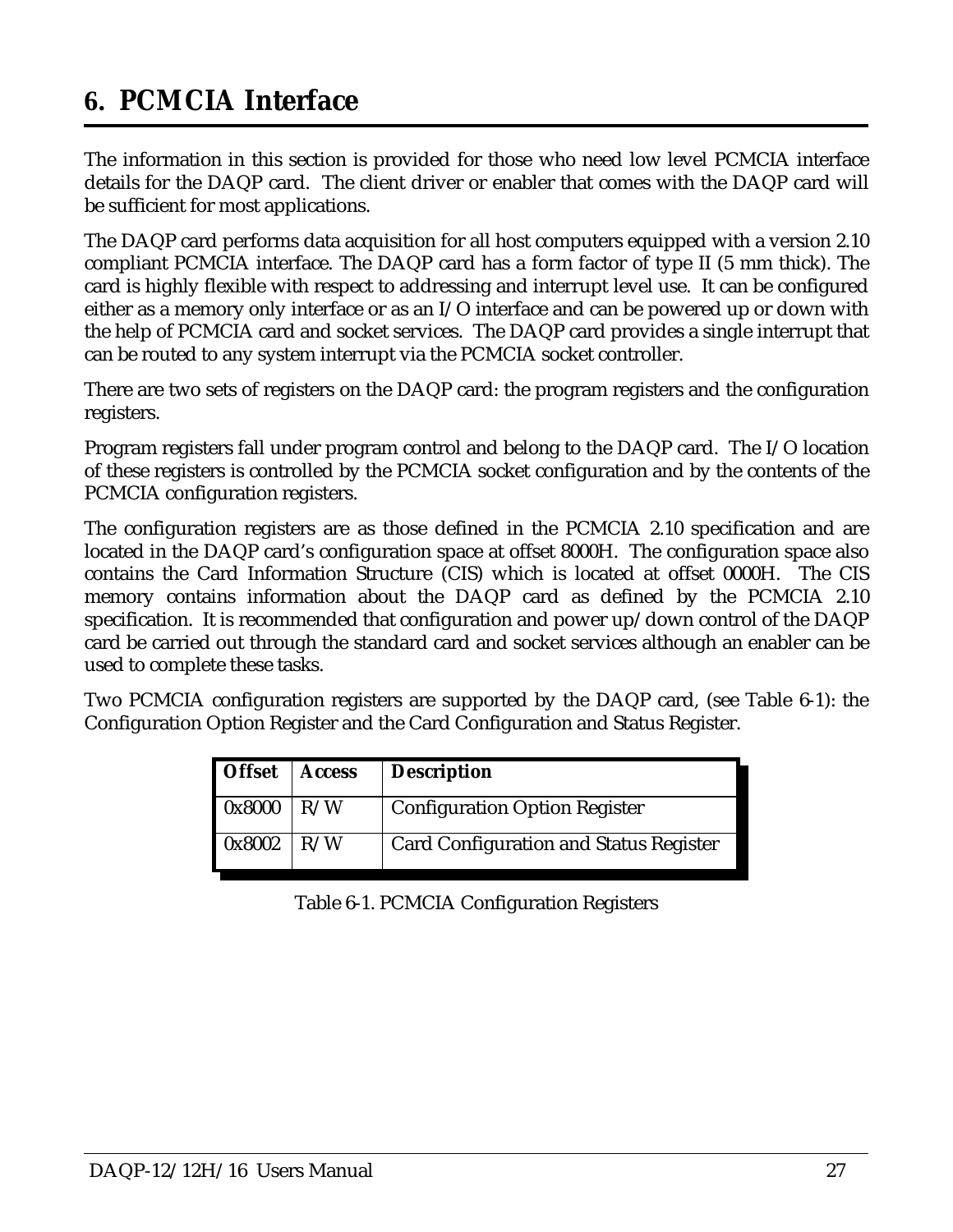# **6.1 Configuration and Option Register (COR)**

Bits 7 and 6 of the Configuration Option Register are defined by the PCMCIA standard as the SRESET and the LevlREQ Bits. A '1' written into the SRESET bit puts the card in reset state, while a '0' moves it out of reset state. In reset state, it behaves as if a hardware reset is received from the host. The LevlREQ bit controls the type of interrupt signal generated by the DAQP card. Setting the Configuration Index bits to '0' makes the DAQP card a memory only card (accessed only by memory read/write operations), while setting it to '1' enables the card for standard I/O. Table 6-2 lists the COR bit definition.

| Bit   | <b>Name</b>       | <b>Description</b>                                                             |
|-------|-------------------|--------------------------------------------------------------------------------|
|       | <b>SRESET</b>     | $\overline{1}$ = Put the card into reset state<br>$0 =$ Get out of reset state |
| հ     | LevlReq           | $1 = Level mode interrupt$<br>$0 =$ Edge mode interrupt                        |
| $5-0$ | <b>Index Bits</b> | $000000 =$ Memory mode<br>$000001 = I/O$ mode                                  |

Table 6-2. COR Bit Definition

## **6.2 Card Configuration and Status Register (CCSR)**

The DAQP card uses two bits in this register. When bit 1 is set to '1', it indicates a pending interrupt. The bit will remain as '1' until the interrupt source is cleared. Bit 2 is used for power down control. Setting a '1' at this bit will put the card into power down mode, while a '0' brings it back to full power mode. The remaining bits are not used.

| <b>Bit</b>     | <b>Name</b>     | <b>Description</b>                         |
|----------------|-----------------|--------------------------------------------|
| $7 - 3$        | <b>Not Used</b> | Reserved, all '0' when writing and reading |
| $\overline{2}$ | PwrDwn          | $1 = Power$ down mode                      |
|                |                 | $0 =$ Full powered mode                    |
|                | Intr            | $1 =$ Interrupt pending                    |
|                |                 | $0 = No$ interrupt pending                 |
|                | Reserved        | Reserved as '0'                            |

Table 6-3. CCSR Bit Definition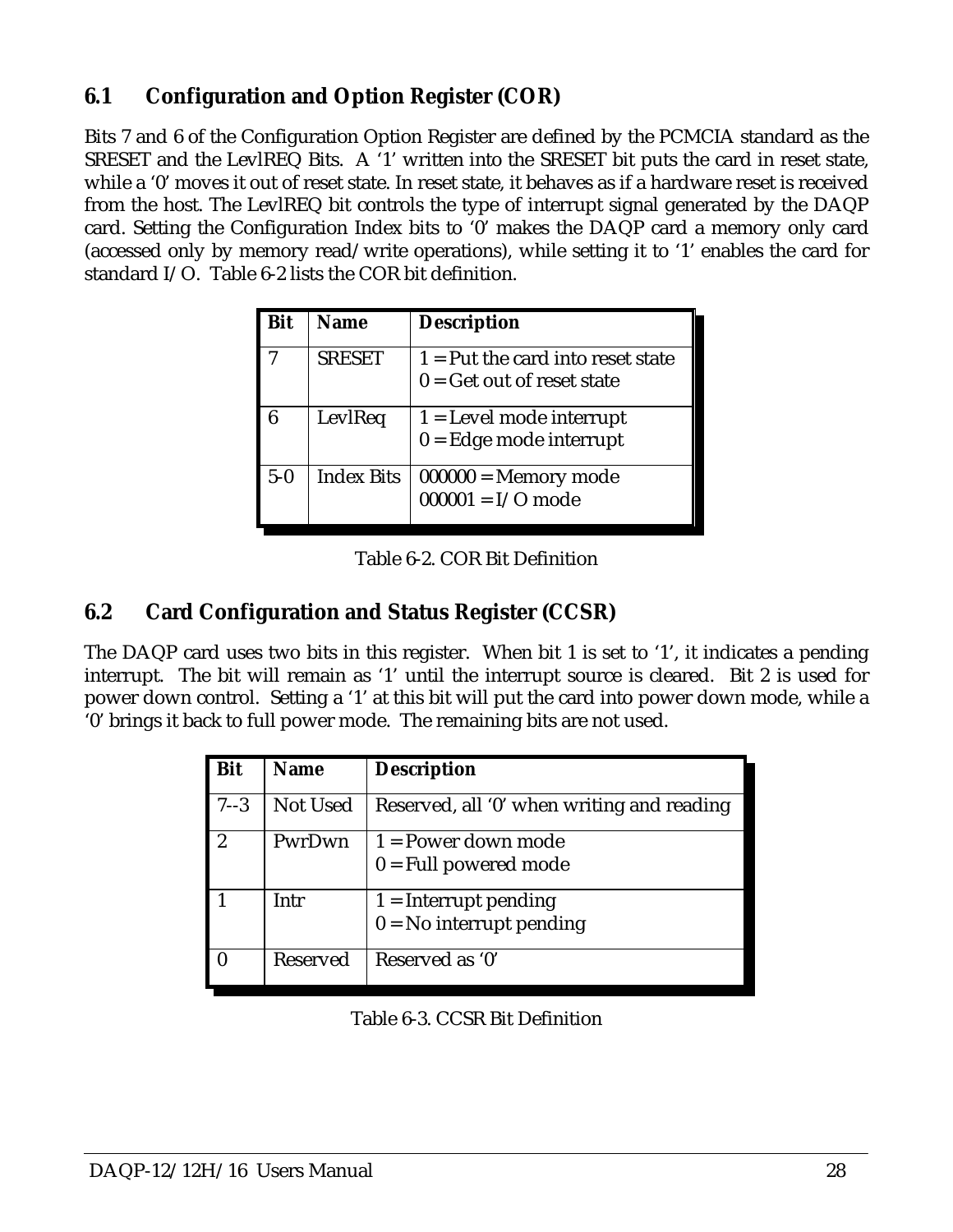<span id="page-28-0"></span>The DAQP card uses eight consecutive I/O locations within the system I/O address space. The base address of the adapter is determined by the Client Driver or Enabler as discussed in Chapters 3 and 4. The eight I/O locations are used by the DAQP card as summarized in the following table.

| <b>Address Lines</b><br>(A2A1A0) | I/O Address | <b>Port Access</b> | <b>Register Description</b>       |
|----------------------------------|-------------|--------------------|-----------------------------------|
| 000                              | $base + 0$  | Read/Write         | Data FIFO                         |
| 001                              | $base + 1$  | <b>Write Only</b>  | Scan List (Queue)                 |
| 010                              | $base + 2$  | Write              | <b>Control Register</b>           |
|                                  |             | Read               | <b>Status Register</b>            |
| 011                              | $base + 3$  | Write              | <b>Digital Output Register</b>    |
|                                  |             | Read               | <b>Digital Input Register</b>     |
| 100                              | base $+4$   | <b>Write Only</b>  | Pacer Clock, low byte             |
| 101                              | $base + 5$  | <b>Write Only</b>  | Pacer Clock, middle byte          |
| 110                              | $base + 6$  | <b>Write Only</b>  | Pacer Clock, high byte            |
| 111                              | $base + 7$  | <b>Write Only</b>  | <b>Auxiliary Control Register</b> |

Table 7-1. DAQP Series Card Address Map

All registers are 8-bits wide and each is discussed in detail in the following sections.

## **7.1 Data FIFO Register (base + 0)**

**Note:** Although the data FIFO register is 8 bits wide, it is strongly recommended that the register be accessed as a 16 bit word to guarantee integrity. The low byte (LSB or the least significant byte) should always be accessed first, followed by the high byte (MSB or the most significant byte).

The data FIFO register is considered as the access port to the data FIFO, which holds up to 2048 data words of the  $A/D$  conversion results. The port is also used for programming the data FIFO thresholds, as explained later in this section.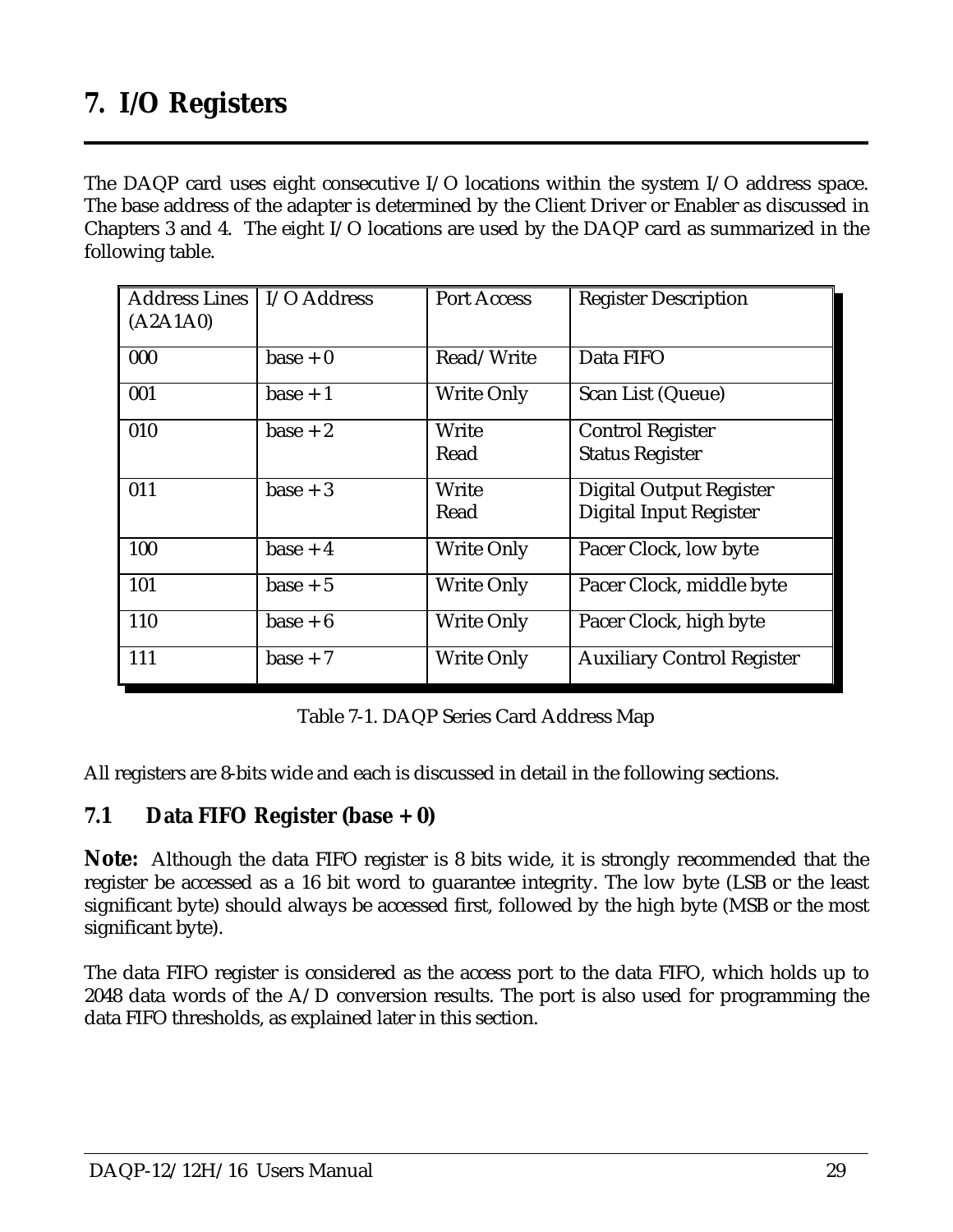Two consecutive bytes should be read from or written into the port each time it is accessed. The following table illustrates bit allocation.

|                                              |  |  | --   Bit 7   Bit 6   Bit 5   Bit 4   Bit 3   Bit 2   Bit 1   Bit 0 |  |                |
|----------------------------------------------|--|--|--------------------------------------------------------------------|--|----------------|
|                                              |  |  | <b>LSB</b>   D7   D6   D5   D4   D3   D2   D1   D0                 |  |                |
| MSB   D15   D14   D13   D12   D11   D10   D9 |  |  |                                                                    |  | D <sub>8</sub> |

| Table 7-2. Data FIFO Register Bit Allocation |  |
|----------------------------------------------|--|
|----------------------------------------------|--|

#### **7.1.1 Data FIFO Operation Modes**

Depending on the mode of operation, the 16-bit word read from or written into the register has different meanings, as described in the following table.

| Mode           | <b>Selection Bit</b> | A/D  | <b>Access</b> | <b>Operation</b>                                          |
|----------------|----------------------|------|---------------|-----------------------------------------------------------|
| $\bf{0}$       | 0, threshold         | Idle | Read<br>Write | Verify data FIFO threshold<br>Program data FIFO threshold |
| $\mathbf{1}$   | 1, data FIFO         | Idle | Read<br>Write | Read data FIFO<br>Write data FIFO (diagnosis)             |
| $\overline{2}$ | 0, threshold         | Run  | Read<br>Write | Verify data FIFO threshold<br>Not allowed                 |
| 3              | 1, data FIFO         | Run  | Read<br>Write | Read data FIFO<br>Not allowed                             |

Table 7-3. Data FIFO Operation Mode

The "selection bit" is also called the "program/access" control bit, as defined in the auxiliary control register (base  $+ 7$ ). Mode 0 is the FIFO program mode, under which the two consecutive words (four bytes) written into the register address will set the almost full and almost empty thresholds (in bytes). The first word specifies the almost empty threshold, (not used, can be set to anything), while the second word determines the almost full threshold. The threshold should be set to a value from 1 to FIFO size minus 1. (Default is set to 7 at reset or power up). Refer to Table 7-4 for FIFO threshold settings.

| <b>Threshold</b>    | Default   Threshold Range   Suggested Value |            |
|---------------------|---------------------------------------------|------------|
| <b>Almost Empty</b> | Irrelevant                                  | Irrelevant |
| <b>Almost Full</b>  | 1.1023                                      | 512        |

|  |  |  | Table 7-4. Data FIFO Threshold Setting |  |
|--|--|--|----------------------------------------|--|
|--|--|--|----------------------------------------|--|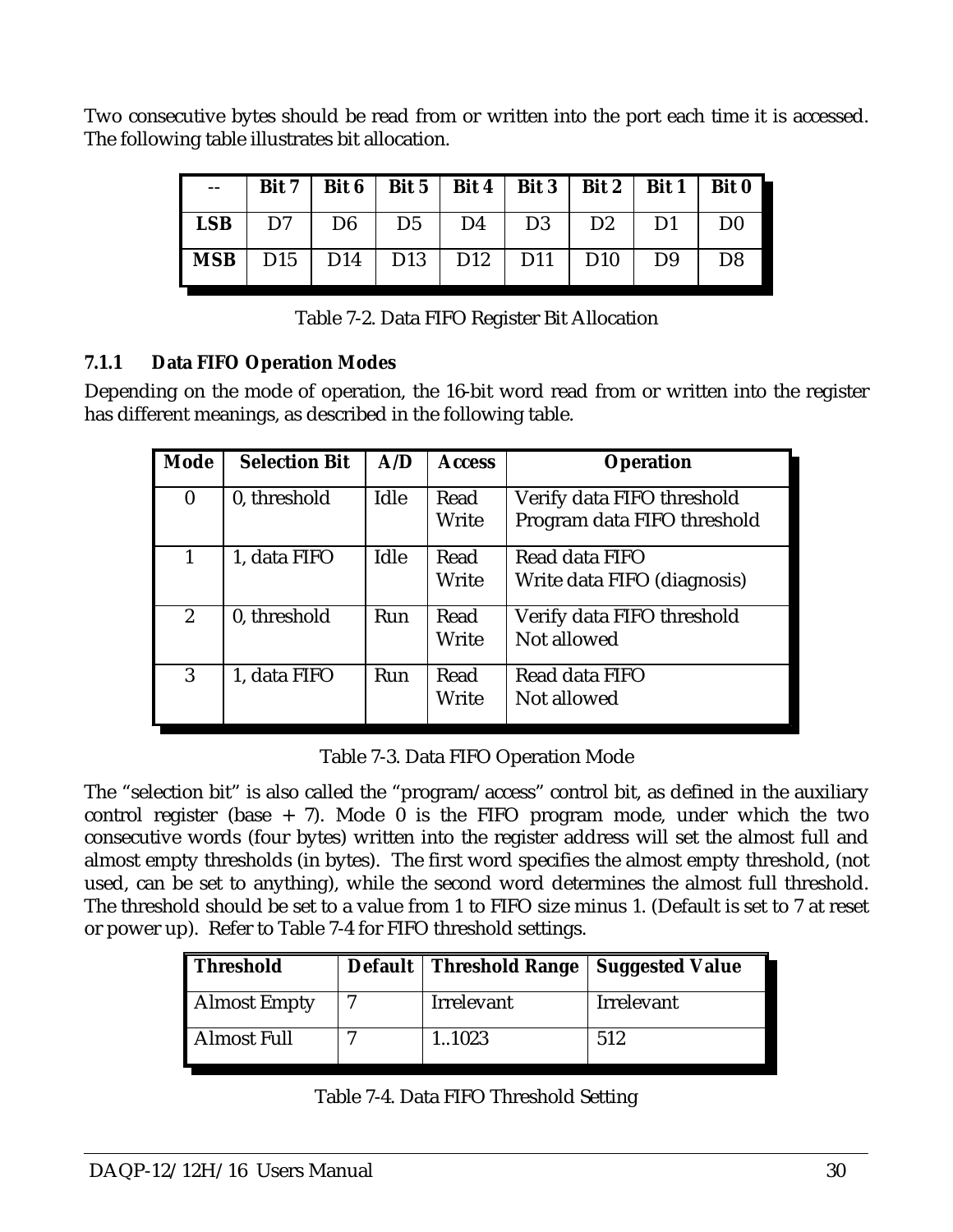Mode 1 is FIFO test mode, in which data bytes will be written into the data FIFO and read back from it. The FIFO flags (empty, almost full, and full) will change according to the data bytes available in the data FIFO and the configured threshold.

Mode 2 should be avoided. The data bytes can not be written into the FIFO under this mode, while the bytes read from the FIFO will be the same as in mode 0.

Mode 3 is data transfer mode. Data bytes will be written into the FIFO by the A/D converter. The data byte read from the address is the first available byte in the data FIFO if it is not empty. If the FIFO is empty then the most recent byte written into the FIFO will be returned. The data FIFO register is read-only under this mode therefore the user cannot write data bytes into the data FIFO through I/O instructions.

#### **7.1.2 Mode Setting**

The FIFO operation mode setting is always initiated by the data FIFO flush command with the access/program bit set to '0' (bit 0 at base  $+$  7) before data acquisition is started. This will set mode 0 (threshold setting mode). After the threshold is programmed or verified, set the bit to '1' so the following read/write operation to the FIFO will be data access operation.

The DAQP card is in idle mode before it is triggered into run mode. For one-shot operation, the DAQP card will be set to run mode after it receives the trigger signal. It will not return to idle mode until the specified scan list is completed or an A/D stop command is received. For continuous trigger operation, the DAQP card will stay in run mode after being triggered until an A/D stop command is received.

#### **7.1.3 FIFO Flags**

When reading the register under mode 1 or 3, the first available data byte from the data FIFO will be returned if it is not empty, otherwise the returned byte is not defined. The FIFO full flag will be cleared after the data FIFO register is read provided there are no more data bytes written into the FIFO by the A/D converter under mode 1 or 3. The same will happen to the FIFO almost full flag if the data bytes available in the FIFO are less than the almost full threshold. The FIFO empty flag will be set immediately after the last byte is read from the FIFO. FIFO size is measured in bytes (4096).Table 7-5 lists the FIFO flag status.

| Data bytes in FIFO              | <b>Empty</b> | <b>Almost</b><br><b>Full</b> | <b>Full</b> |
|---------------------------------|--------------|------------------------------|-------------|
|                                 | <b>True</b>  | False                        | False       |
| 1 to $(Threshold - 1)$          | False        | False                        | False       |
| Threshold to (FIFO size - 1)    | False        | <b>True</b>                  | False       |
| FIFO size (either 1024 or 4096) | False        | <b>True</b>                  | <b>True</b> |

Table 7-5. Data FIFO Flag Status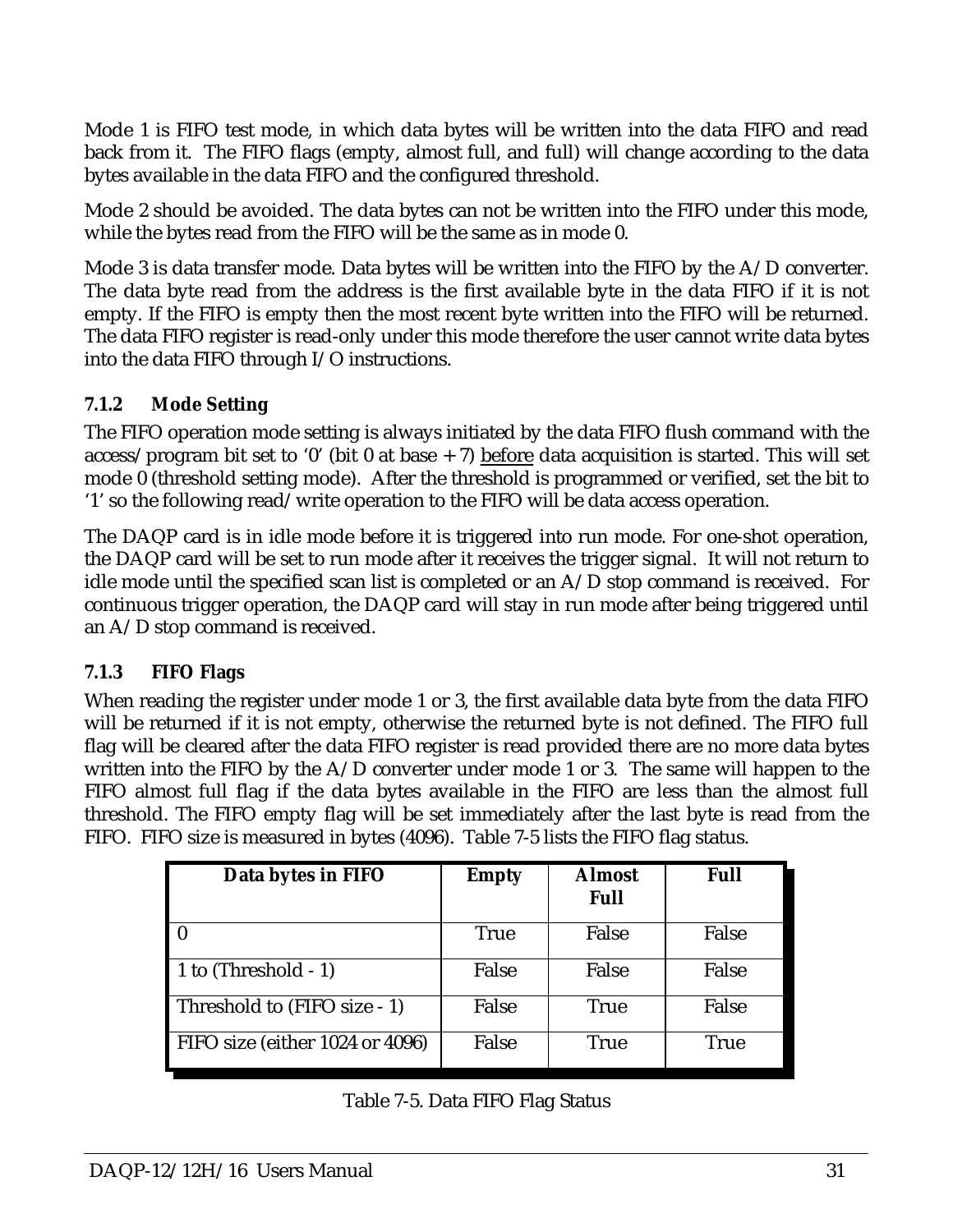# **7.2 Scan List Queue Register (base + 1)**

The Scan List Queue Register is considered the access port to the scan list queue which can hold up to 2048 entries (each has two bytes). Each entry specifies an analog input channel and it's associated gain as well as other settings. The bit definition of an entry to the scan list queue is explained in Table 7-6.

**Note**: Although the scan list queue register is 8 bits wide, it is required that the register be accessed as a 16 bit word to guarantee integrity. The low byte (LSB or the least significant byte) should always be accessed first, followed by the high byte (MSB or the most significant byte).

| <b>Bit</b> | <b>Byte</b> | <b>Definition</b>            | <b>Explanation</b>                       |
|------------|-------------|------------------------------|------------------------------------------|
|            |             |                              |                                          |
| 15         | <b>MSB</b>  | <b>Reserved</b>              | as <sub>0</sub>                          |
| 14         | <b>MSB</b>  | Analog input mode            | $1/0$ : differential/single-ended        |
| $13 - 12$  | <b>MSB</b>  | Internal gain selection      | $00/01/10/11:1/2/4/8$ or                 |
|            |             |                              | 00/01/10/11:1/10/100/1000                |
| $11 - 8$   | <b>MSB</b>  | Internal channel             | 00001111 : channel 015                   |
|            |             | selection                    |                                          |
| 7          | <b>LSB</b>  | <b>Starting channel mark</b> | Set to '1' for the 1st entry in the list |
|            |             |                              | Set to '0' for all the rest entries      |
| 6          | <b>LSB</b>  | Reserved                     | for expansion cards (as SSH)             |
| $5 - 4$    | <b>LSB</b>  | External gain selection      | $00/01/10/11:1/2/4/8$ (or                |
|            |             |                              | 1/10/100/1000                            |
| $3-0$      | <b>LSB</b>  | <b>External channel</b>      | 00001111 : channel 015                   |
|            |             | selection                    |                                          |

Table 7-6. Scan List Queue Entry Bit Definition

#### **7.2.1 Scan List Queue Programming**

The scan list queue must be programmed when the DAQP card is idle. Each queue entry contains two bytes as described above and the integrity of the entry must be guaranteed. (The scan list queue is write only). The queue should be flushed before writing into it. Refer to section 7.7: Auxiliary Control Register for information on scan list queue reset. The first entry of the queue should have bit 7 (LSB) set to '1' as the first channel mark. For the remaining entries, set the bit to '0'. The synchronous sample hold bit (LSB) is not used by DAQP card. It is reserved for the expansion cards.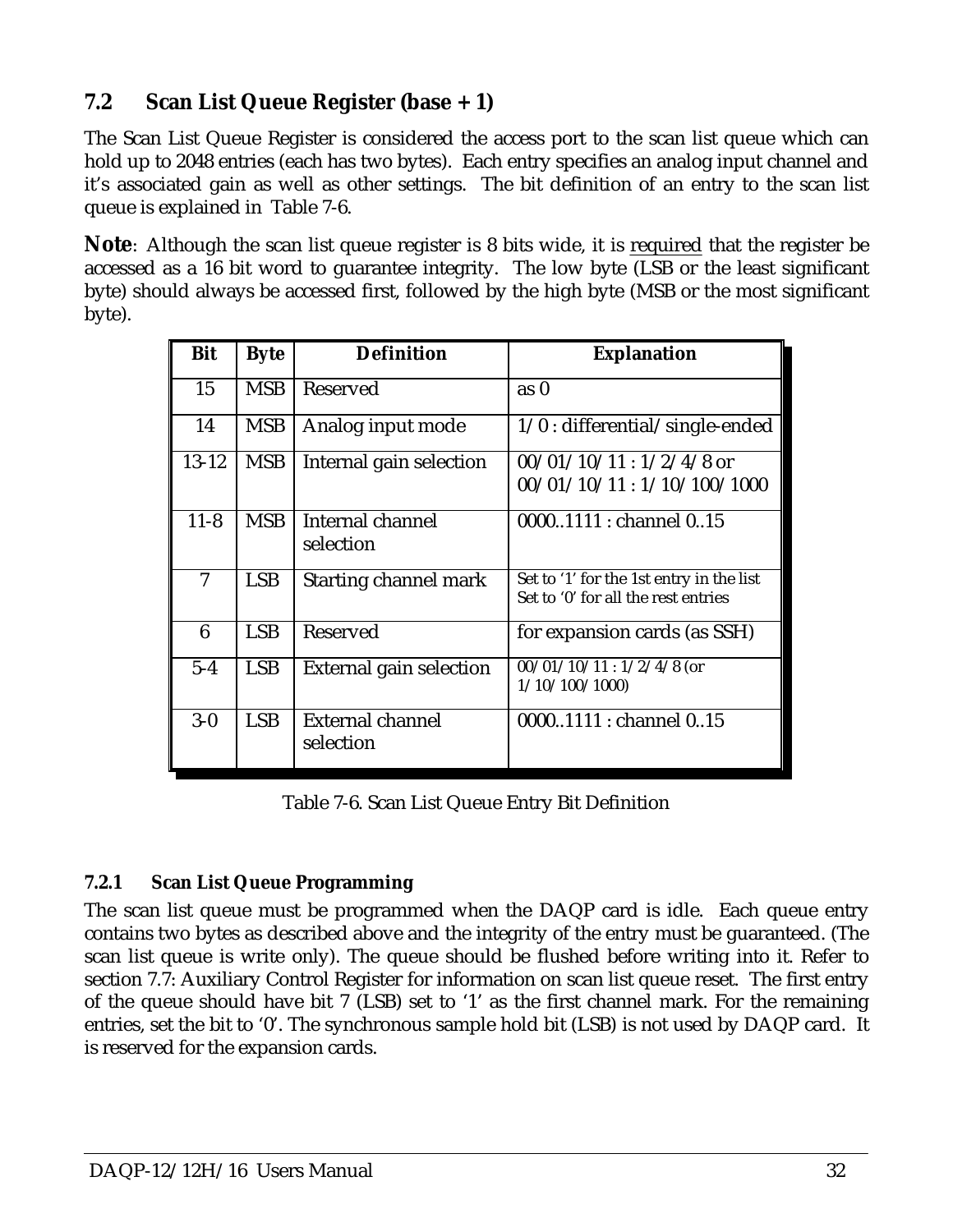## *Example 1.*

Table 7-7 lists the required queue entries to specify a scan list of three single-ended internal channels: 0, 12, and 7; with a gain of 2 for channel 0 and a gain of 4 for channels 12 and 7:

| <b>Entry</b>     | <b>Binary</b>       | <b>Hex</b>  | <b>Explanation</b>            |
|------------------|---------------------|-------------|-------------------------------|
|                  | 0001 0000 1000 0000 | 0180        | Select channel 0, gain 2, 1st |
| $\boldsymbol{2}$ | 0010 1100 0000 0000 | <b>2C00</b> | Select channel 12, gain 4     |
| 3                | 0010 0111 0000 0000 | 2700        | Select channel 7, gain 4      |

| Table 7-7. Scan List Queue Programming Example 1 |  |  |
|--------------------------------------------------|--|--|
|                                                  |  |  |

#### *Example 2.*

Table 7-8 lists the required queue entries to specify a scan list of 4 differential internal channels: 2, 1, 6 and 7; with gain of 1 for all channels:

| <b>Entry</b>     | <b>Binary</b>       | <b>Hex</b> | <b>Explanation</b>            |
|------------------|---------------------|------------|-------------------------------|
|                  | 0100 0010 1000 0000 | 4280       | Select channel 2, gain 1, 1st |
| $\boldsymbol{2}$ | 0100 0001 0000 0000 | 4100       | Select channel 1, gain 1      |
| 3                | 0100 0110 0000 0000 | 4600       | Select channel 6, gain 1      |
| 4                | 0100 0111 0000 0000 | 4700       | Select channel 7, gain 1      |

Table 7-8. Scan List Queue Programming Example 2

#### **7.2.2 Channel Configuration**

Bits 5 and 4 (LSB) in a queue entry specify the gain of the external expansion card for the external channel selected by bits 0-3 of the same byte. Each expansion card has up to 16 channels  $(0, 1, 2, ..., 15)$ . Each channel may have a gain of 1, 2, 4 or 8  $(DAQP-12/16)$  or 1, 10, 100 or 1000 (DAQP-12H). If there is no expansion card for the internal channel specified then the external channel and gain selection in the LSB will be ignored. However, the first channel mark on bit 7 should always be properly set. The internal channel is selected by bits 8-11 (MSB), while the internal gain for the selected channel is specified by bit 12 and 13 (MSB). The internal gain can only be 1, 2, 4 or 8. Bit 14 (MSB) determines whether the input is differential (1) or single-ended (0). There are 16 singled-ended channels, but only 8 differential channels. This bit should always be set to '0' if the selected internal channel is connected to an expansion card because the expansion channels are always single-ended. Bit 15 (MSB) is not used by the DAQP card and should be set to '0'.

## **7.2.3 Analog Input Offset Correction**

The input to the  $A/D$  converter is shorted to ground if bit 14 (MSB) is set to '1' while the internal channel selection bits 8-11 specifies an internal channel of 8 or above. This can be used for analog input offset correction.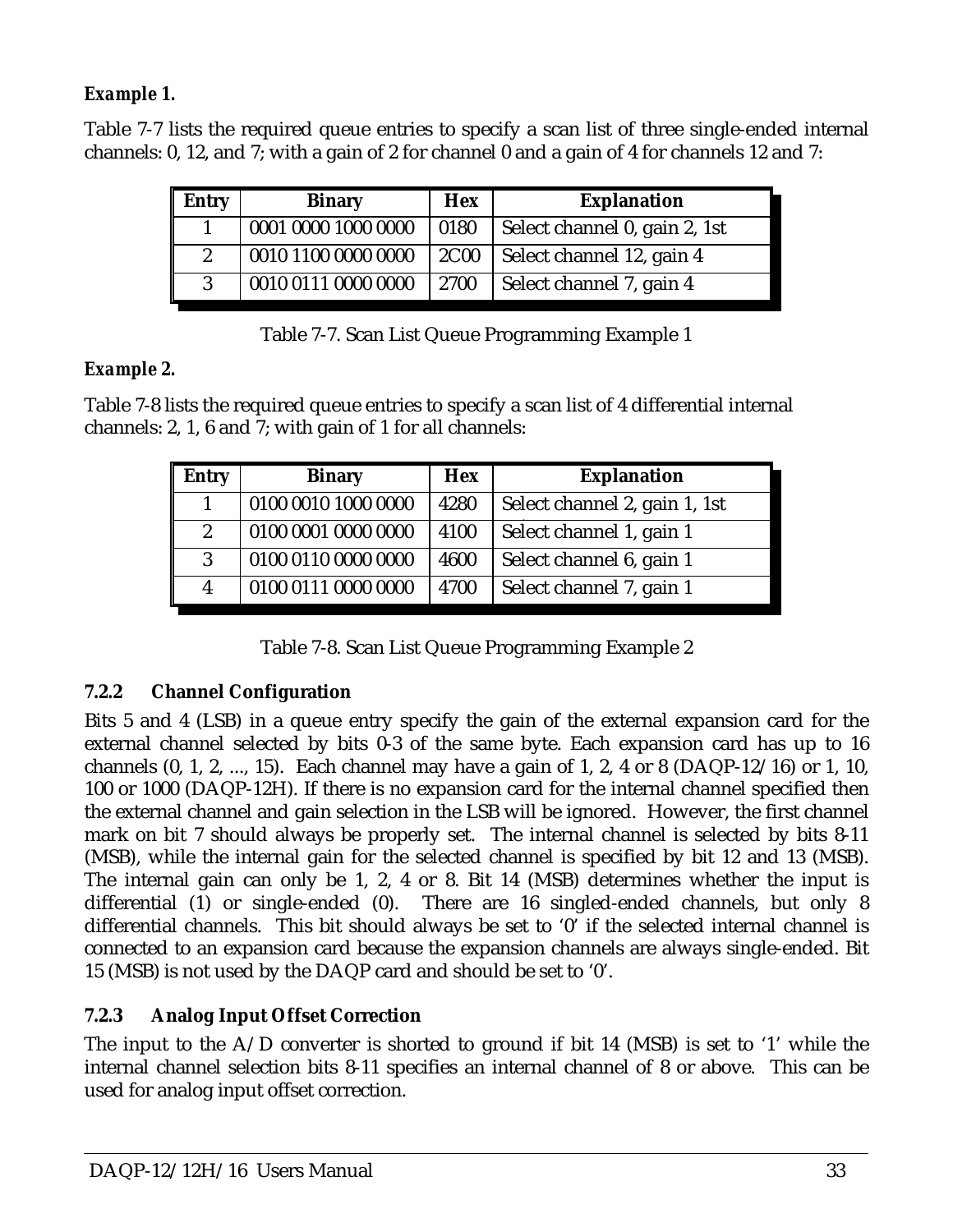# **7.3 Control Register (base + 2, write)**

The control register specifies the pacer clock source and pre-scaler, expansion mode, interrupt enable control and trigger control. Table 7-9 lists the control register bit definition.

| <b>Bit</b>       | <b>Function</b>       | <b>Explanation</b>                |
|------------------|-----------------------|-----------------------------------|
| $7 - 6$          | Pacer clock           | 00 : External clock               |
|                  | source and            | 01 : Internal, 5 MHz              |
|                  | pre-scaler            | 10 : Internal, 1 MHz              |
|                  |                       | $11:$ Internal, $100 \text{ kHz}$ |
| $5\overline{)}$  | <b>Expansion mode</b> | $0/1$ : disable/enable            |
| $\boldsymbol{4}$ | <b>EOS</b> interrupt  | $0/1$ : disable/enable            |
| 3                | <b>FIFO</b> interrupt | $0/1$ : disable/enable            |
| $\overline{2}$   | Trigger mode          | $0/1$ : one-shot/continuous       |
| 1                | Trigger source        | $0/1$ : internal/external         |
| $\bf{0}$         | Trigger edge          | $0/1$ : rising/falling            |

Table 7-9. Control Register Bit Definition

#### **7.3.1 Clock Source**

If selected, the external clock source must not exceed 5 MHz with a minimum pulse width of 200 ns. The external clock frequency can be as low as necessary or even a DC signal and there is no limit on maximum pulse width.

#### **7.3.2 Expansion Mode**

Bit 5 must be set to '1' if there is an expansion card(s) connected to the DAQP card. All of the digital output lines (bits 0-3) will be used for external channel selection and two of the four digital input lines (bit 1 and 3) will be used for external gain selection.

#### **7.3.3 Interrupt Enable**

Bits 4 and 3 are used for interrupt enable control. The end-of-scan (EOS) interrupt will be enabled (disabled) by setting bit 4 to '1' ('0'). Setting bit 3 to '1' ('0') will enable (disable) the data FIFO interrupt when the A/D data available in the FIFO passes the almost full threshold. Since the EOS and FIFO threshold events are latched into the status register, temporarily disabling and then re-enabling the interrupt will not cause an interrupt to be lost as long as there are no repeated events during the time the interrupt is disabled.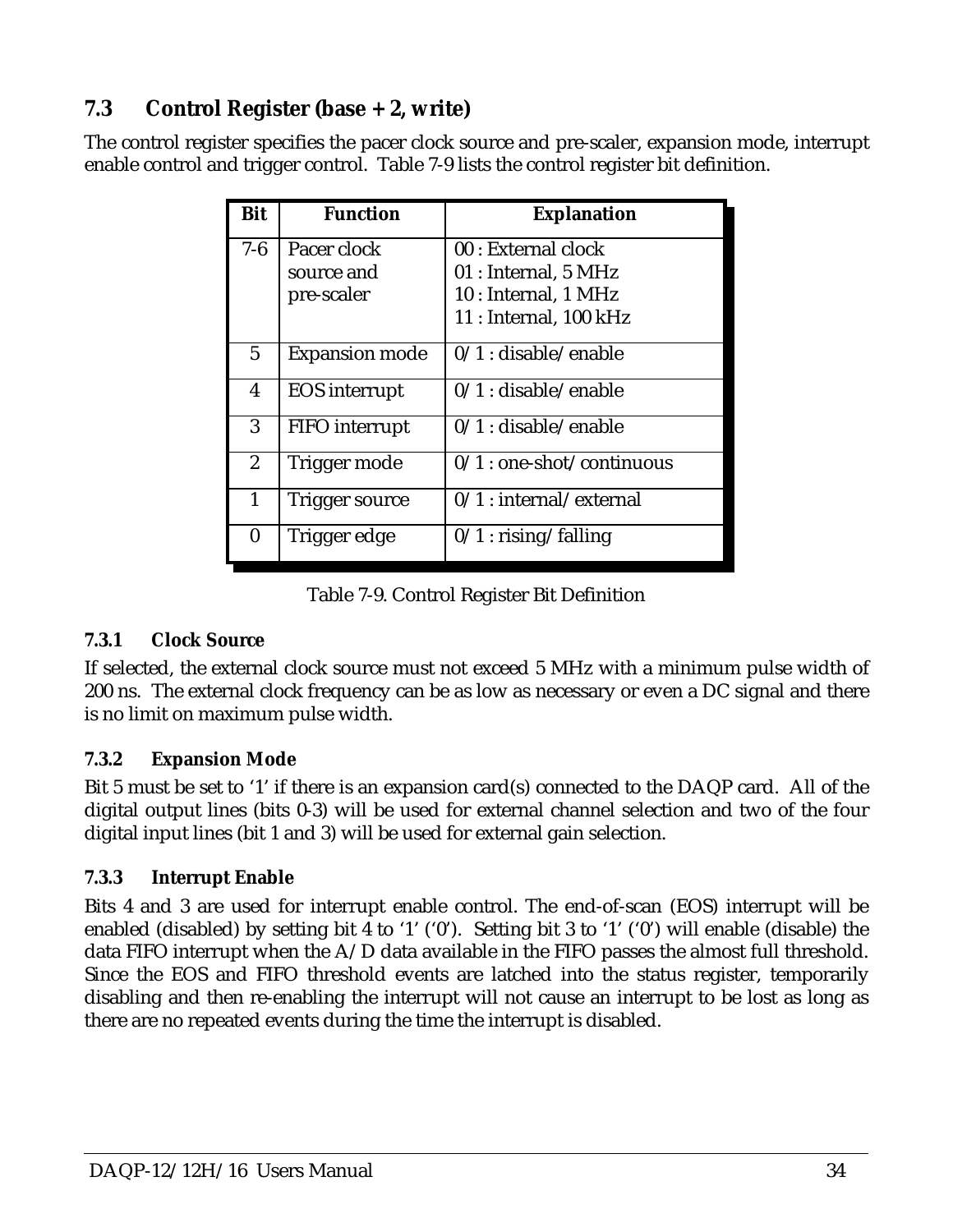#### **7.3.4 Trigger Mode/Source**

Bit 2 determines the trigger mode and is set to '0' for one-shot mode and '1' for continuous trigger mode.

Bit 1 specifies the trigger source and is set to '1' for external trigger (TTL trigger) and '0' for internal trigger (software trigger). When set to internal trigger, the trigger edge selection can be ignored. The external trigger signal shares the same pin on the interface connector with digital input bit 0.

## **7.3.5 Trigger Edge**

Bit 0 selects the external trigger edge. To chose the falling edge of the external trigger signal, set this bit to '1', otherwise the rising edge is selected. Edge selection is ignored if the internal trigger source is specified.

# **7.4 Status Register (base + 2, read)**

The status register is read only and shares the same offset as the control register. It reports data FIFO flag, interrupt and A/D conversion status. Table 7-10 lists the status register bit definition.

| <b>Bit</b>     | <b>Status</b>               | <b>Explanation</b>   |  |
|----------------|-----------------------------|----------------------|--|
| 7              | <b>Scanning status</b>      | $0/1$ : busy / idle  |  |
| 6              | <b>Triggered status</b>     | $0/1$ : no / yes     |  |
| $\overline{5}$ | Data lost event             | $0/1$ : no / yes     |  |
| 4              | End of scan event           | $0/1$ : no / yes     |  |
| 3              | <b>FIFO</b> threshold event | $0/1$ : no / yes     |  |
| $\overline{2}$ | Data FIFO full              | $0/1$ : false / true |  |
| 1              | Data FIFO almost full       | $0/1$ : false / true |  |
| $\bf{0}$       | Data FIFO empty             | $0/1$ : false / true |  |

Table 7-10. Status Register Bit Definition

Bit 7 shows the scan status and is set to '0' when the DAQP card is scanning the input channels specified by the scan list and then '1' upon scan completion. '1' at bit 6 indicates the DAQP card has been triggered and is acquiring data (busy). '0' at bit 6 indicates the card is waiting for a trigger (idle). Bits 3, 4 and 5 are the event latches. When an event is detected, the corresponding bit is set to '1' until the host reads the status register which then clears all event bits to '0'. Bits 5, 4 and 3 are used for data lost, EOS and FIFO threshold events respectively. When the corresponding interrupt is enabled a '1' in bits 3 or 4 will cause an interrupt. Bits 0, 1 and 2 are the data FIFO flags.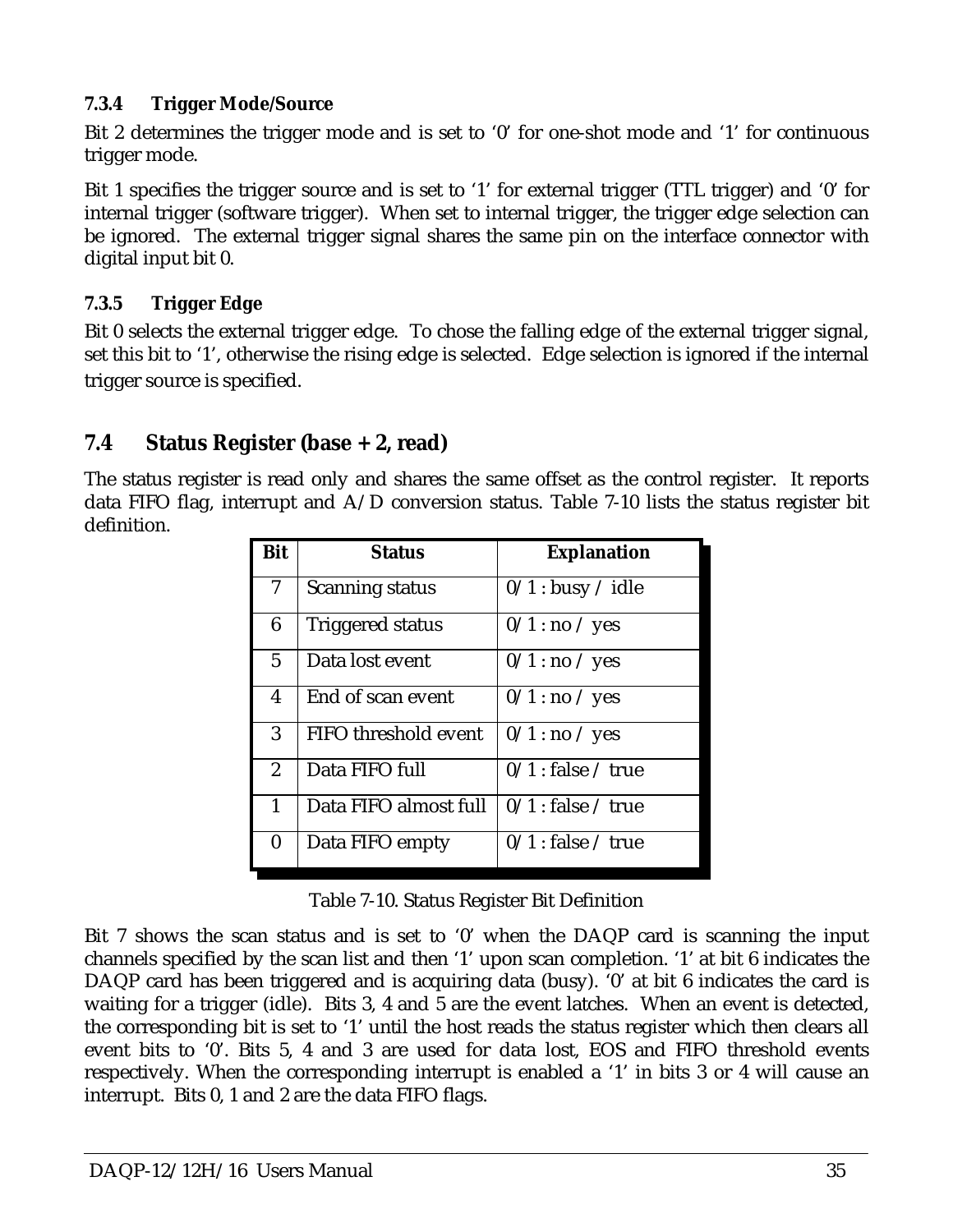# **7.5 Digital I/O Register**

#### **7.5.1 Digital Output**

The four digital output lines share the same pins on the interface connector as the four external channel selection bits. When using an expansion card(s), bit 5 of the control register  $(base + 2)$  should be set to '1' so that the four digital output lines will be driven by the external channel selection bits from the scan FIFO. If bit 5 of the control register is set to "0"(default after reset), then the four output lines are driven by the values in bits 0 to 3 latched during the last write operation. In other words, the digital output bits are valid only when the DAQP card is NOT in expansion mode. Table 7-11 lists the digital output register bit definition.

| <b>Bits</b> | <b>Normal Mode</b>      | <b>Expansion Mode</b>                                                                                            |
|-------------|-------------------------|------------------------------------------------------------------------------------------------------------------|
| $0-3$       | Digital output bits 0-3 | Ignored, the four output lines will be<br>driven by the external channel<br>selection bits in the scan list FIFO |
| $4 - 7$     | Reserved as all '0'     | Ignored                                                                                                          |

Table 7-11. Digital Output Register Bit Definition

#### **7.5.2 Digital Input**

Two of the digital input lines are shared with the external trigger (bit 0) and the external clock (bit 2). The other two lines are used for external gain control in expansion mode (if bit 2 of the control register is set to '1' ). The digital input lines are not latched.

Although the digital input lines are also used as external trigger, external clock and the external gain selection; the current status of these lines will always be returned when reading the port. The line status does not affect the digital output register. It's contents cannot be read back directly, even though they share the same port offset with the digital input register. Table 7-12 lists the digital input register bit definition.

| <b>Bit</b>       | <b>Normal Mode</b>                                  | <b>Expansion Mode</b>          |
|------------------|-----------------------------------------------------|--------------------------------|
| S                |                                                     |                                |
| $\boldsymbol{0}$ | Digital input bit 0, also serve as external trigger | The same as in normal mode     |
|                  | Digital input bit 1                                 | External gain select, low bit  |
| $\boldsymbol{2}$ | Digital input bit 2, also serve as external clock   | The same as in normal mode     |
| 3                | Digital input bit 3                                 | External gain select, high bit |
| $4 - 7$          | All $0'$                                            | All $0'$                       |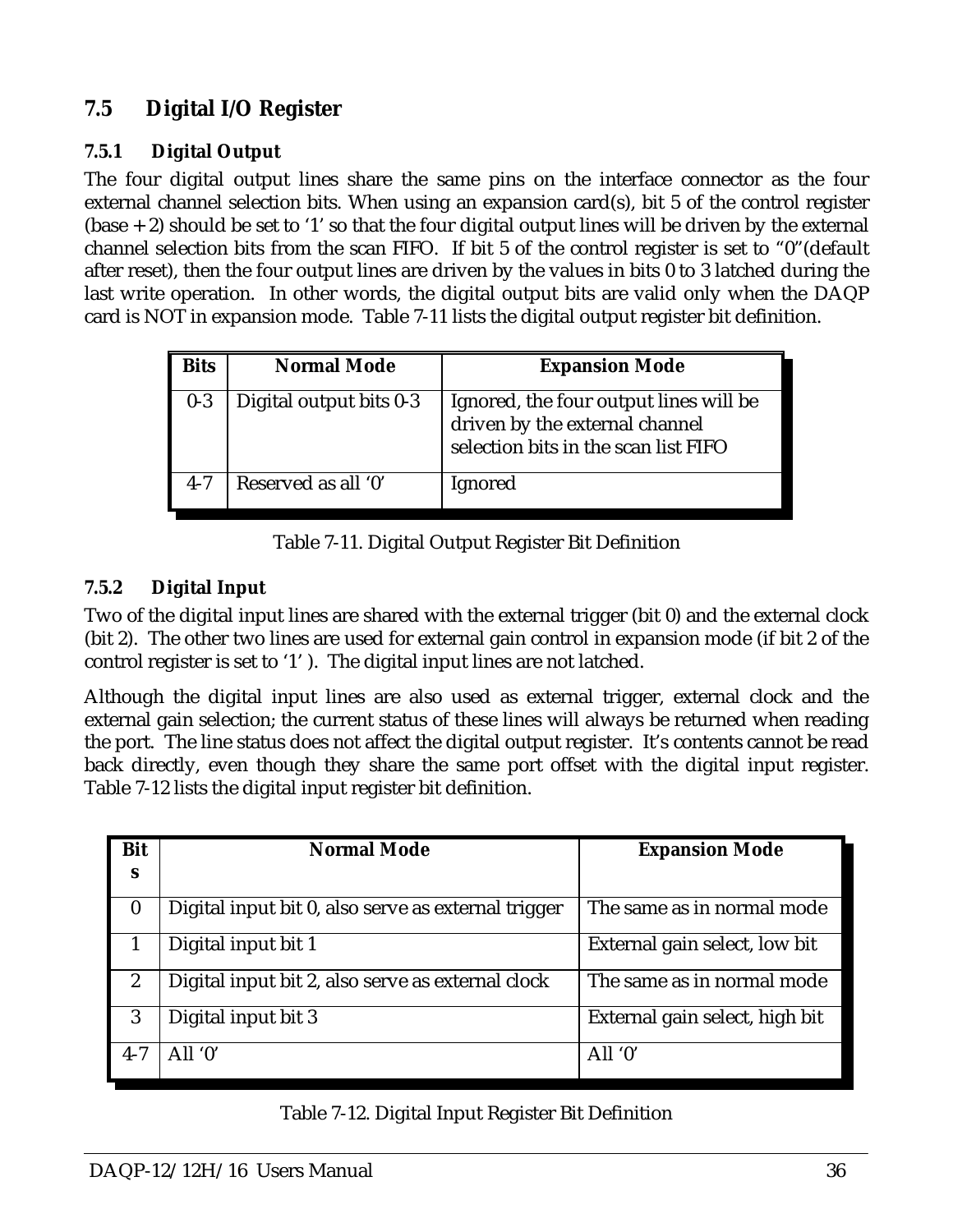# **7.6 Pacer Clock (base + 4, + 5, + 6)**

The pacer clock is actually a 24-bit auto-reload frequency divider. It contains a 24-bit divisor register, a 24-bit counter, an internal clock pre-scaler and a clock source multiplexer. Figure 7-1 shows the pacer clock block diagram.



Figure 7-1. Pacer Clock Block Diagram

The clock source selection is specified by bits 6 and 7 in the control register (base  $+ 2$ ). The 24-bit register occupies 3 ports, in which the low byte is located at base + 3, the middle byte at base  $+$  4 and the high byte at base  $+$  5. All three registers are write only. The pacer clock will not generate a clock pulse output until it is triggered (either by an internal software trigger or an external TTL trigger signal in continuous mode only). In continuous mode, the trigger will serve as the first clock output pulse, and load the counter from the register. The counter will count down the input clock pulse until it is zero and then an output clock pulse is generated and the counter is reloaded. Pacer clock output will continue until the DAQP card receives the stop command which is generated by writing a '1' to bit 4 of the auxiliary control register  $(\text{base} + 7)$ .

The clock rate is determined as follows: Rate = Source Frequency / (Divisor Count  $+ 1$ ).

#### *Example 1*

If an internal clock source is applied at 100 kHz (control register bits 7,  $6 = 11$ ) and the divisor count is 49, then the pacer clock output frequency =  $100$  kHz  $/$  (49 + 1) = 2 kHz.

## *Example 2*

If an external clock source is applied at 120 kHz (control register bits 7,  $6 = 00$ ) and the divisor count is 39, then the pacer clock output frequency =  $120$  kHz  $\div$  (39 + 1) = 3 kHz.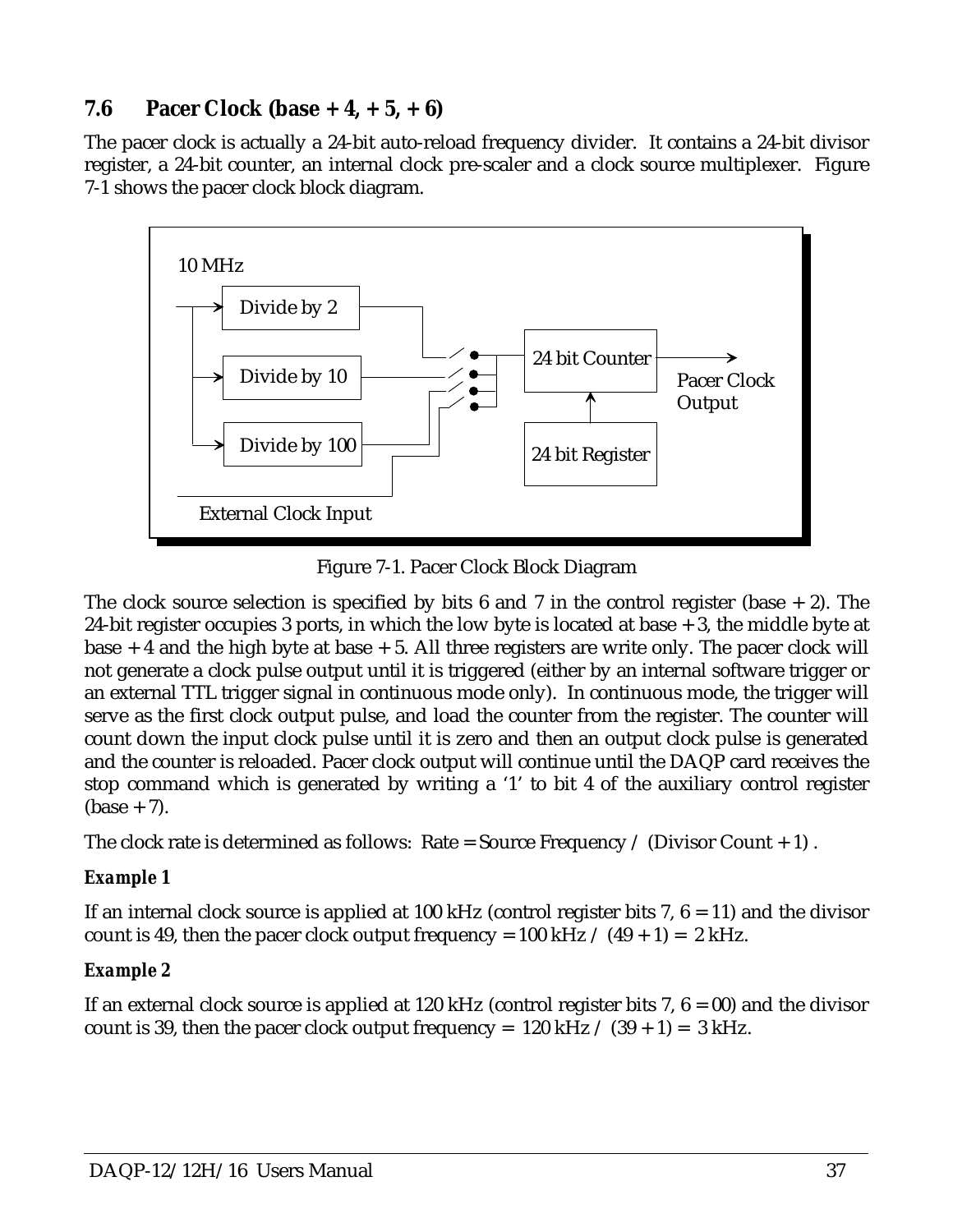# **7.7 Auxiliary Control Register (base + 7)**

The auxiliary control register is used to send control commands to the DAQP card. It also sets the data program/access mode for the data FIFO. The command bits (bits 4 to 7) are actually "monostable" or self-cleared after the specified command function is completed. They do NOT require clearing. The data FIFO program/access bit is latched each time it is written. Table 7-13 lists the auxiliary control register bit definition.

| Bit              | <b>Function</b>          | <b>Explanation</b>                            |
|------------------|--------------------------|-----------------------------------------------|
| 7                | Trigger/Arm command      | $1 =$ send trigger/arm, $0 =$ no action       |
| 6                | Flush data FIFO command  | $1 =$ flush, $0 =$ no action                  |
| $\overline{5}$   | Flush scan list command  | $1 =$ flush, $0 =$ no action                  |
| 4                | Stop A/D command         | $1 = stop, 0 = no action$                     |
| 3                | Reserved                 | as $0'$                                       |
| $2 - 1$          | Scan rate selection      | $00 = 100$ , $01 = 50$ , $10 = 25$ (kHz)      |
| $\boldsymbol{0}$ | Data FIFO program/access | $1 =$ data access, $0 =$ program<br>threshold |

Table 7-13 . Auxiliary Control Register Bit Definition

## **7.7.1 Trigger/Arm Command**

If the trigger source is internal (software trigger), writing a '1' to bit 7 will send a trigger to the DAQP card and start the A/D conversion process. If the trigger source is external (TTL trigger), writing a '1' to bit 7 will serve as an ARM command. The ARM command tells the DAQP card to look for the specified external trigger edge from the moment the ARM command is received. Never issue the ARM command together with the A/D stop command. The ARM command initiates data acquisition and the A/D stop command terminates it.

## **7.7.2 Flush Scan List Queue Command**

The scan list queue must be flushed before it can be programmed. This command should be issued before the flush data FIFO command. The queue may have up to 2048 word entries, each containing two bytes. It is the user's responsibility to guarantee the integrity of the entries.

# **7.7.3 Flush Data FIFO Command**

The data FIFO should be flushed before data acquisition is initiated by the trigger/arm command, but not until after the scan list has been configured. The flush command may also be followed by FIFO threshold programming. After the FIFO is flushed, the FIFO empty flag will be set to '1' and the almost full and full flags reset to '0'. Anytime the data FIFO is flushed, the default threshold setting will be restored (7 bytes to full) by the hardware. The data FIFO threshold should always be programmed after flushing if the required threshold is different from the default one.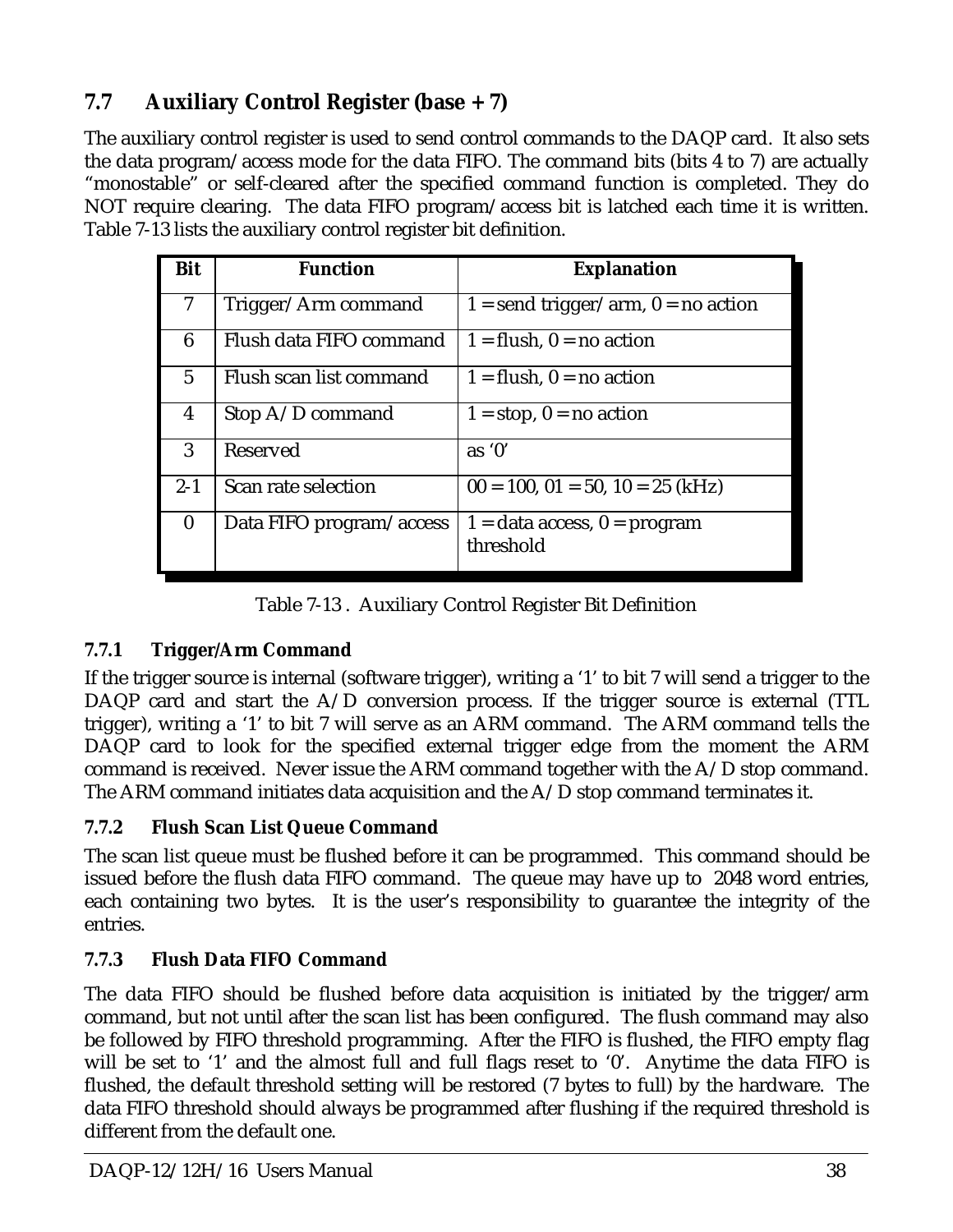#### **7.7.4 A/D Stop Command**

Once data acquisition is initiated by the trigger/arm command, it can only be stopped by receiving the A/D stop command. The A/D stop command should be issued as soon as the required data points are collected to prevent data FIFO overflow. Data FIFO overflow is the only flag that indicates lost data during the acquisition process. Without the stop command, the A/D can continue to run, filling the data FIFO. When the FIFO is full, it will ignore data samples coming from the A/D converter.

#### **7.7.5 Data FIFO Program/Access Control**

The A/D data FIFO has two programmable thresholds (almost empty and almost full) and two associated flags. The almost empty threshold and flag are not used. By default, the thresholds are set to 7 bytes (7 to full and 7 to empty) when reset, powered up or anytime the FIFO is flushed. It can be programmed to any value between 1 and FIFO size - 1 (in bytes).

To program the FIFO threshold, make sure the  $A/D$  has been stopped. Set this bit to '0' by writing an all '0' byte to the auxiliary control register. Then send an A/D FIFO flush command with the same bit setting by writing a byte of 40H to the same register. This will put the FIFO into program mode. The following read/write operation will be directed to the threshold registers instead when accessing the data FIFO at base +1. The 4 byte threshold setting should be written into the data FIFO by doing four consecutive write operations. Optionally, the threshold setting can be read back for verification by doing four consecutive read operations. Table 7-14 lists the 4 byte threshold setting format.

| <b>Byte</b><br>No. | <b>Definition</b>                       | <b>Valid Range</b> |
|--------------------|-----------------------------------------|--------------------|
| $\bf{0}$           | Low byte of the almost empty threshold  | 0.255              |
|                    | High byte of the almost empty threshold | 0.15               |
| $\overline{c}$     | Low byte of the almost full threshold   | 0255               |
| 3                  | High byte of the almost full threshold  | 0.15               |

#### Table 7-14. Data FIFO Threshold Setting

After the thresholds are programmed, set the access control bit to '1' by writing a byte of 01H into the auxiliary control register. This will make the following read/write operation access the data bytes in the FIFO instead of it's thresholds. It is recommended that the access control bit be set to '1' when sending other commands (flush scan list, stop A/D or trig/arm) to the DAQP card by writing into the auxiliary control register. A useful tip for safe operation is to set the bit to '0' only when flushing and programming the FIFO thresholds. Although the almost empty threshold is never used, it must be programmed because the four configuration bytes must be accessed as an entire entity.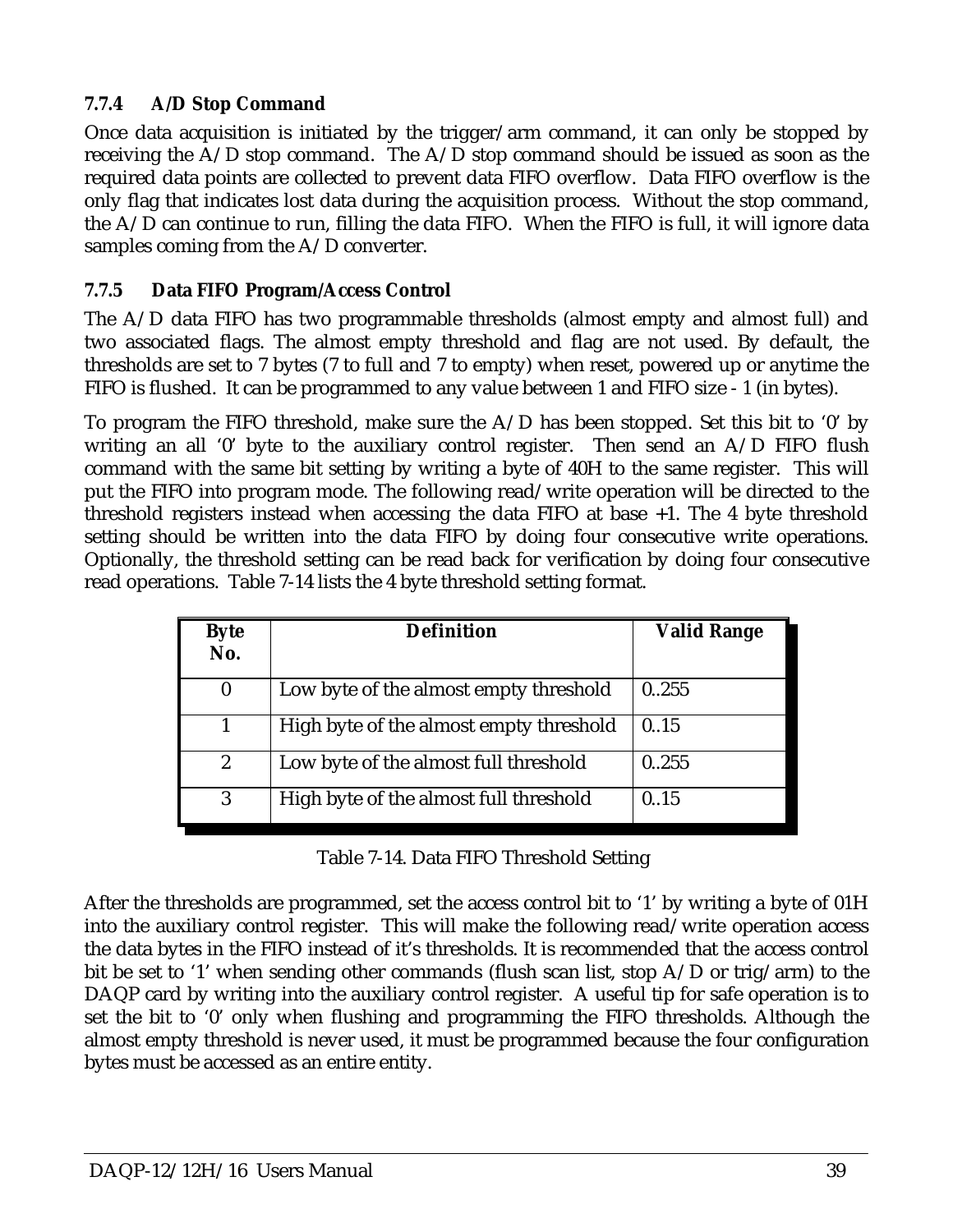#### **7.7.6 Scan Rate Selection**

Depending on the input mode and the gain selection, the analog front end may have different settling times. In order to give the best performance, the DAQP card allows the user to choose three different scanning rates by setting bit 2 and bit 3 while the start A/D command is issued. The default scanning rate is 100 kHz (bits 2-3 set to '00'). A scan rate of 50kHz can be selected by setting the bits to '01' and 25 kHz by setting them to '10'. Setting the bits to '11' gives the same result as '01'.

It is recommended that the scan rate setting be issued in conjunction with the trigger/arm command and kept unchanged during data acquisition. For example, writing 81H to the auxiliary control register will start data acquisition with the scan rate set to 100 kHz, (use 83H for 50 kHz and 85H for 25 kHz**).**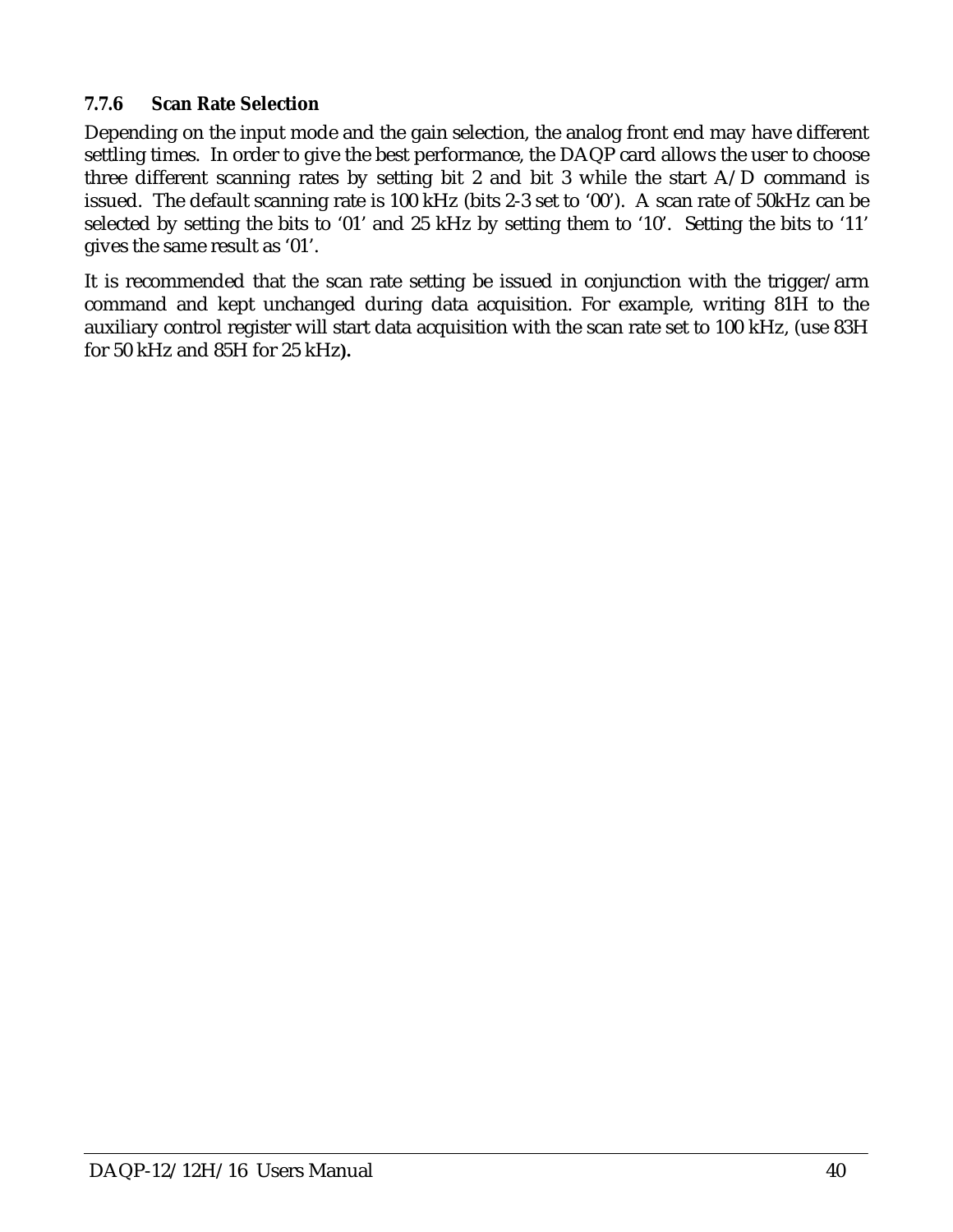# <span id="page-40-0"></span>**8. I/O Connections**

The DAQP card is fitted with a 32-pin shielded connector. See Figure 8-1 for pin assignments. A mating connector and shield are available from Hirose for the D-32 output connector.



Figure 8-1. DAQP Series Card Hirose-32 Output Connector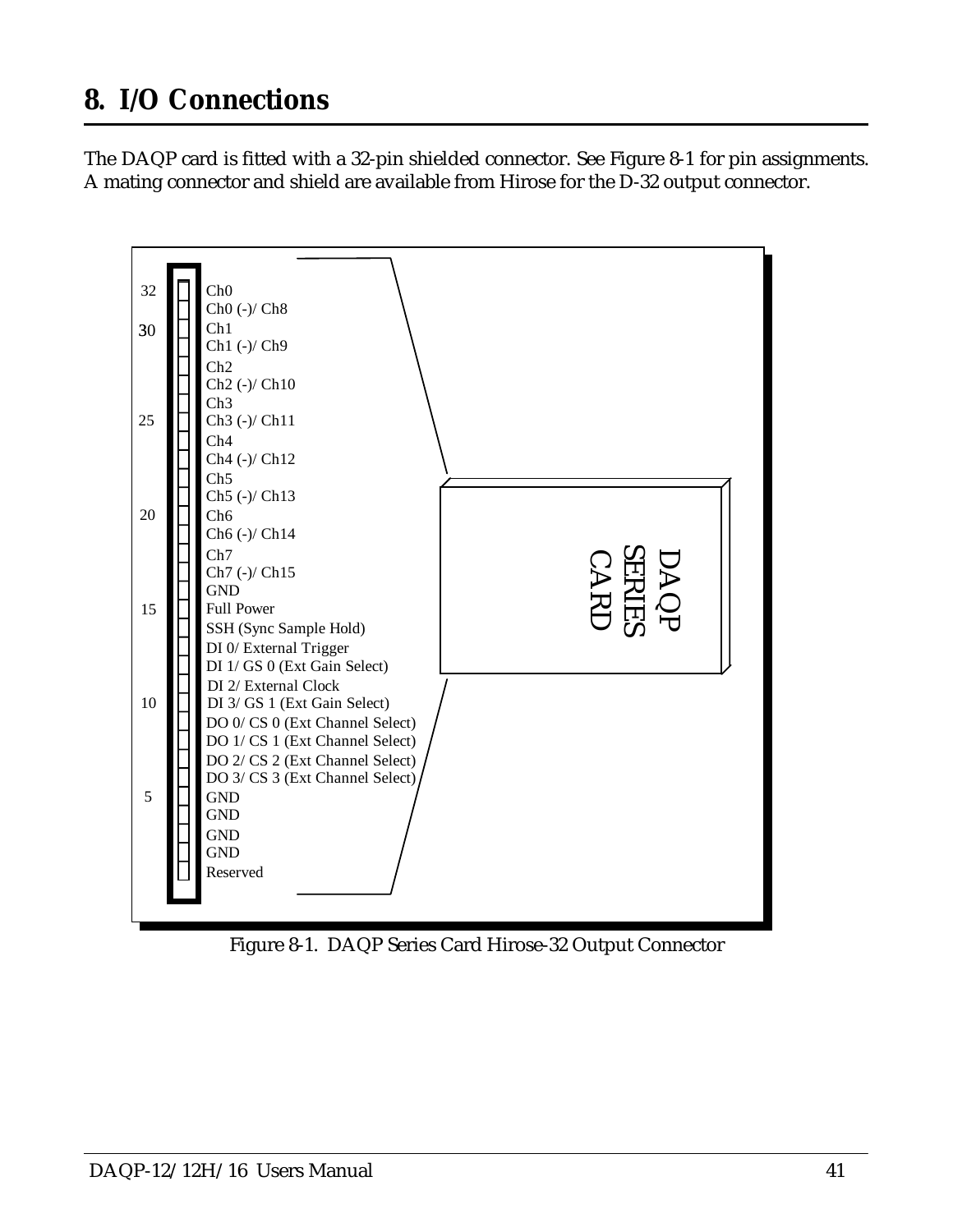# <span id="page-41-0"></span>**9. Optional Accessories**

# **9.1 UIO-37 Screw Terminal Block**

For applications requiring discrete wiring connections, the UIO-37 terminal block provides a simple way of connecting signals to the DAQP card. The D37 connector is available in either male or female and has two rows of screw terminals. The first row is numbered from pin 1 to pin 19 and the second row from pin 20 to pin 37, (see Figure 9-1).

| D37 Connector (Male or Female available)    |  |
|---------------------------------------------|--|
|                                             |  |
| 10 11 12 13 14 15 16 17 18<br>19            |  |
|                                             |  |
|                                             |  |
| Ground<br><b>Screw Terminal Connections</b> |  |

Figure 9-1. UIO-37 Terminal Block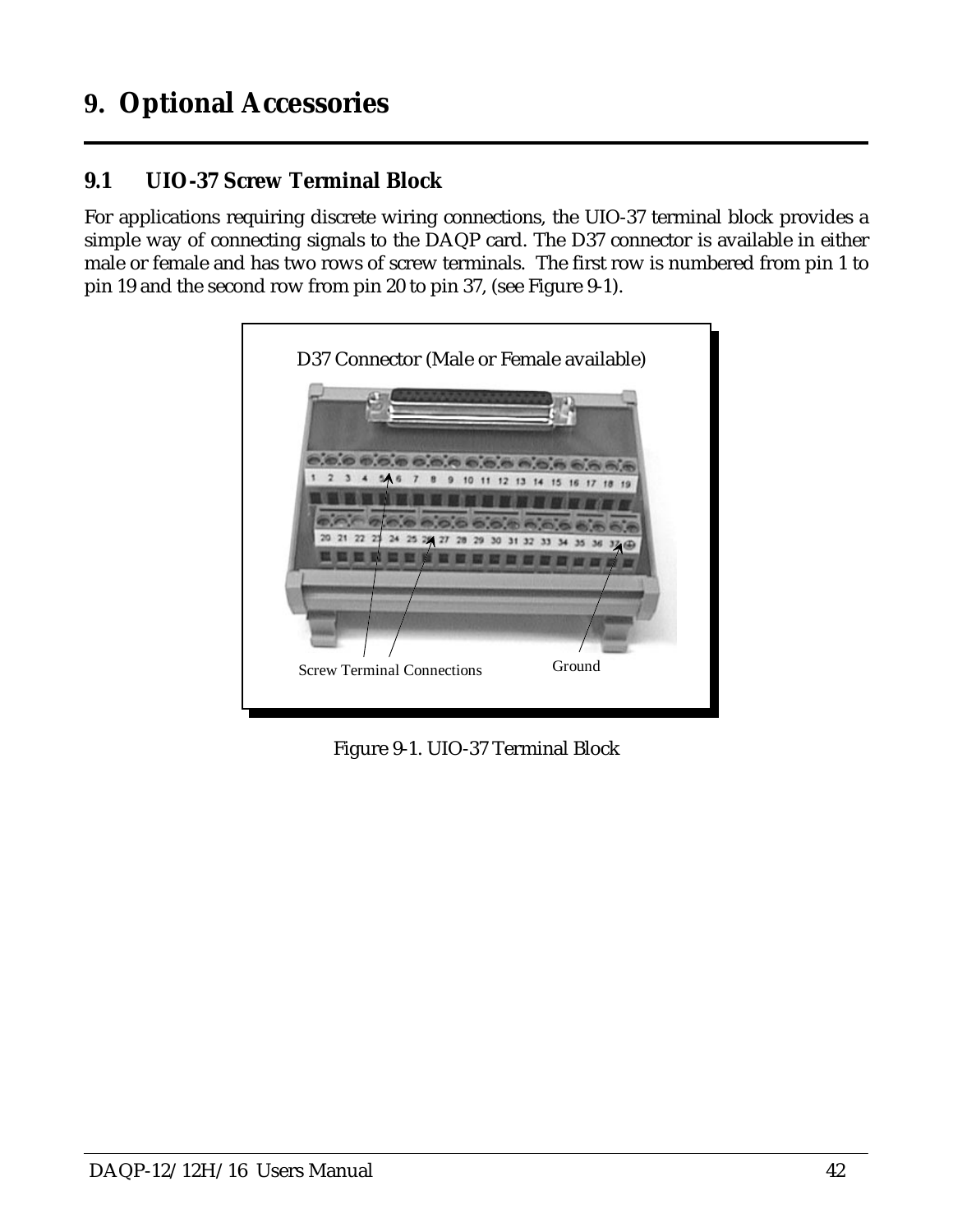# **9.2 CP-DAQP Cable Assembly**

An optional cable assembly, part number CP-DAQP, is available for converting the DAQP card's Hirose 32-pin I/O connector to a standard D-37 male connector. The D-37 connector is compatible with the P-1 connector of the Keithley DAS-1600®. Figure 9-1 illustrates accessory connections.



Figure 9-1. DAQP Series Card Accessory Connection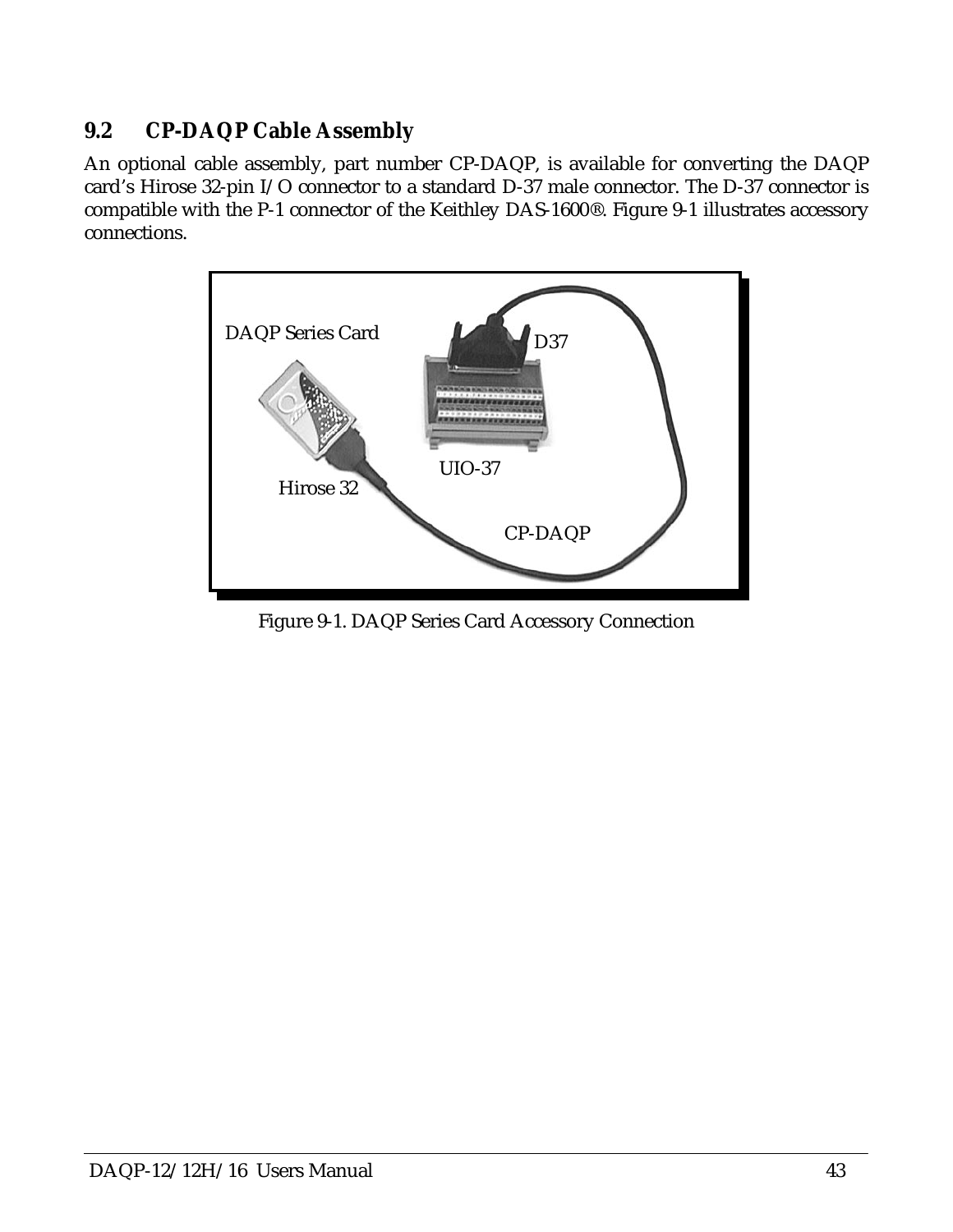Figure 9-3 illustrates the D-37 connector pin assignments for the CP-DAQP and UIO-37.



Figure 9-3. CP-DAQP/UIO-37 D-37 Pin Diagram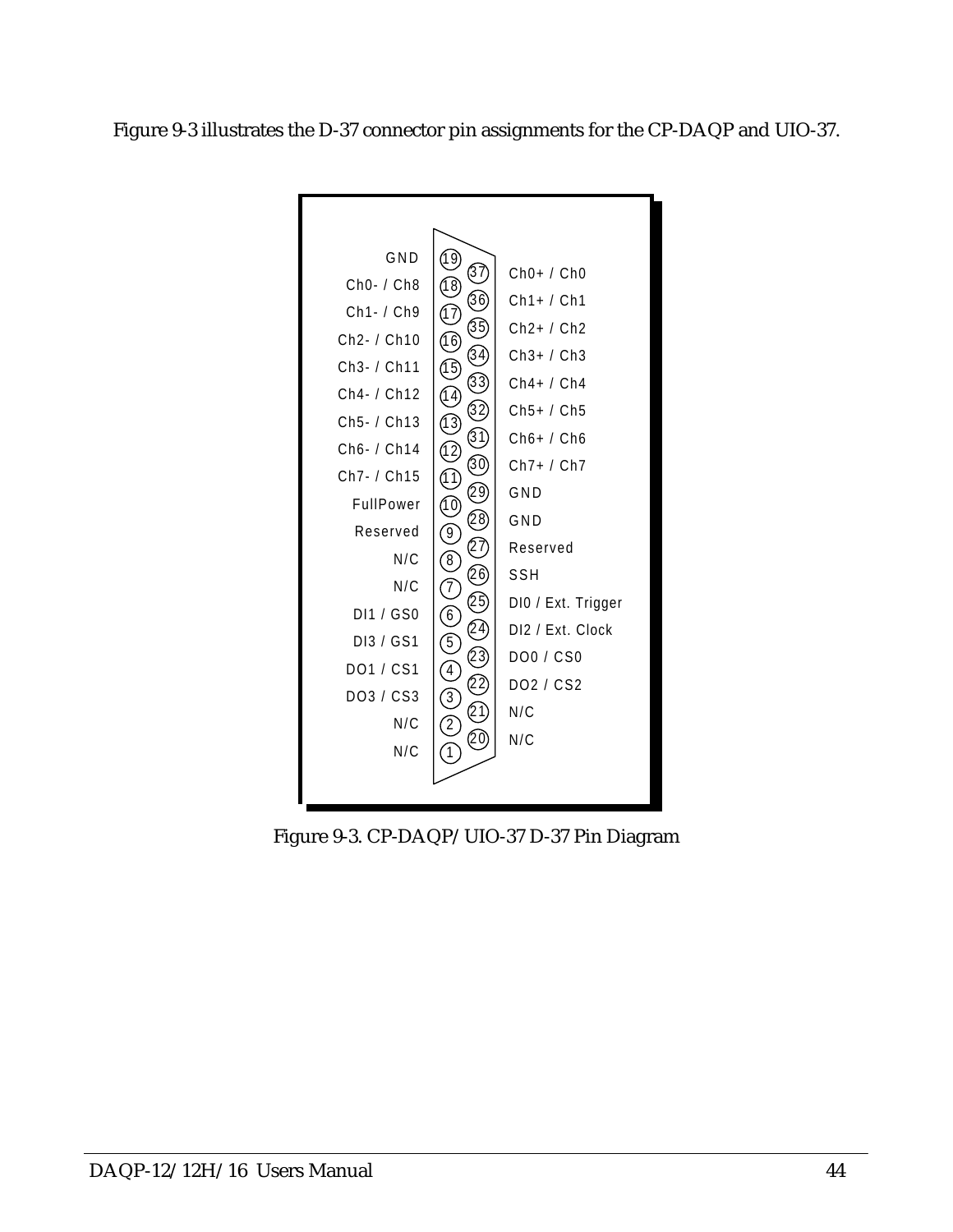| Hirose-32      | $D-37$                | <b>Name</b>                    |            | <b>Description</b>                      |  |
|----------------|-----------------------|--------------------------------|------------|-----------------------------------------|--|
| 32             | 37                    | Channel $0 (+)$                |            | Channel 0                               |  |
| 31             | 18                    | Channel $0$ (-)<br>Channel 8   |            | A/D input, differential / single-ended  |  |
| 30             | Channel $1 (+)$<br>36 |                                | Channel 1  | A/D input, differential / single-ended  |  |
| 29             | 17                    | Channel $1$ (-)                | Channel 9  | A/D input, differential / single-ended  |  |
| 28             | 35                    | Channel $2 (+)$                | Channel 2  | A/D input, differential / single-ended  |  |
| 27             | 16                    | Channel $2$ (-)                | Channel 10 | A/D input, differential / single-ended  |  |
| 26             | 34                    | Channel $3 (+)$                | Channel 3  | A/D input, differential / single-ended  |  |
| 25             | 15                    | Channel $3$ (-)                | Channel 11 | A/D input, differential / single-ended  |  |
| 24             | 33                    | Channel $4 (+)$                | Channel 4  | A/D input, differential / single-ended  |  |
| 23             | 14                    | Channel $4$ (-)                | Channel 12 | A/D input, differential / single-ended  |  |
| 22             | 32                    | Channel $5 (+)$                | Channel 5  | A/D input, differential / single-ended  |  |
| 21             | 13                    | Channel $5$ (-)                | Channel 13 | A/D input, differential / single-ended  |  |
| 20             | 31                    | Channel $6 (+)$                | Channel 6  | A/D input, differential / single-ended  |  |
| 19             | 12                    | Channel $6$ (-)                | Channel 14 | A/D input, differential / single-ended  |  |
| 18             | 30                    | Channel $7 (+)$                | Channel 7  | A/D input, differential / single-ended  |  |
| 17             | 11                    | Channel $7$ (-)                | Channel 15 | A/D input, differential / single-ended  |  |
| 16             | 29                    | <b>GND</b>                     |            | A/D input, differential / single-ended  |  |
| 15             | $10\,$                | FullPower (org. D/A 0 ref. in) |            | 1/0 : Full power / Power down           |  |
| 14             | 26                    | SSH (org. D/A 1 ref. in)       |            | Synchronous Sample Hold                 |  |
| 13             | 25                    | Digital in bit 0 (shared)      |            | External trigger (same as in DAS-16)    |  |
| 12             | $\sqrt{6}$            | Digital in bit 1 (normal mode) |            | External gain, LSB (expansion mode)     |  |
| 11             | 24                    | Digital in bit 2 (shared)      |            | External clock (org. DAS-16 Ctr 0 Gate) |  |
| 10             | 5                     | Digital in bit 3 (normal mode) |            | External gain, MSB (expansion mode)     |  |
| 9              | 23                    | Digital out bit 0 (normal      |            | External channel bit 0 (expansion mode) |  |
| 8              | $\overline{4}$        | Digital out bit 1 (normal      |            | External channel bit 1 (expansion mode) |  |
| $\overline{7}$ | 22                    | Digital out bit 2 (normal      |            | External channel bit 2 (expansion mode) |  |
| 6              | 3                     | Digital out bit 3 (normal      |            | External channel bit 3 (expansion mode) |  |
| 5              | 28                    | $\operatorname{GND}$           |            |                                         |  |
| $\overline{4}$ | 28                    | <b>GND</b>                     |            |                                         |  |
| 3              | 19                    | $\operatorname{GND}$           |            |                                         |  |
| $\overline{2}$ | 19                    | <b>GND</b>                     |            |                                         |  |
| $\mathbf{1}$   | 27                    | Reserved                       |            | D/A output channel 1                    |  |

Table 9-1 lists cable mapping for the CP-DAQP Hirose-32 to D37 connector.

Table 9-1. DAQP Series Card Cable Mapping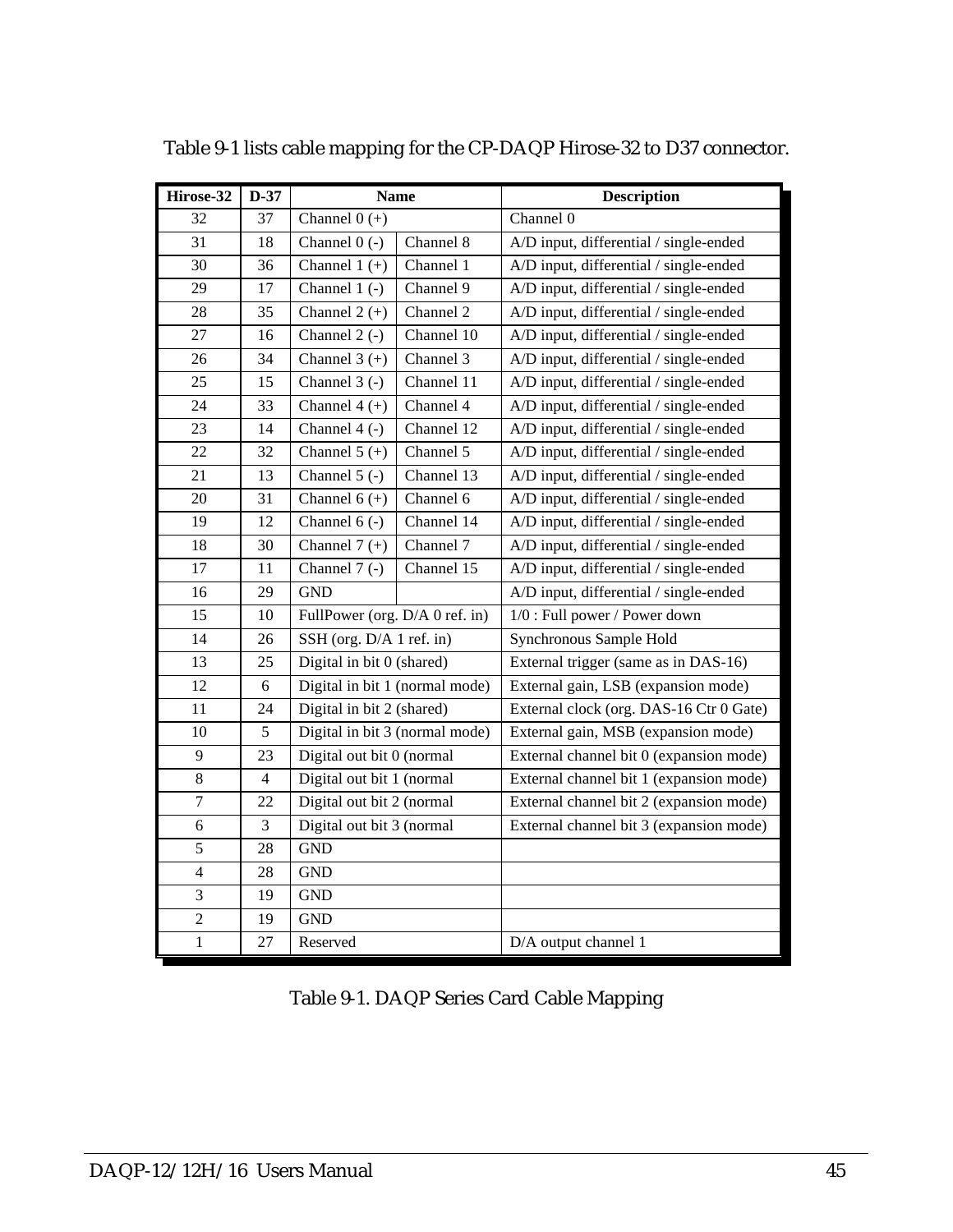<span id="page-45-0"></span>

| <b>A/D Converter</b>                    | <b>12-Bit Version</b>                                            | <b>16-Bit Version</b>                               |
|-----------------------------------------|------------------------------------------------------------------|-----------------------------------------------------|
| <b>Acquisition + Conversion</b>         | $2 \text{ ms} + 8 \text{ ms}$                                    | $2 \text{ ms} + 8 \text{ ms}$                       |
| Monotonicity                            | No missing codes                                                 | No missing codes                                    |
| <b>Integral linearity error</b>         | $± 1$ LSB                                                        | $± 3$ LSB                                           |
| Differential linearity error            | $±$ 1 LSB                                                        | $+3/-2$ LSB                                         |
| <b>Full scale error</b>                 | $\pm$ 0.5 %                                                      | $\pm$ 0.5 %                                         |
| Aperture delay                          | $40$ ns                                                          | $40$ ns                                             |
| <b>Analog Input</b>                     |                                                                  |                                                     |
| Number of input channels                |                                                                  | 8 differential / 16 single-ended, expandable to 256 |
| Input range                             | $\pm 10, \pm 5, \pm 2.5, \pm 1.25$ V                             | $(DAQP-12/DAQP-16)$                                 |
|                                         | $\pm 10, \pm 1, \pm 0.1, \pm 0.01$ V                             | $(DAQP-12H)$                                        |
| Programmable gain                       | 1, 2, 4, 8                                                       | $(DAQP-12/DAQP-16)$                                 |
|                                         | 1, 10, 100, 1000                                                 | $(DAQP-12H)$                                        |
| Maximum over-voltage                    | $\pm 30$ V                                                       |                                                     |
| Input impedance                         | 100 MW (DC)                                                      |                                                     |
| <b>A/D Miscellaneous Specifications</b> |                                                                  |                                                     |
| Data FIFO depth                         | 2048 samples                                                     |                                                     |
| Scan list length                        | 2048 entries                                                     |                                                     |
| Scan speed                              | 10 ms, 20 ms, 40 ms                                              |                                                     |
| Trigger source                          | Internal (Software) / External (TTL)                             |                                                     |
| Trigger mode                            | Continuous / One-shot                                            |                                                     |
| External (TTL) trigger                  | 0.8 V (low) $\angle$ 2.2 V (high), Rising $\angle$ Falling edges |                                                     |
|                                         | Latency to $A/D$ scan < 1 ms                                     |                                                     |
| Sampling rate                           | 0.006 Hz to 100 kHz (with internal clock source)                 |                                                     |
| <b>External clock rate</b>              | $DC - 5 MHz$                                                     |                                                     |
| <b>Digital I/O</b>                      |                                                                  |                                                     |
| Digital input channels                  | 4 (no latch)                                                     |                                                     |
| Digital output channels                 | 4 (latched)                                                      |                                                     |
| Maximum source current                  | $0.5 \text{ mA}$                                                 |                                                     |
| Maximum sinking current                 | $2.5 \text{ mA}$                                                 |                                                     |
| Minimum logic '1' level                 | 2.4 V                                                            |                                                     |
| Maximum logic '0' level                 | 0.8V                                                             |                                                     |
| <b>General Specifications</b>           |                                                                  |                                                     |
| Power consumption                       | 160 mA (full power), 40 mA (power down)                          |                                                     |
| <b>Operating temperature</b>            | $0 °C$ to 50 $°C$                                                |                                                     |
| Storage temperature                     | $0 °C$ to $70 °C$                                                |                                                     |
| Humidity                                | 0 to 95%, non-condensing                                         |                                                     |
| Size (cable not included)               | Standard PCMCIA type II                                          |                                                     |
| Weight                                  | 1.5 oz (for reference only)                                      |                                                     |
|                                         |                                                                  |                                                     |